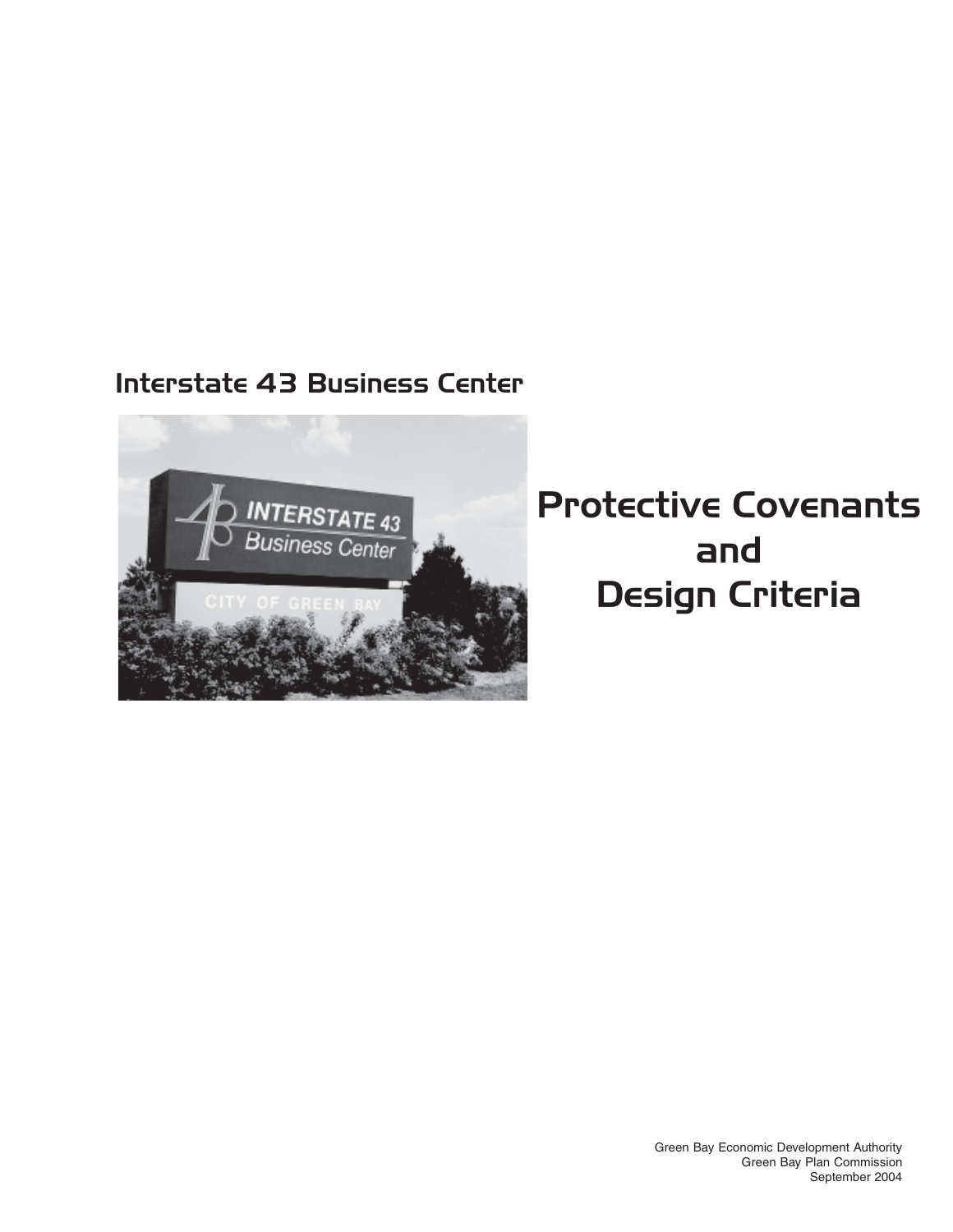**I-43 Business Center Protective Covenants and Design Criteria**

> Economic Development Authority Green Bay Plan Commission September 2004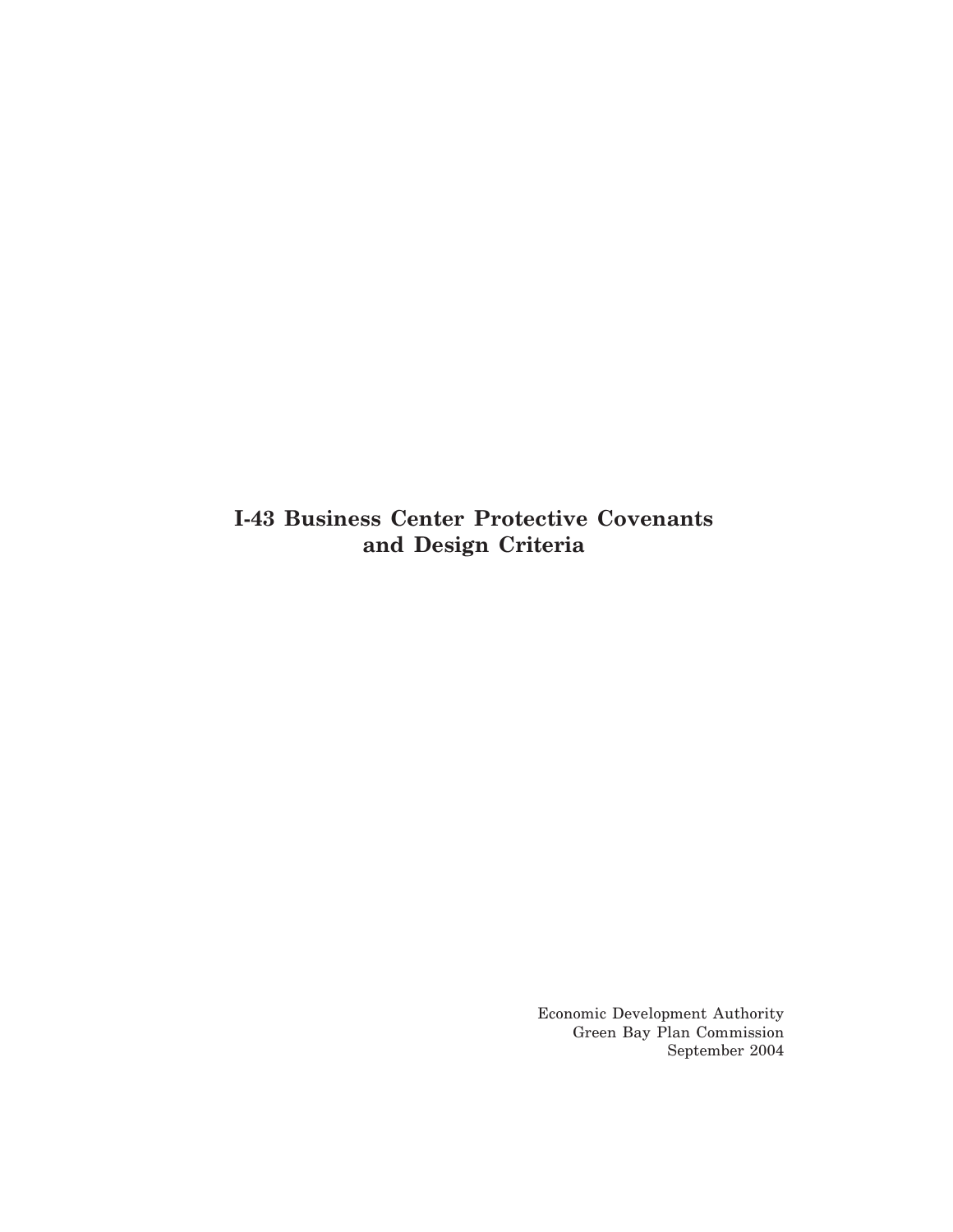## Contents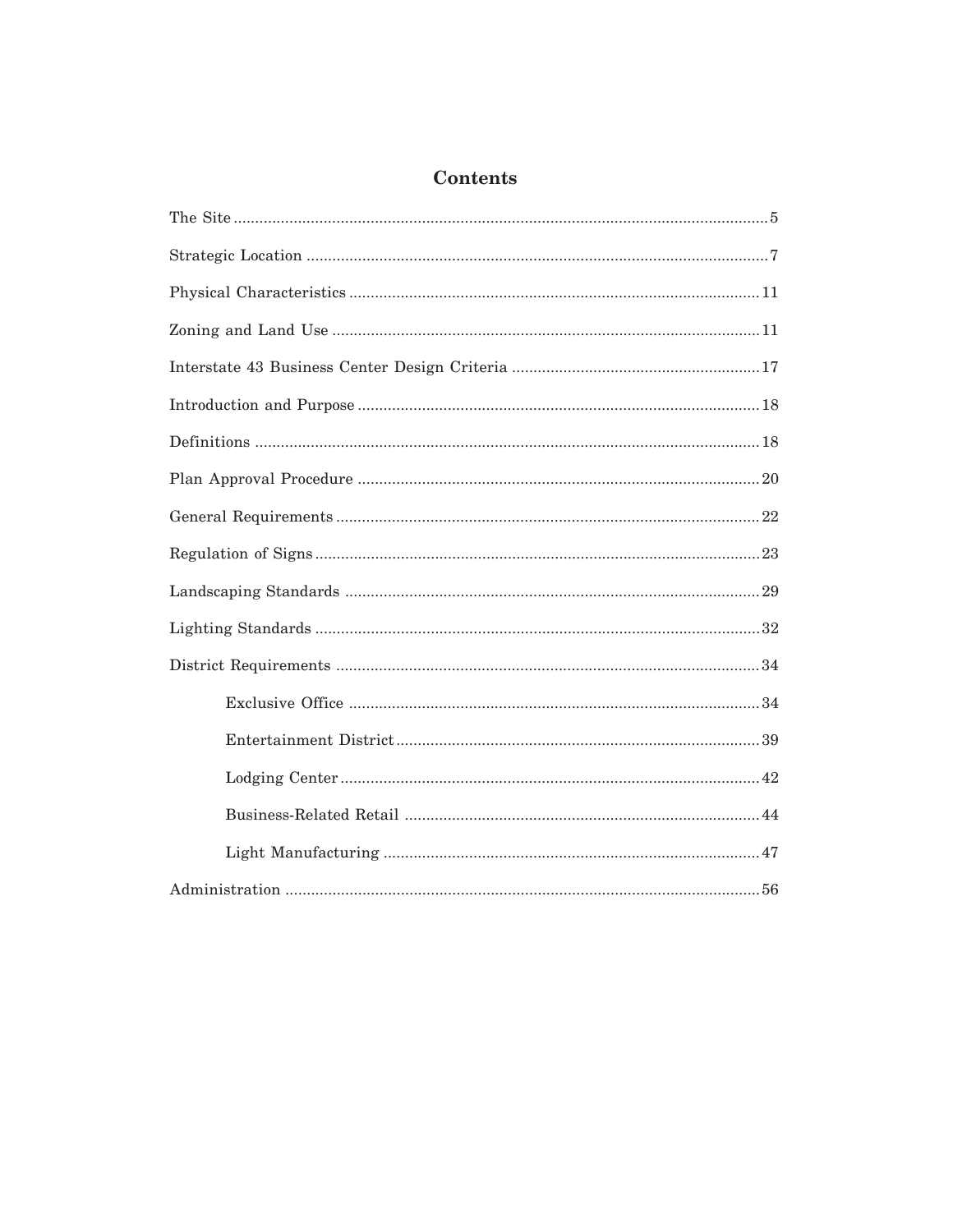## **Figures**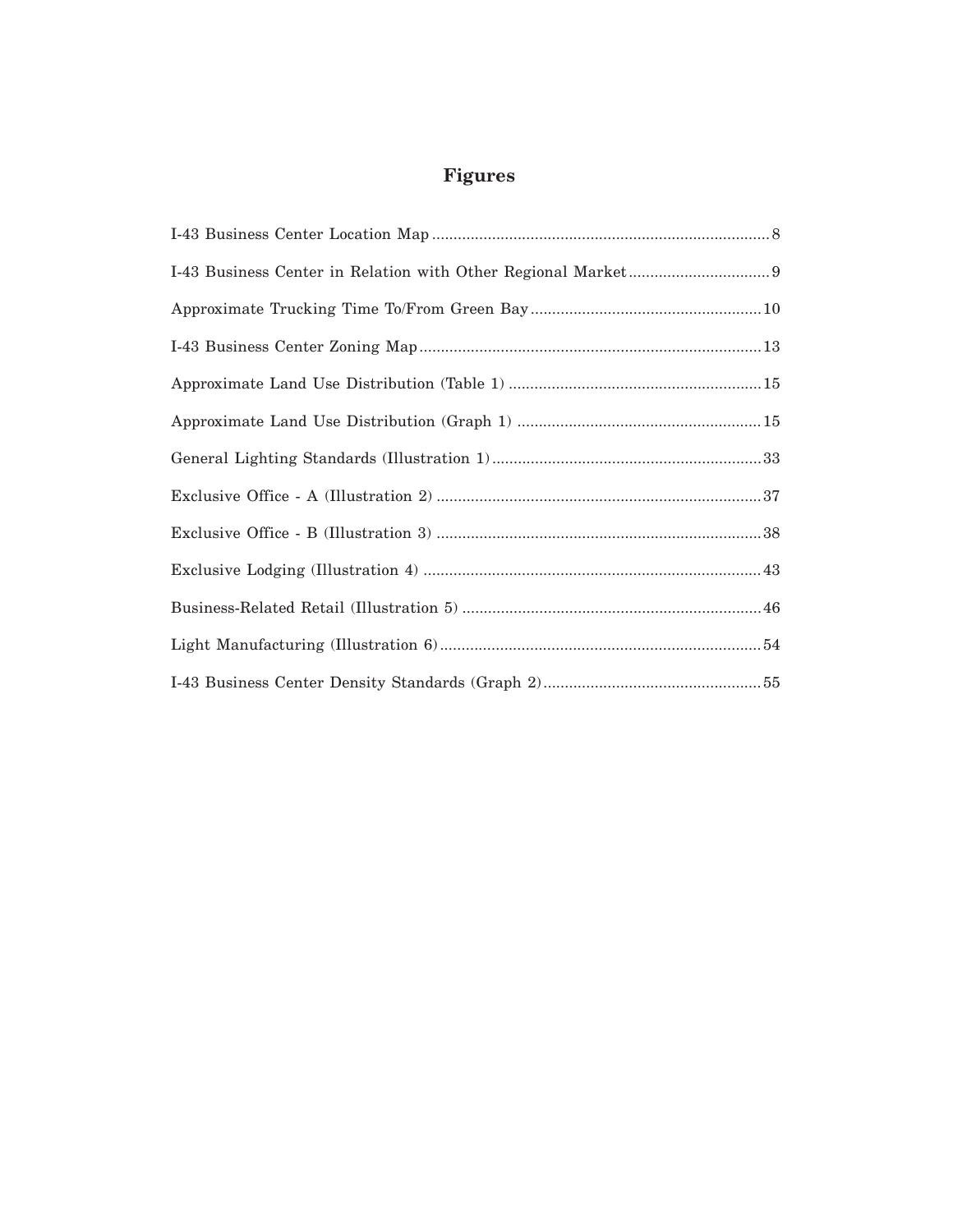**The Site**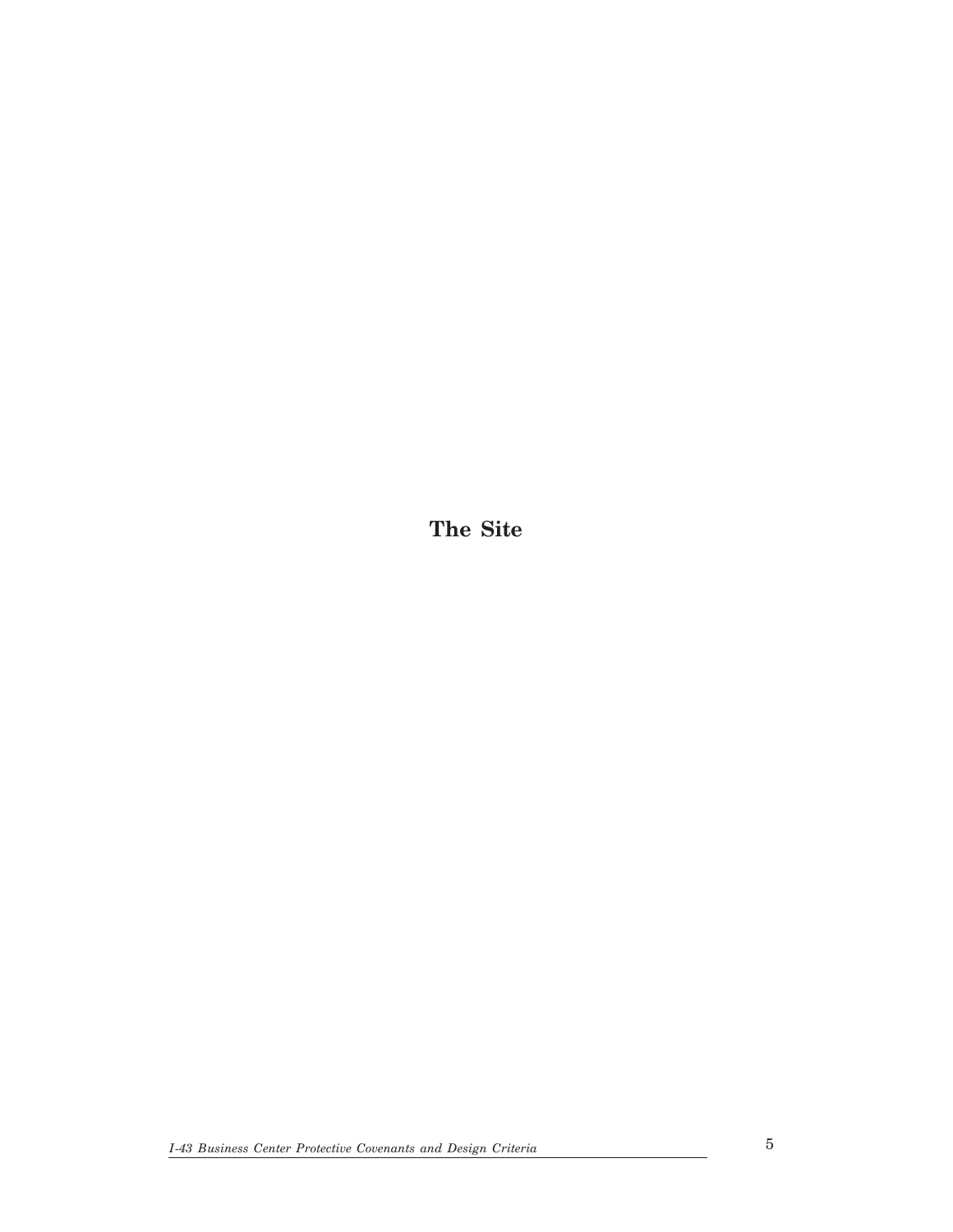#### **Strategic Location**

The Interstate 43 Business Center is located on the east side of the City of Green Bay in Northeast Wisconsin. It is immediately accessible to the Interstate-43 and the metropolitan Green Bay beltline via a diamond interchange at East Mason Street, an urban principal arterial according to the Year 2010 Brown County Transportation Plan Update (see Map 1). The Interstate 43 Business Center is the only major business/industry development of its type located directly on the beltway and I-43 in the county.

The development is the largest of its type along the entire I-43 corridor south to Milwaukee. The Interstate 43 Business Center is located within easy driving distance to other markets in Wisconsin and the Upper Peninsula (see Map 2). On a wider scale, about 25,000,000 persons live within a one-day drive of the Green Bay area (see Map 3).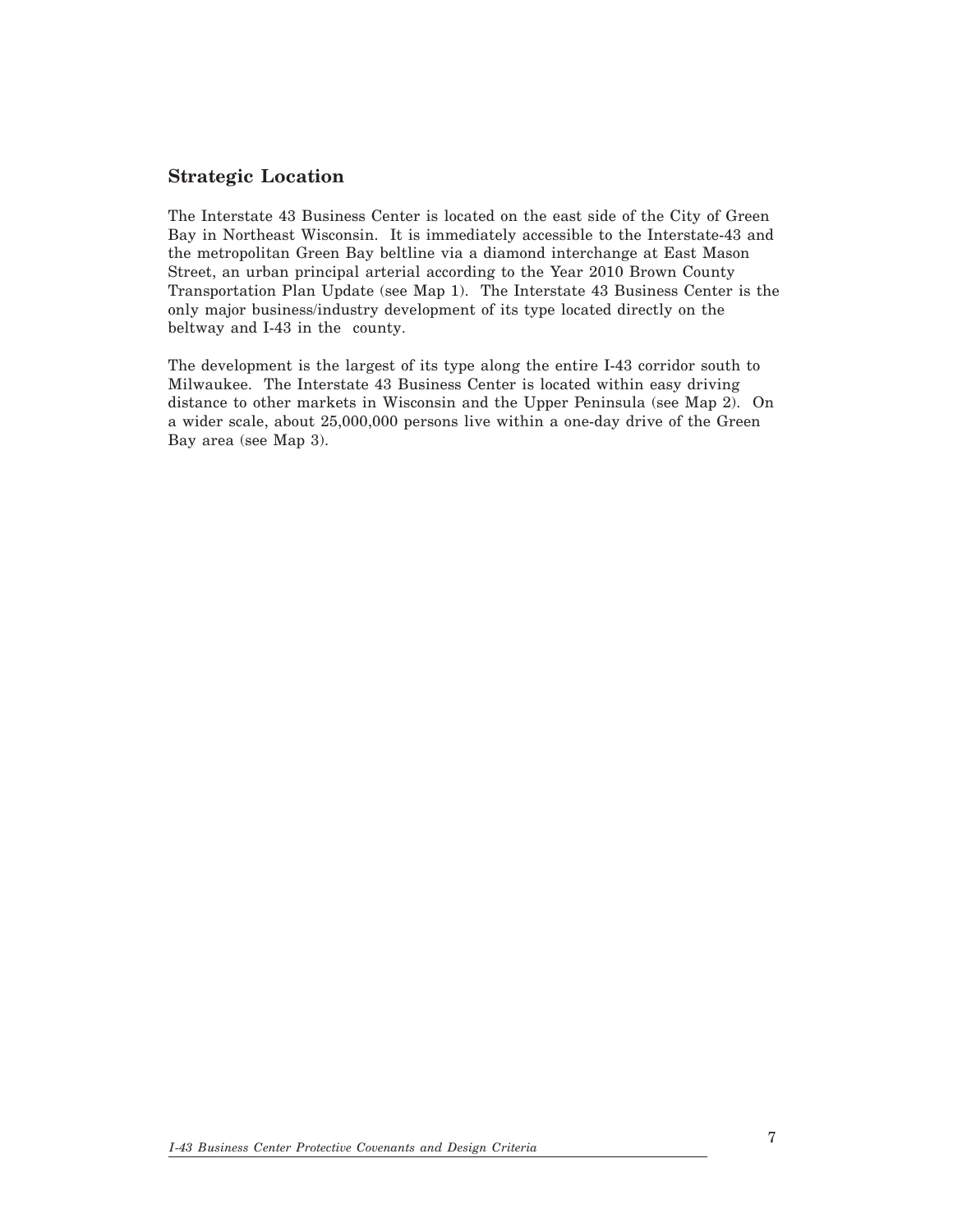## **Physical Characteristics**

The site is located on the southeast side of Green Bay approximately three miles from the Central Business District. It is bounded on the north by East Mason Street and Finger Road; on the east by Erie Road; on the west by I-43; and on the south by Greenbrier Road and the Town of Bellevue. The general area included in the site is approximately 580 acres.

The site has direct access to I-43 via the East Mason Street Interchange. East Mason Street is a principal arterial on an east-west axis and Huron Road is planned as a principal arterial on a north-south axis. Austin Straubel Field is approximately 11.5 miles west of the site and is reached by using I-43 and Wisconsin 172.

## **Zoning and Land Use**

The zoning classification is Planned Unit Commercial Development (PUCD). The PUCD designation allows very specific land use planning within the business center.

There are six distinct districts within the business center. The sixth, Conservancy, does not allow development, with the exception of passive recreation. The five districts are:

- $\bullet$  Exclusive Office A (O-A). This district fronts Interstate 43 and comprises the entire southwestern perimeter. O-A is intended for large corporate headquar ters that desire the visibility the interstate highway affords.
- $\bullet$  Exclusive Office B (O-B). This district is intended to provide an exclusive office environment for facilities smaller than O-A. Areas of O-B are located across the O-A area and adjacent to the conservancy area.
- $\bullet$  Entertainment District (O-e). This district is intended to provide a mix of uses including office, entertainment, eating & drinking establishments as well as Business, Technical or Vocational schools. The O-e district is approximately 32 acres in size and has frontage along Interstate 43 and Kepler Drive.
- l Exclusive Lodging (L). An approximately 10-acre site in the northwest corner of the business center has been reserved for the development of mid-range and upscale hotels. Minimum size is 60 units and certain ancillary uses would be allowed.
- l Business Related Retail (BR). A portion of the north boundary, with frontage along East Mason Street, has been designated for business related retail uses. These businesses include office supply stores, financial institutions, and health clubs.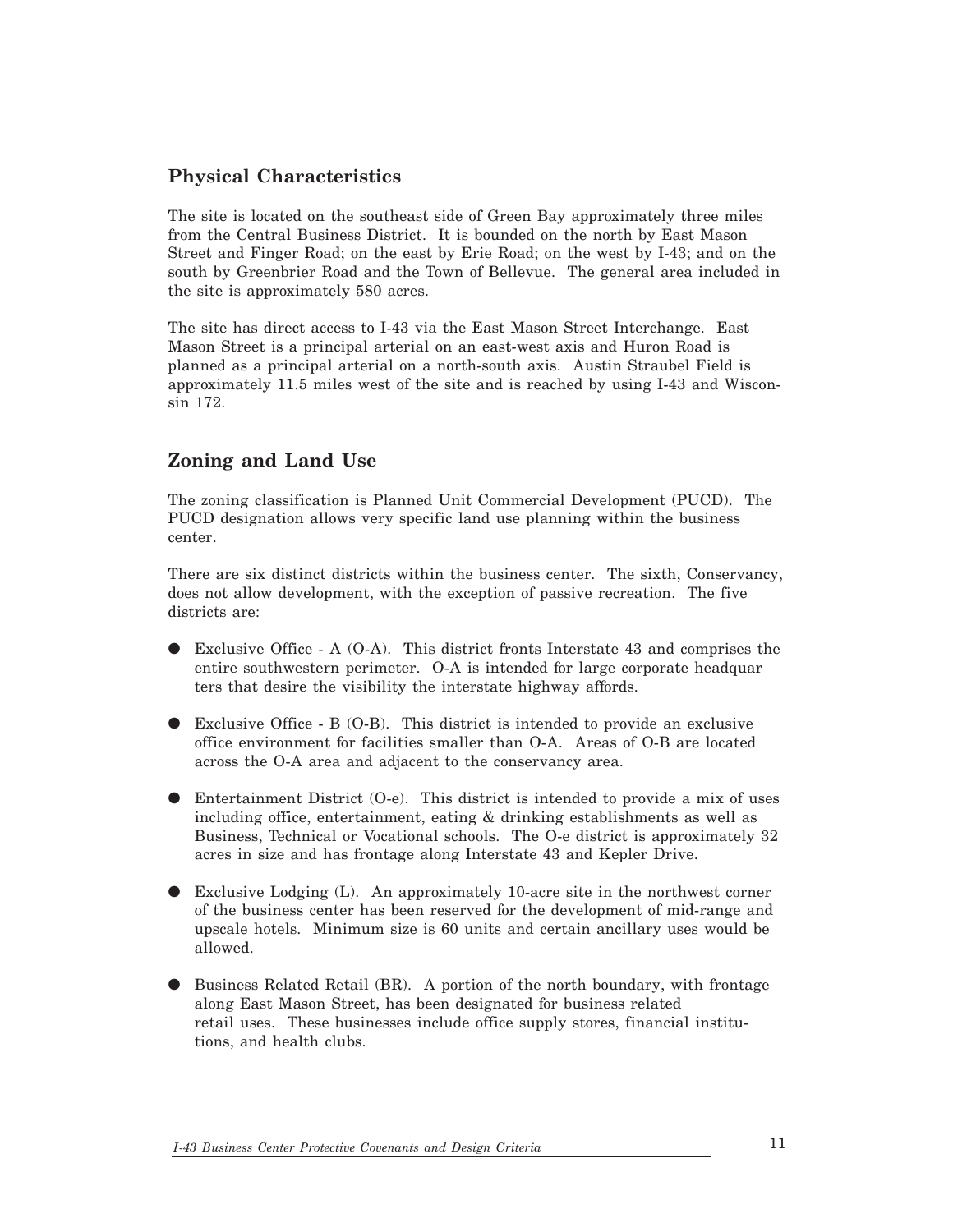$\bullet$  Light Manufacturing (M). The least restrictive district allows light manufacturing, warehousing, and offices in a variety of lot sizes. District M areas devoted to service center uses should be employed as a buffer between office and manufacturing uses.

Map 4 illustrates the location of the five districts within the center.

An area outside of the business center, located north of East Mason Street between Ontario and Huron Roads, is intended to be a neighborhood commercial center (serving a large portion of the far east side of the City).

The overall distribution of land use is shown on Table 1.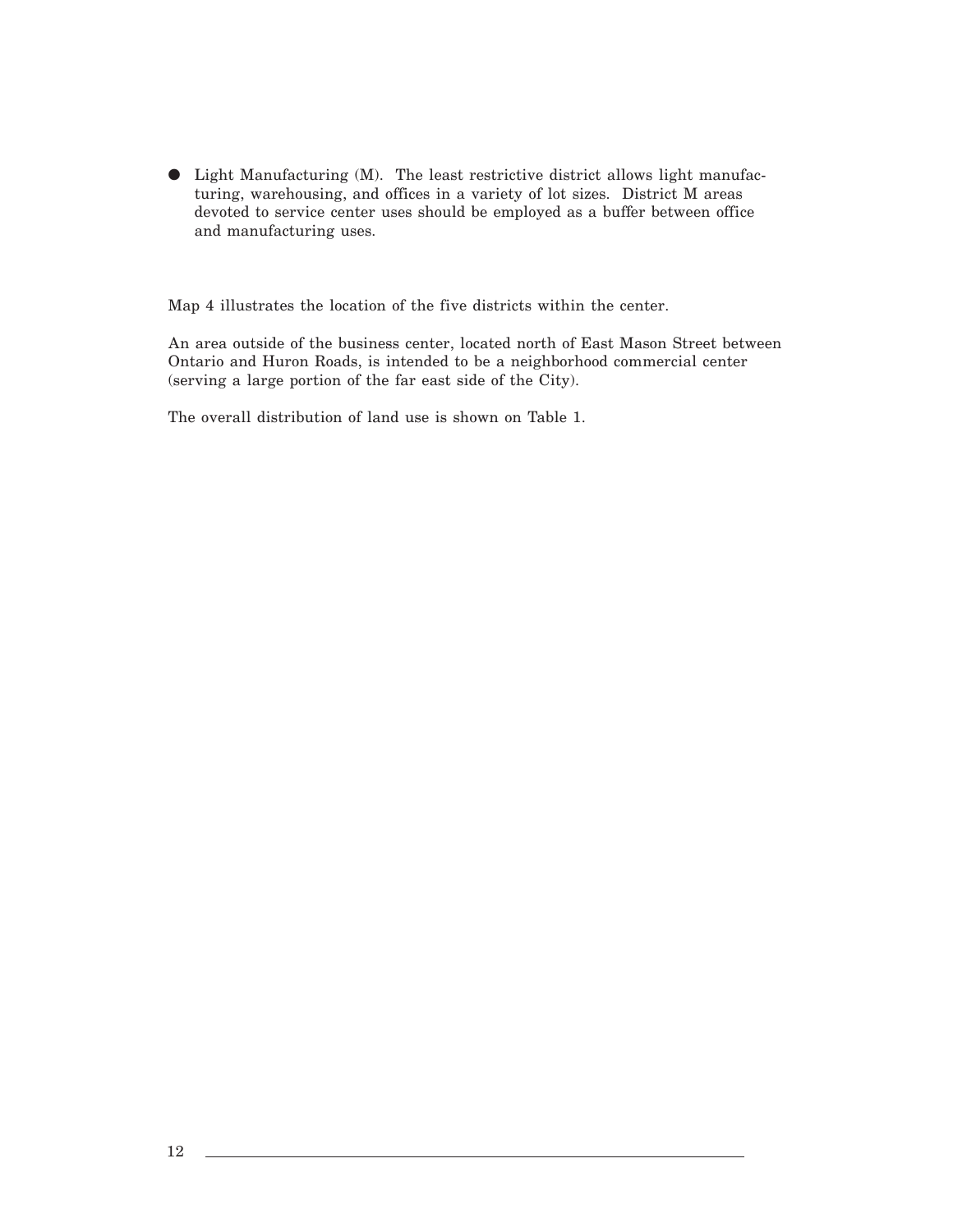#### **Table 1 Land Use Distribution**

| <b>Zoning Districts</b>    | Developed<br>(Acres) | Undeveloped Developed Undeveloped Land use Total<br>(Acres) | $(\%)$   | $\left( \% \right)$ | Distribution(Acres)<br>$(\%)$ |     |
|----------------------------|----------------------|-------------------------------------------------------------|----------|---------------------|-------------------------------|-----|
| M Light Manufacturing      | 284                  | 231                                                         | 55       | 45                  | 68                            | 515 |
| O-a Executive Office "A"   | 61                   | 22                                                          | 74       | 26                  | 11                            | 82  |
| O-b Executive Office "B"   | 33                   | 14                                                          | 70       | 30                  | 6                             | 47  |
| O-e Entertainment District | $\theta$             | 32                                                          | $\theta$ | 100                 | 4                             | 32  |
| BR Business Related Retail | 31                   | 9                                                           | 77       | 23                  | 5                             | 40  |
| C Conservency              | $\mathbf{0}$         | 32                                                          | $\theta$ | 100                 | $\overline{4}$                | 32  |
| L Lodging                  | 5                    | 9                                                           | 34       | 66                  | $\overline{2}$                | 13  |

(Acreage figures are approximate and do not include parkways)

Correct as of October 1, 2004



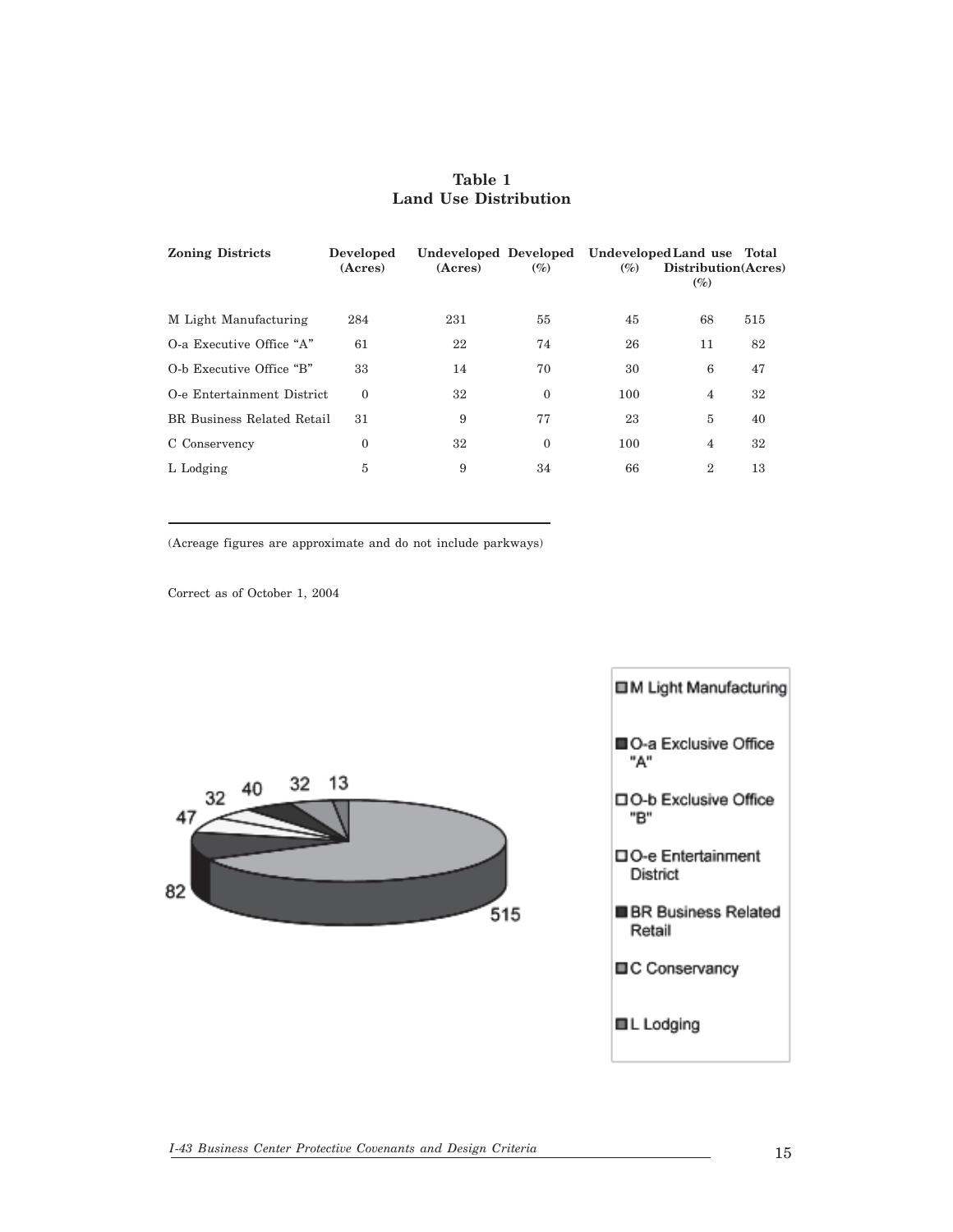**Interstate 43 Business Center Design Criteria**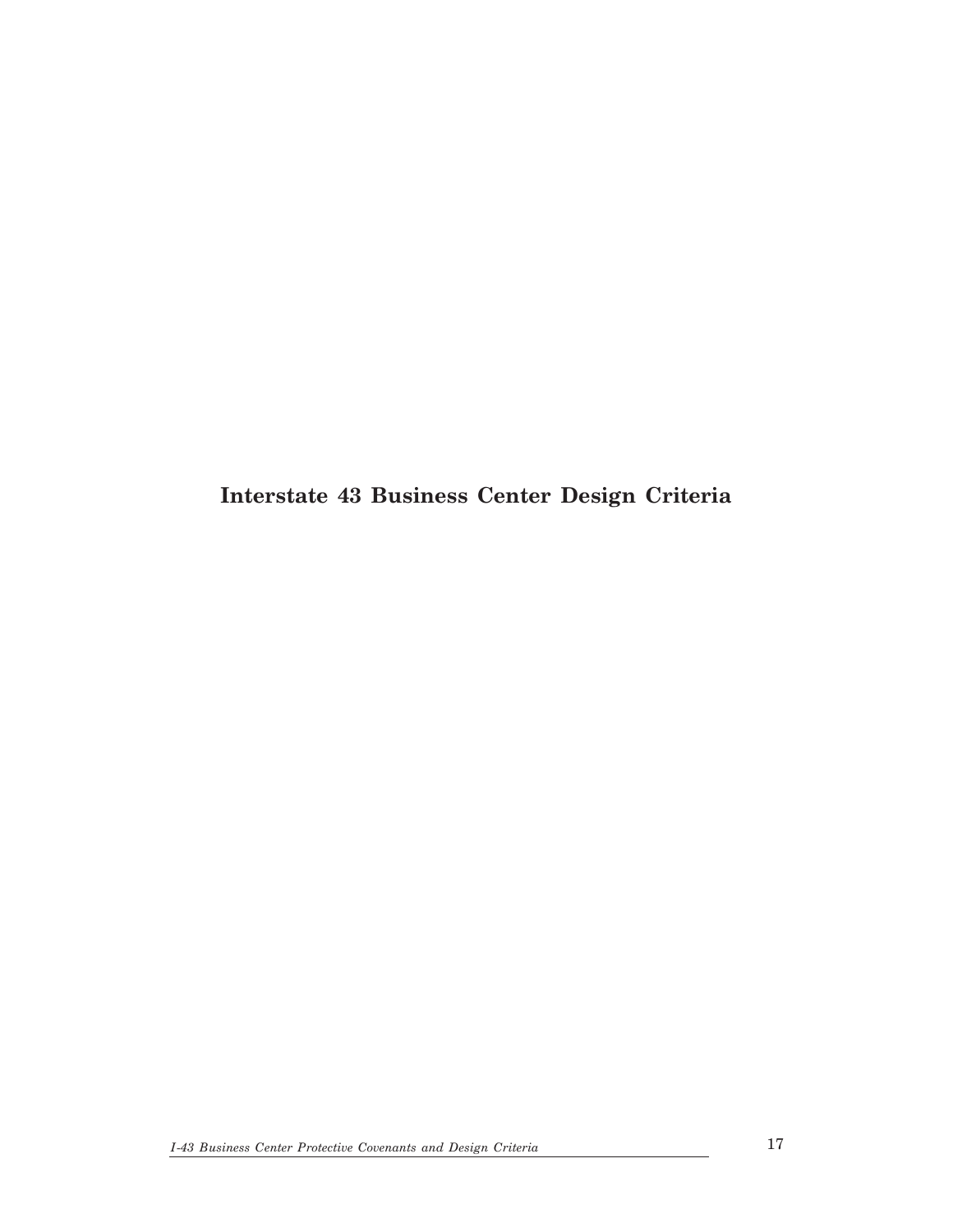#### **Introduction and Purpose**

The Interstate 43 Business Center is a planned development owned and managed by the City of Green Bay, Wisconsin. It is zoned Planned Unit Commercial Development (PUCD), an overlay district which provides owners and neighbors within the Center added protection that traditional zoning does not provide. PUCD zoning allows the City to develop and impose specific design criteria for each site. These are the criteria; they are intended to help make the Interstate 43 Business Center a good place to do business, as well as provide an aesthetically pleasing environment. Further, the restrictions are established for the benefit of the owners themselves as protection from adverse impacts.

Therefore, the City has established a Development Review Team (DRT). The DRT is comprised of five professional staff persons; two from the Economic Development Authority staff, and one each from the Department of Public Works, Planning, and Park and Recreation. Generally, the DRT is concerned with the physical external design of each proposed project. The DRT shall approve of each plan as part of the entire site plan approval process prior to the issuance of a building permit. The committee shall be receptive to the applicant's possible time constraints and shall expedite the review process as much as possible.

It should be understood that the districts described and discussed herein are within the specific PUCD only, are not traditional zoning districts, and are not found anywhere else in the City of Green Bay.

### **Definitions**

**Accessory Building:** A subordinate building or a portion of the main building, the use of which is incidental to that of the main building.

**Accessory Use:** A use incidental to subordinate to the principal use of a building and located on the same lot.

**City:** City of Green Bay.

**Development Review Team (DRT):** Consists of two representatives from the Economic Development Authority staff, and one representative each from the Department of Public Works, Park and Recreation, and Planning, charged with review of the physical design of individual developments, assisting with the meeting of these requirements, and generally expediting the overall process.

**Floor Area Ratio (FAR):** The square foot amount of total floor area (all stories) for each square foot of land area to a property.

**Frontage:** The length of the front property line of a lot, lots, or tract of land abutting a public street, road, highway, or rural right-of-way.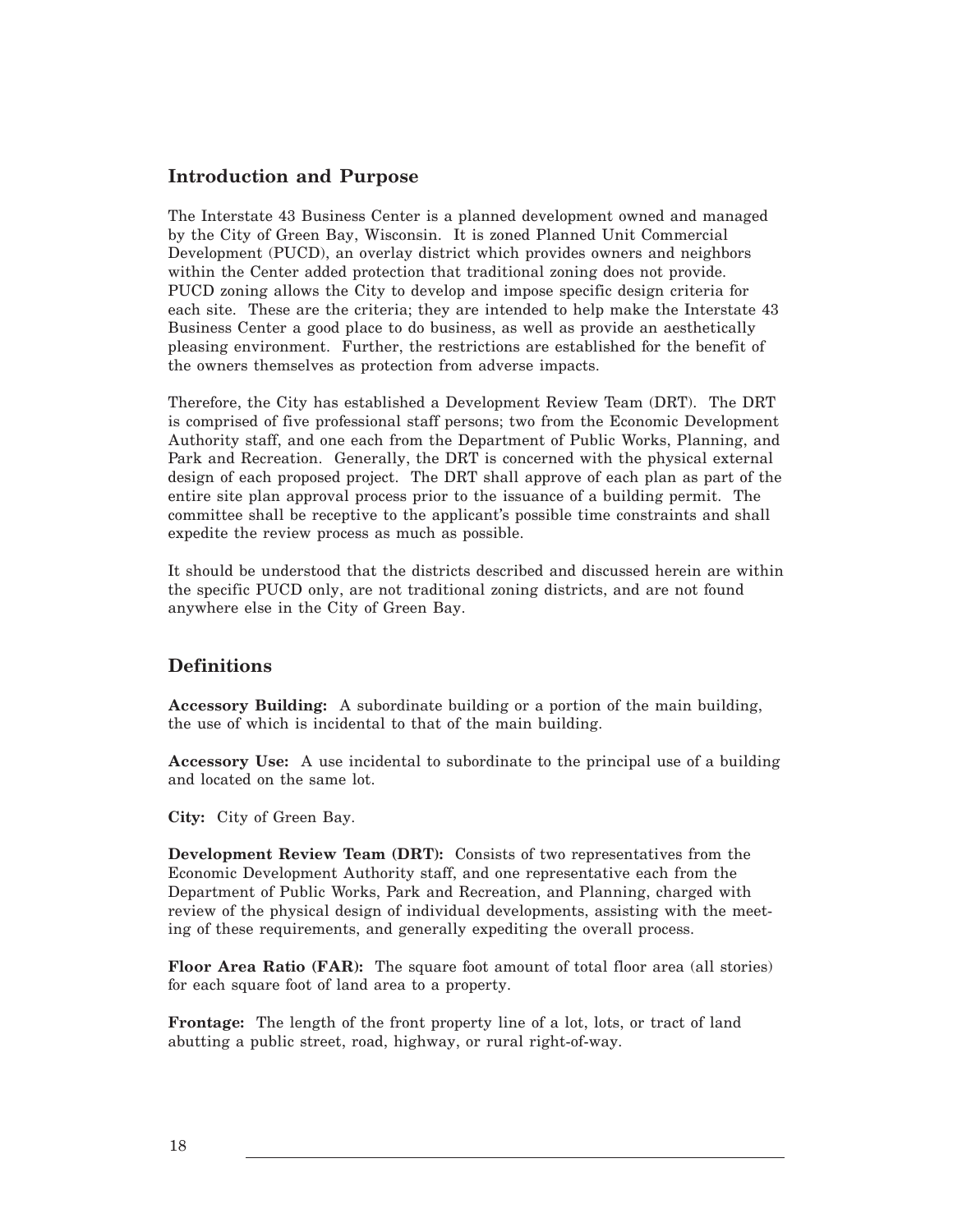**Green Space:** An area of land associated with and located on the same tract of land as a major building or group of buildings in relation to which it serves to provide light and air or scenic recreation or similar purposes. Such space shall, in general, be available for entry and use by the occupants of the building or buildings involved but may include a limited proportion of space so located and treated as to enhance the amenity of the development by providing landscaping features, screening for the benefit of the occupants of those in neighboring areas, or a general appearance of openness. Green space may include, but shall not be limited to, lawns, decorative plantings, wooded areas, landscaping areas covering structures that are not more than twelve (12) feet above ground level, sidewalks and walkways, active and passive recreational areas, and water surfaces. It shall not include parking lots or other vehicular surfaces or accessory buildings.

**Height of Building:** A vertical distance measured from the curb level to the highest point of roof surface on a flat roof to the deck line of mansard roofs and to the mean height level between eaves and ridge of gable, hip and gambrel roofs. For buildings set back from the street line, the height of the building may be measured from the average elevation of the finished grade along the front of the building, provided its distance from the street line is not less than the height of such grade above the established curb level.

**Mechanical Equipment:** Includes air conditioning units, cooling towers, space heaters, ventilators, air compressors, flues, stacks, chimneys, and anything else as determined by the DRT.

**Plan Commission:** The City Plan Commission of Green Bay, Wisconsin.

**Setback, Area:** The minimum horizontal area between the front, side, and/or rear lot line of the building or use, including porches, and the lot lines, or street rightof-way lines, as specified with the Municipal Ordinance.

**Setback, Corner Side Yard:** The minimum horizontal distance between the side line of the building or use that runs perpendicular to a fronting street and the side right-of-way line perpendicular to the fronting street.

**Setback, Front Yard:** The minimum horizontal distance between the front line of the building or use and the street right-of-way line.

**Setback Lines:** Lines established adjacent to lot lines or street right-of-way lines for the purpose of defining limits within which any or certain buildings, structures, or uses may not be constructed, maintained or carried on, except as shown herein.

**Setback, Rear Yard:** The minimum horizontal distance between the back line of the building or use and the rear lot lines.

**Setback, Side Yard:** The minimum horizontal distance between the side line of the building or use and the side lot lines, unless the side line of the building or use is parallel to a street, whereas it shall be a corner side yard setback.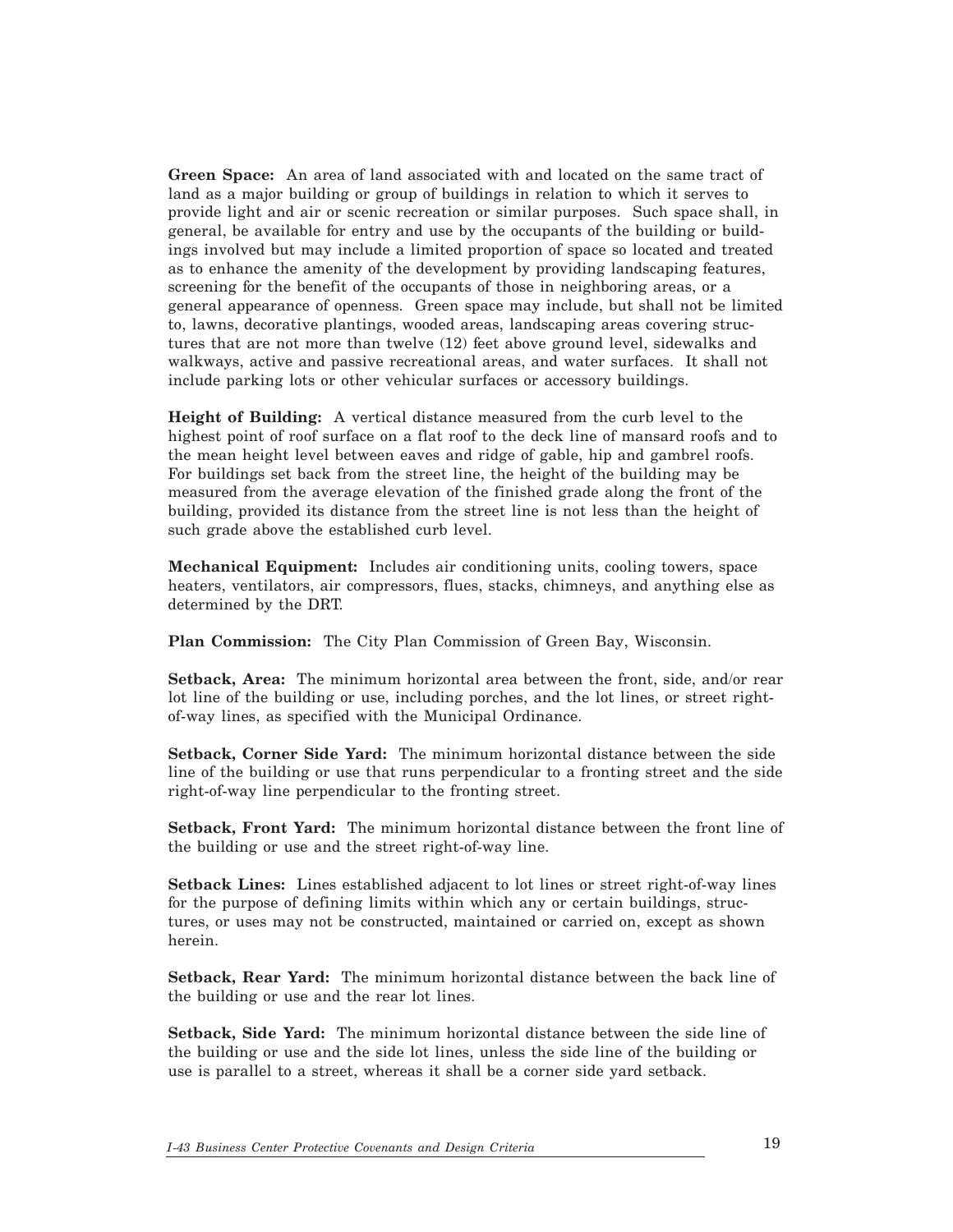**Sign, Government:** A sign which provides public information such as traffic direction, names of streets, etc.

**Sign, Identity Ground:** A sign located in the front (or in the O-A District, front or rear) yard setback which identifies the corporate name, owner, or principal tenant of the property.

**Sign, Informational:** Signage which includes instructions to visitors, directional signs, parking areas, etc.

**Sign, Temporary:** A non-permanent sign advertising a special event.

**Sign, Wall:** A sign permanently affixed, not painted, on the facade of the building.

**Story:** That portion of a building included between the surface of any floor and the surface of the floor next above it, or if there is no floor above it, the space between such floor and the ceiling next above it.

For other definitions, see City of Green Bay Zoning Code, Chapter 13.02, and Subdivision Code, Chapter 14.02. Definitions found in both texts; refer to those listed above.

#### **Plan Approval Procedure**

All development within the Interstate 43 Business Center is required to receive plan approval prior to the issuance of a building permit.

#### **Preliminary Consultation**

This meeting is intended to insure that the developer is aware of the community's standards and posture on development within the Interstate 43 Business Center. Such consultation should occur prior to any extensive outlay of funds on the part of the developer, since the consultation is intended as a device to encourage cooperation between the developer and the City. Such meetings should occur between the developer and members of the Development Review Team (DRT).

#### **Plan Submittal**

Seven copies of the plan shall be submitted, along with the established review fee, to the Planning Department. The plan shall consist of the following:

- 1. Name, location, developer, and designer of the project.
- 2. Date of plan preparation.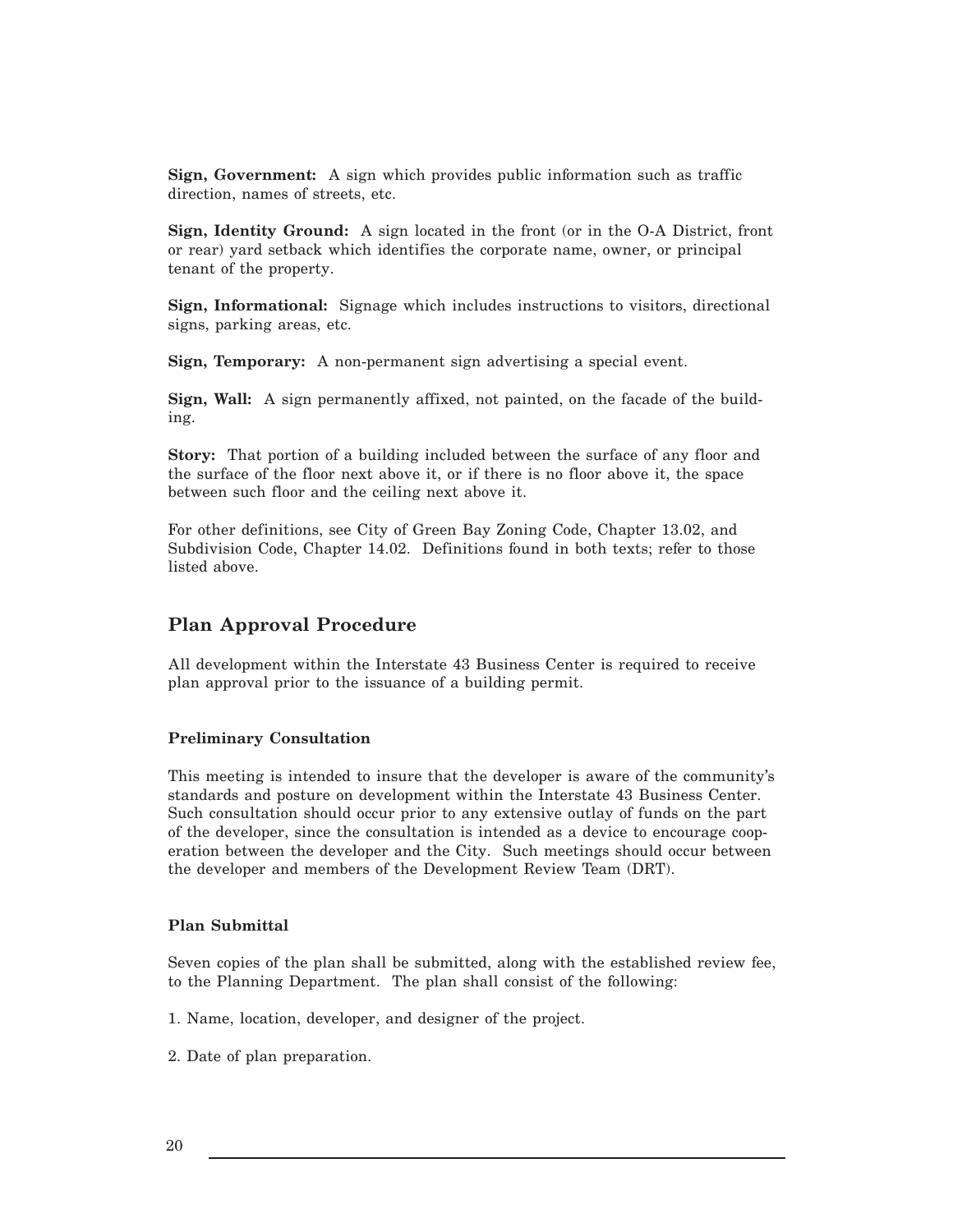- 3. Scale and north arrow.
- 4. Property dimensions.
- 5. Location, identification and dimension of existing and proposed:
	- a. Topography (contour interval two feet).
	- b. Existing significant vegetation.
	- c. Public rights-of-way and easements.
	- d. On-site drives, walkways, and parking facilities, including traffic flow.
	- e. Buildings and structures.
	- f. Freestanding signage, light fixtures, fences, etc.
	- g. Surface water holding ponds, drainageways, and drainage patterns with arrows.
	- h. Loading docks and refuse collection areas.
	- i. Landscaping details and planting schedules.
	- j. Color rendering of all building elevations, including signage and listing of finish materials (samples of exterior finish materials may be required).
	- k. Site statistics, including gross square footage of both site and buildings, FAR, etc.

6.All other information deemed necessary by the DRT.

#### **Review and Determination**

The DRT shall review the plan to insure that these criteria are met as part of the ordinary site plan review process specified in Chapter 13.41.

When a discrepancy exists, an attempt shall be made by the DRT and developer to remedy a solution.

Appeals to these requirements, as with all Planned Unit Commercial Developments in the City, shall be heard by the Plan Commission.

#### **Construction**

Construction shall commence within one year of plan approval. If construction is to take longer than one year, or if construction is to occur in phases, the City is to be so notified in writing. If construction has not commenced prior to one year after plan approval, the City has the right to acquire the property back from the developer at the original price paid.

#### **No Right to Divide Property**

After a site has been purchased, it shall not be further divided without review and consent of the City.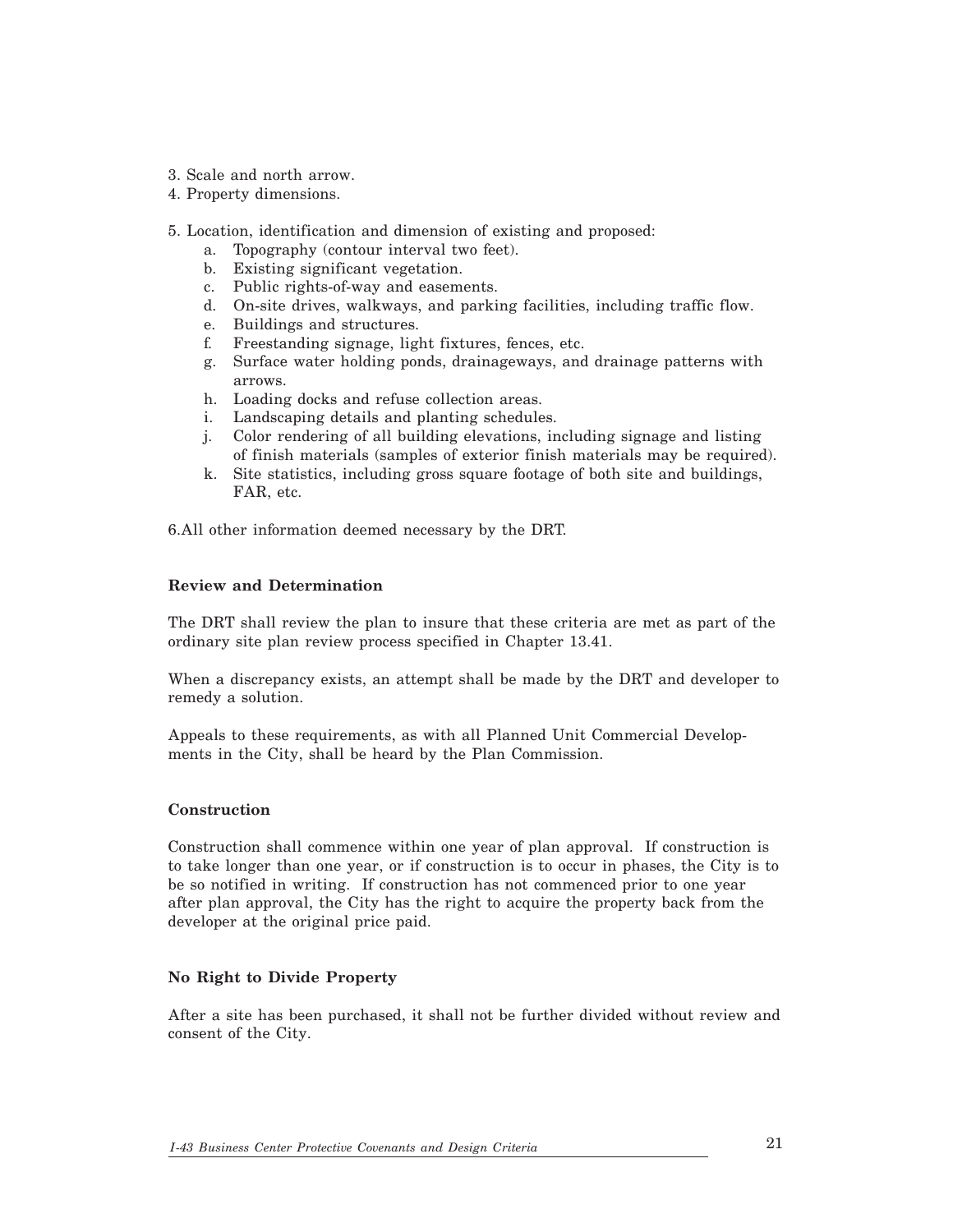## **General Requirements**

#### **Parking**

Refer to City of Green Bay Zoning Ordinance, Chapter 13.41, with the following additional requirement: landscaped islands shall be provided for not less than 10 percent of the total parking lot area where the lots exceed 20,000 square feet in area. Such islands are suggested to be oriented perpendicular to the main entrance to the building.

#### **Loading**

Refer to City of Green Bay Zoning Ordinance with the following additional requirements:

1. Loading docks shall be located and screened so as to minimize the visibility from any street.

2. Screening of service area may consist of an approved combination of earth mounding, landscaping, and walls architecturally complementary to the overall plan.

3. No material, supplies, or equipment may be permitted to remain outside any building.

4. Rubbish and garbage facilities shall be screened so as not to be visible from any street or adjacent property.

#### **Site Grading**

Site grading shall be planned as to balance the following objectives:

1. Satisfactory drainage of open areas.

2. Maximum preservation of existing plant materials.

- 3. Minimum soil erosion and siltation.
- 4. Minimum drainage onto adjacent properties.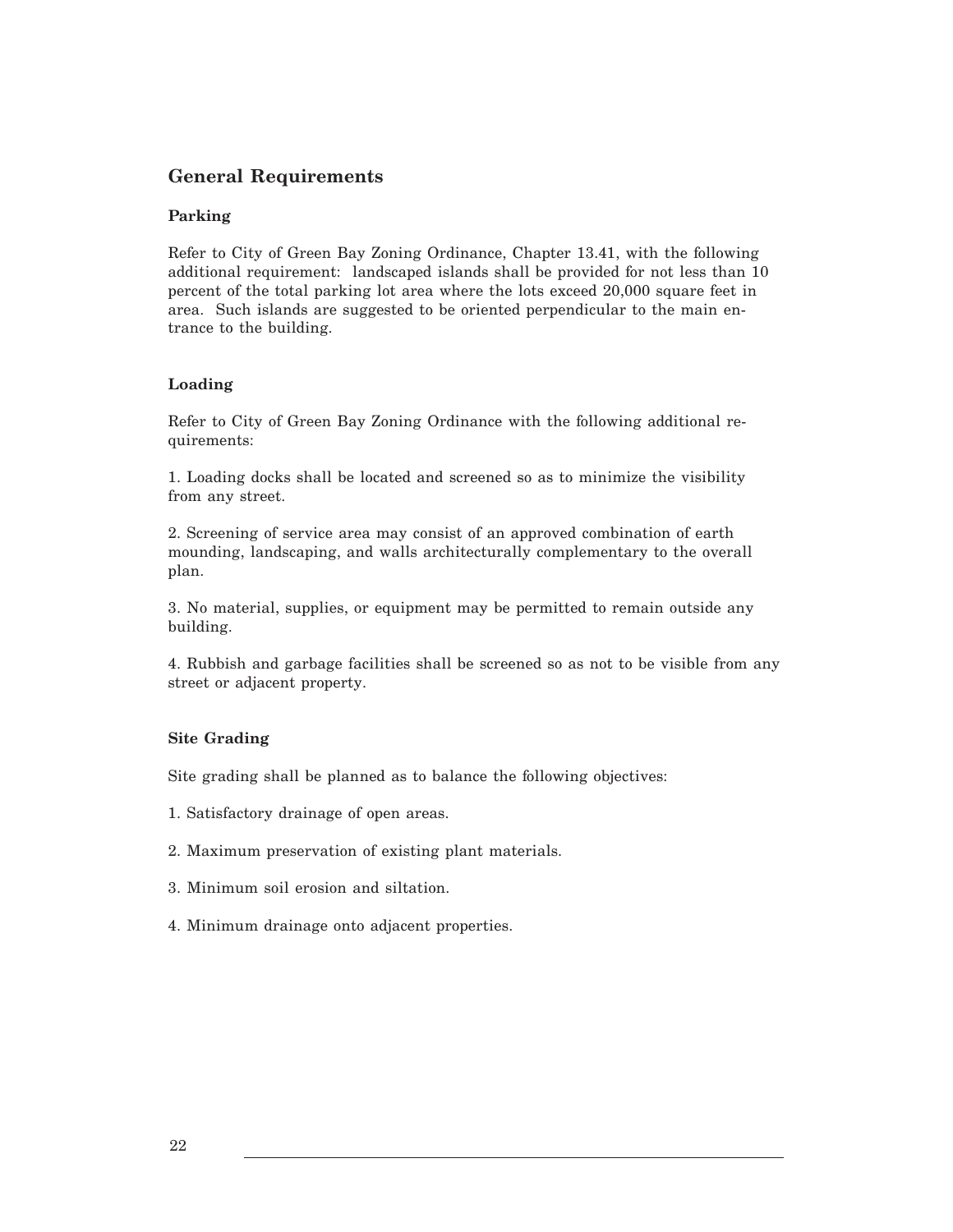## **Regulation of Signs**

#### **Purpose**

The Interstate 43 Business Center promotes compatible signage throughout the development. Signage should be an integral part of the overall building concept.

#### **General Requirements**

All signs shall be reviewed by the DRT. Signage shall be limited to name, corporate logo, and address only. The horizontal measurement of all of identity ground and wall signs must be greater than the vertical measurement to assure no vertical signage in the park. Only in the Exclusive Office-A District may the vertical measurement be greater than the horizontal measurement. No sign shall be greater than 20 feet in overall height for the Exclusive Office-A District. Lighting, although not required, shall be internal illumination and intensity shall not exceed one foot candle at the centerline of any public right-of-way.

#### **Identity Ground Sign**

An identity ground sign is allowed in all districts within the Interstate 43 Business Center. It may be two-sided and not closer than ten (10) feet from the front property line. Maximum sign allowed in all districts, other than the Manufacturing District, is determined by frontage: less than 200 feet - 27 square feet; 200 feet or more - 48 square feet.

#### **Exclusive Office**

The Exclusive Office "A" monument signage may permit an internally illuminated ground-mounted sign with a brick base, with the following dimension standards: (Z.O. 15-01)

- 1. Sites between 0 and 10 acres shall be permitted a sign not to exceed 12 feet in height and not to exceed 80 square feet per side.
- 2. Sites between 11 and 20 acres shall be permitted a sign not to exceed 14 feet in height and not to exceed 90 square feet per side.
- 3. Sites greater than 21 acres shall be permitted a sign not to exceed 16 feet in height and not to exceed 113 square feet per side.

The number and location of the informational/directional signs shall receive DRT approval prior to final site plan approval. The monument sign on the northwest corner of Ontario and Greenbrier Road shall only be permitted as a temporary sign until such time as the parcels are zoned the appropriate zoning designation. (Z.O. 15-01)

Internally illuminated informational signs, with the following dimension standards: (Z.O. 15-01)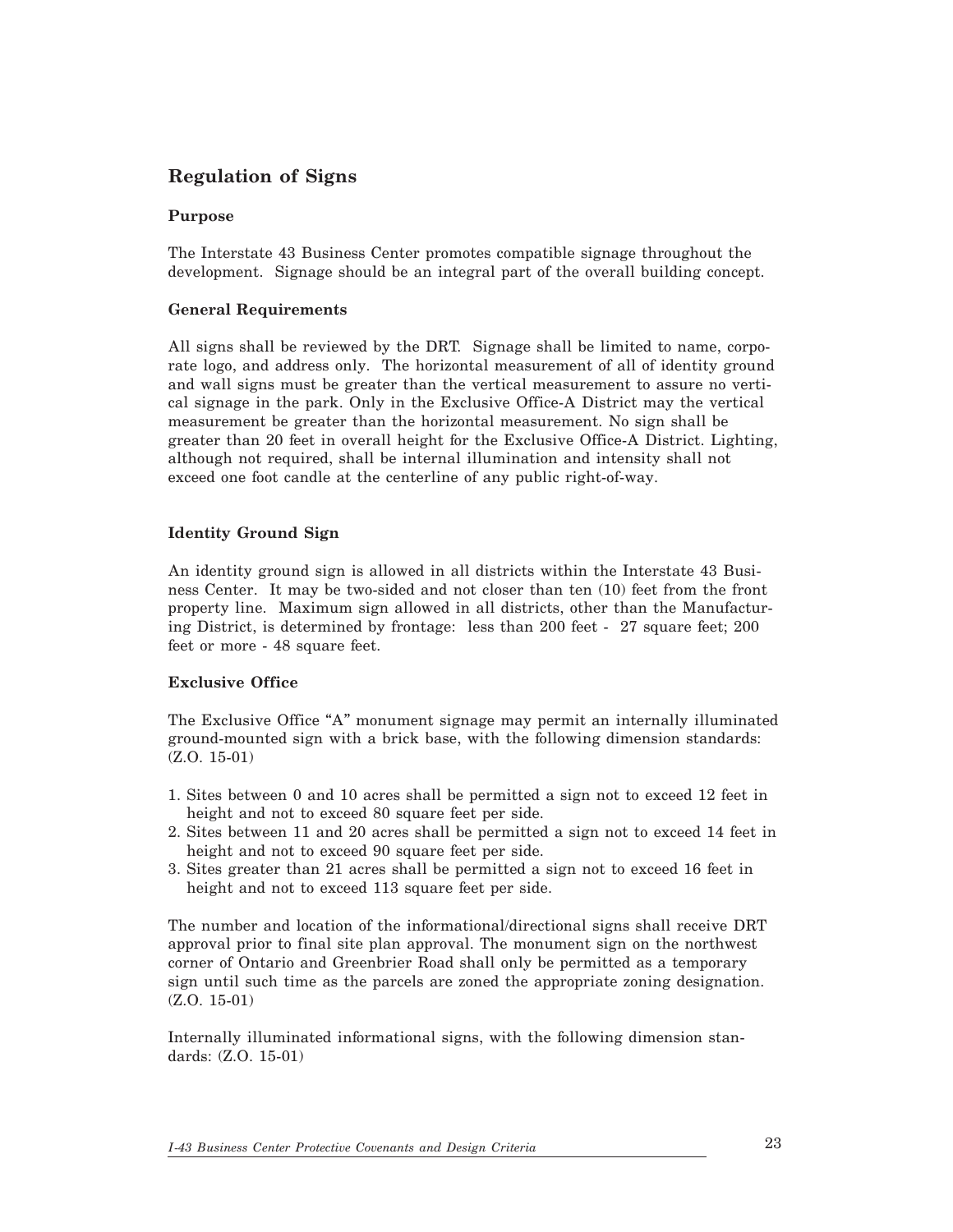1. Sites between 0 and 10 acres shall be permitted an informational/directional sign not to exceed 4 feet in height and not to exceed 20 square feet per side.

2. Sites between 11 and 20 acres shall be permitted an informational/directional sign not to exceed 6 feet in height and not to exceed 30 square feet per side.

3. Sites greater than 21 acres shall be permitted an informational/directional sign not to exceed 9 feet in height and not to exceed 45 square feet per side.

Wall signs are not to exceed 60 sq. ft. (Z.O. 10-02)

#### **Exceptions**

In the O-A District, a ground sign, no pole sign, will be allowed in the rear yard setback fronting Interstate 43. Maximum size of the sign is 150 square feet and shall not be closer than 50 feet from the rear property line.

#### **Lodging**

For frontage on Voyager/Kepler Drives, each facility is permitted 48 square feet. The sign may be two-sided and not closer than 10 feet from the property line. The message shall be limited to the business name and corporate logo. The corporate color scheme is permitted. Any color scheme other than the corporate color scheme must receive DRT approval prior to permitting.

The message panel shall be directly mounted on a brick base two feet in height. There shall be no air space or opening between the message panel and base. The texture, size, and color of the brick base shall be the same as that of the business structure. If the business structure is constructed with material other than brick, the DRT must approve the base material prior to permit.

The width of the message panel shall not exceed two feet. No message panel or logo shall be permitted on the width of the sign.

The sign shall be placed on an earth berm two feet in height as measured from the average existing setback area topography.

The sign may be internally illuminated.

For frontage along East Mason Street or the north-bound exit ramp of Interstate 43, a sign meeting the following requirements is permitted only if no wall mounted signage is proposed for the business structure.

The requirement from above shall apply, except for the size of the message panel. The message panel shall be 60 square feet per side.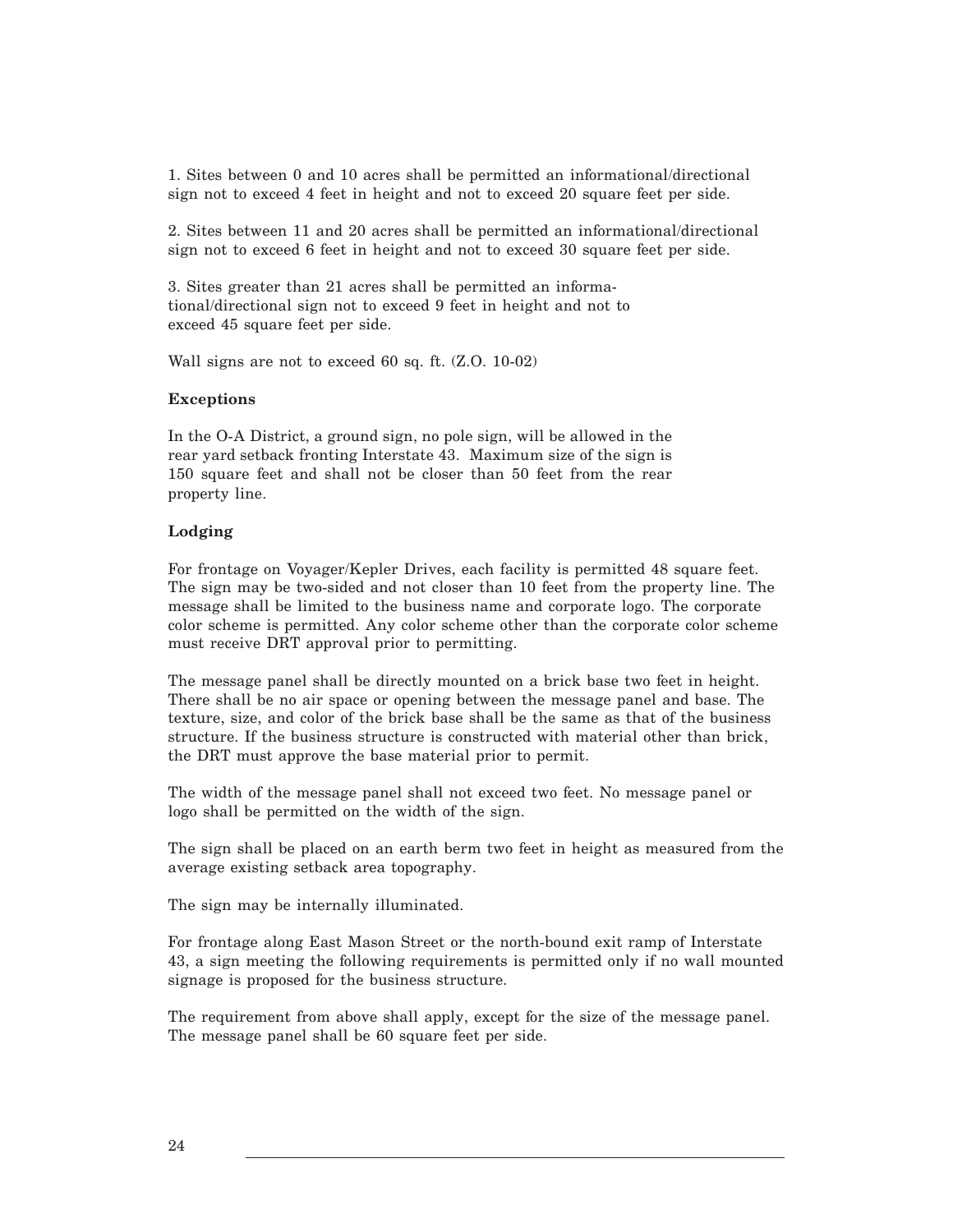Each hotel/motel facility is permitted one high ground mounted identity sign. This sign shall comply with the following requirements: Maximum Height: 50 Feet Maximum Square Feet Per Side: 300 Feet Maximum Height: 60 Feet Maximum Square Feet per Side: 200 Feet

The sign shall not be closer than 25 feet from the property line and shall be located on a pole similar in color to the parking lot light poles being used by the facility. The base of the pole shall be screened from view in all directions by landscaping. This landscaping must be detailed on the final site landscape plan. The sign shall be limited to the business name and corporate logo. The corporate color scheme other than the corporate color scheme must receive DRT approval prior to permitting.

No message or logo shall be permitted on the width of the sign. The sign may be internally illuminated.

No wall mounted signage is permitted on the site if the facility chooses to place a sign along the East Mason Street frontage/north-bound exit ramp from Interstate 43 and the Voyager/Kepler Drives frontage.

If a facility chooses to do one low ground mounted identity sign, then a wall sign is permitted on the site, not to exceed 200 square feet in size and be approved by the DRT prior to permitting.

No roof mounted signs are permitted.

Wall signs in the L District shall be limited to 200 square feet.

Restaurant sites that do not have frontage on I-43 may co-locate their identity sign onto one pole-mounted sign with another business within the Lodging District, provided that: (Z.O. 25-01)

- a. The square footage does not exceed 100 sq. ft. per side.
	- b. The sign is placed below the primary sign.
	- c. The sign is limited to name, logo, and corporate colors.
- d. No readerboard will be permitted.
- f. A signed affidavit from the owner and/or corporation who is allowing the co-location of the tenant sign.

An identity sign is allowed in the rear yard setback. Such a sign may be up to 150 square feet in size.

#### I**dentity Ground Sign in Business Related Retail**

A. Ground Mounted Identity Signs - East Mason Street

1. For frontage on the current and proposed East Mason Street, each facility is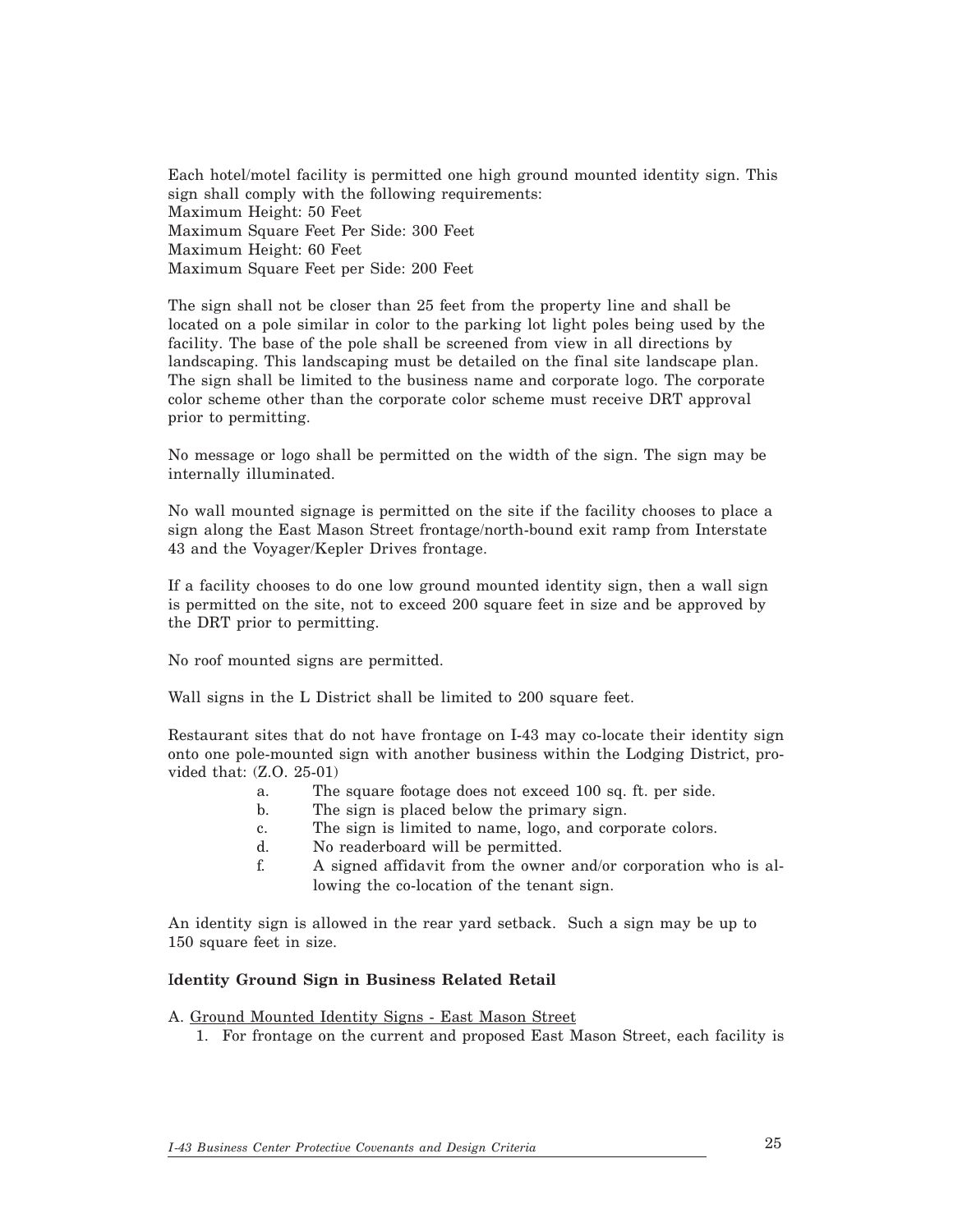permitted 40 square feet. The sign may be two-sided and not closer than 15 feet from the property line. The message shall be limited to the business name and corporate logo. The corporate color scheme is permitted. Any other color scheme,other than the corporate color scheme, must receive DRT ap proval prior to permitting.

- 2. The message panel shall be directly mounted on a brick base not to exceed two feet in height. There shall be no air space or opening between the message panel and base. The texture size and color of the brick base shall be the same as that of the business structure. If the business structure is constructed with materials other than brick, the DRT must approve the base material prior to permit.
- 3. The width of the message panel shall not exceed two feet. No message or logo shall be permitted on the width of the sign.
- 4. The sign may be placed on an earth berm not to exceed two feet in height, as measured from the average existing setback area topography.
- 5. The sign may be internally illuminated.
- 6. No sign shall exceed five feet in overall height.
- 7. No reader boards are permitted.

#### B. Ground Mounted Signs - Voyager Drive

- 1. Reader boards are permitted under review of the DRT prior to permitting.
- 2. No sign shall exceed seven feet in overall height.

#### **Identity Ground Sign in the Manufacturing District**

No signs, other than company identification and directional signs, shall be permitted on the described property. Signs shall be regulated, as provided in the I-43 Business Center Master Plan, and pursuant to the following requirements:

1. Each approved facility or use is permitted a total sign area (identity ground and wall mounted signs combined) of three hundred (300) square feet or ten (10) percent of the front facade of the building, whichever is less.

2. One corporate identity sign may be placed on each building front facade. No roof mounted signs will be permitted. All lettering on the building shall be no greater than twenty (20) percent of the wall height and the length of all combined graphics shall not be longer than twenty-five (25) percent of the average wall length.

3. All proposed signs must be submitted to the Planning Department for approval as part of the required site plan.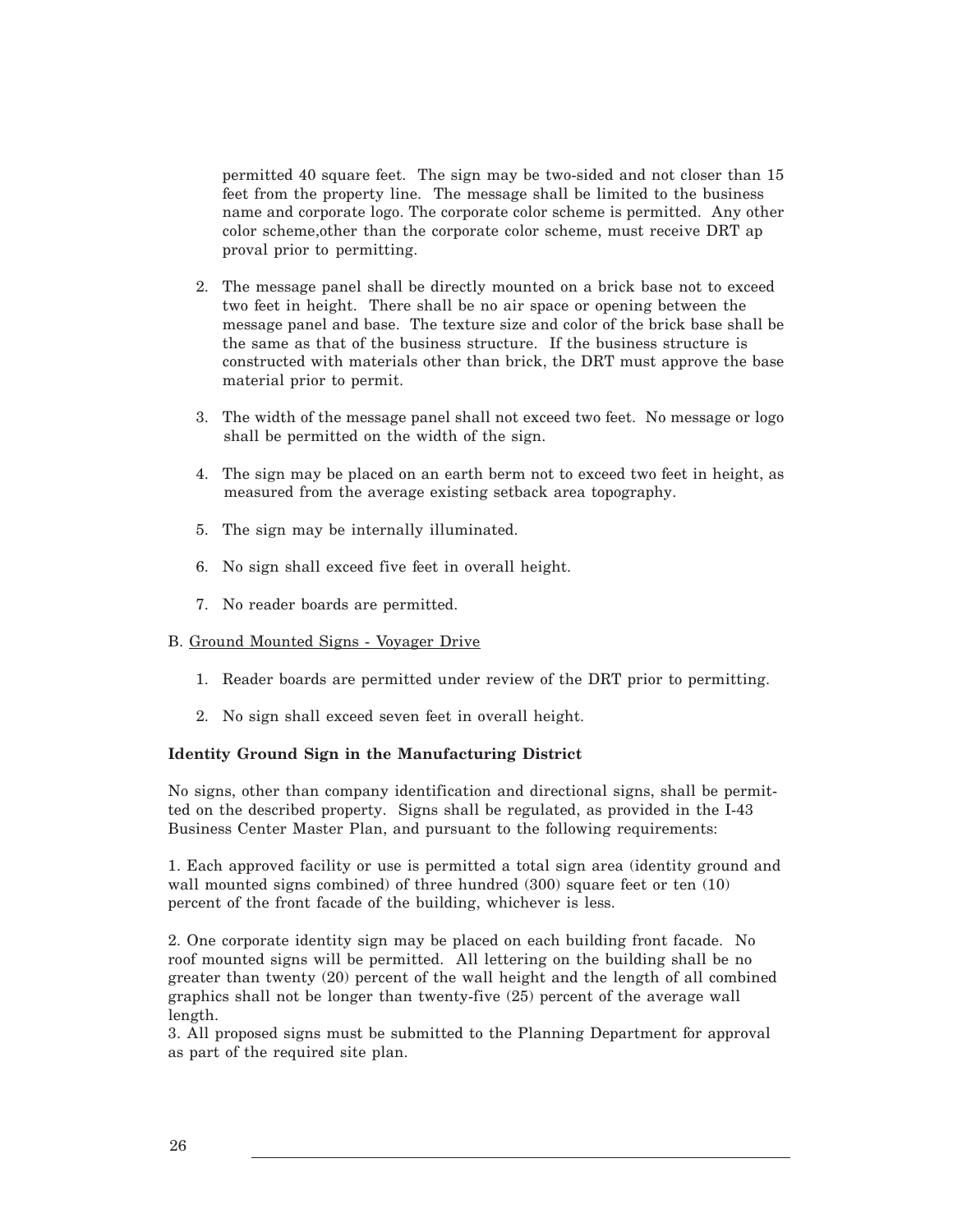#### **Manufacturing District - Conditional Use For East Side of Huron Road**

Monument signs are limited to a maximum square footage determined by frontage: Less than 200 feet – 40 sq. ft. per side; 200 feet or more – 60 sq. ft. per side. The sign may be two-sided and not closer than 10 feet from the front property line and may be internally illuminated. The combination of sign and base shall not exceed 8 feet in overall height.

Multi-tenant panels will be permitted. Reader boards are permitted under the review of the DRT prior to being permitted.

The message panel shall be directly mounted on a brick base not to exceed 2 feet in height. There shall be no air space or opening between the message panel and base. The texture size and color of the brick base shall be the same as that of the business structure. If the business structure is constructed with materials other than brick, the DRT must approve the base material prior to permit.

No roof-mounted or pole-mounted signs will be permitted.

No signs, other than company identification and directional signs, shall be permitted on the described property. Banners will not be permitted.

All proposed signs must be submitted to the Planning Department for approval as part of the required site plan.

Wall signs are allowed consistent with the I-43 Business Center Design Criteria.

Information signs are permitted and are to be consistent with the I-43Busienss Center Design Criteria.

#### **Wall Sign**

Wall signs are allowed in all districts. Such signs are limited to one per structure and shall not exceed 48 square feet and not protrude higher than the structure itself.

Wall signage in the Business Related Retail District in the I-43 Business Center Design is permitted to increase from 48 sq. ft. to 75 sq. ft. (Z.O. 3-03)

#### **Informational Signs**

Informational signs are allowed in all districts as needed. Such signs shall not exceed six square feet in size. Informational signs shall be constructed of a minimum one-eighth inch metal plate, have white lettering of Helvetica type, not exceeding six inches in height, on a dark gray, bronze, or black background.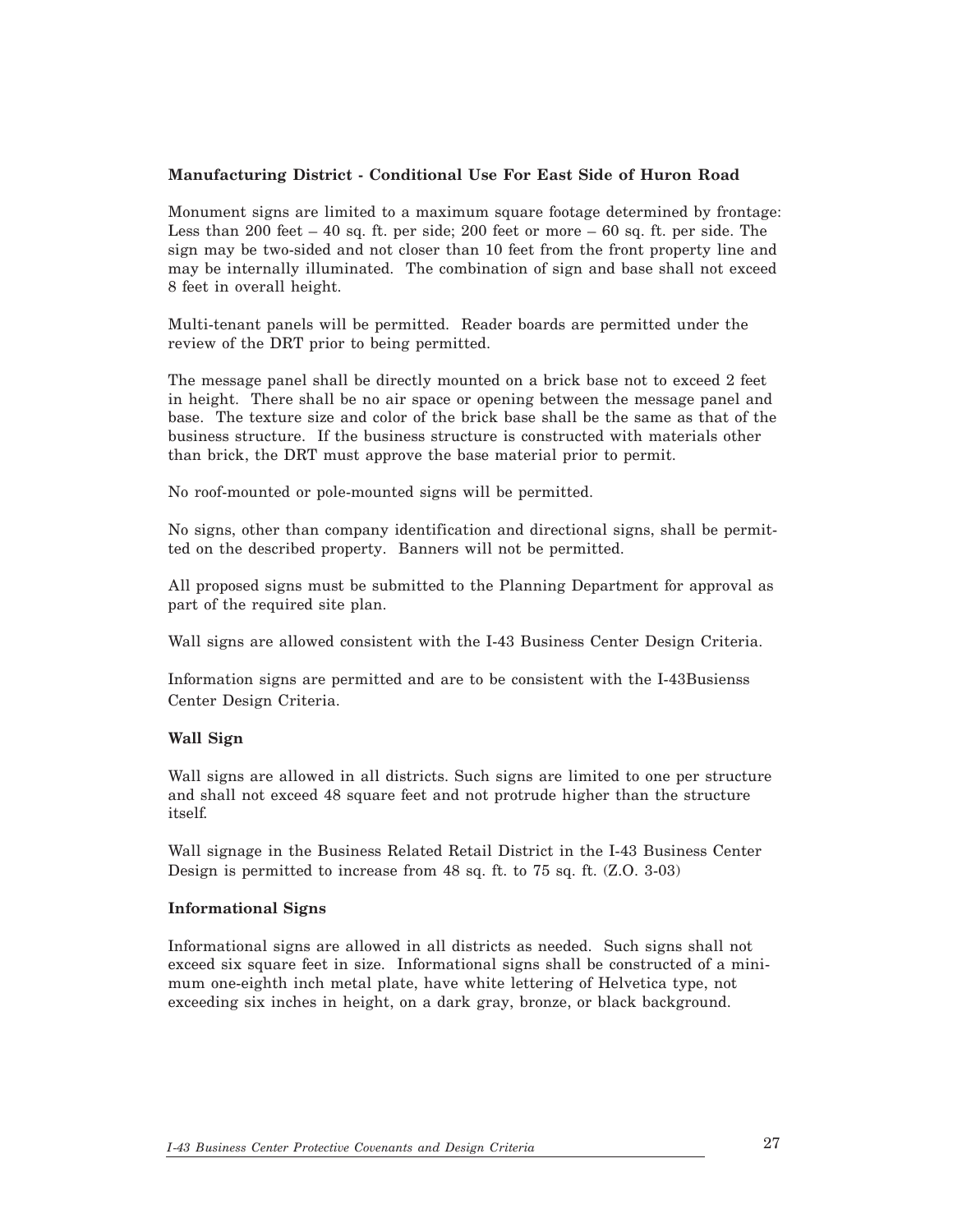## **Temporary Sign**

The following temporary signs are allowed in all districts:

| <b>Type</b>             | <b>Maximum Size</b> | <b>Maximum Time Allowed</b>                         |  |  |  |
|-------------------------|---------------------|-----------------------------------------------------|--|--|--|
| Construction            | 100 square feet     | Up to 60 days after<br>construction is<br>completed |  |  |  |
| For Sale or Lease       | 32 square feet      | Up to 30 days after<br>sale or lease                |  |  |  |
| Special Event*          | 32 square feet      | 30 days per year                                    |  |  |  |
| *As allowed by the DRT. |                     |                                                     |  |  |  |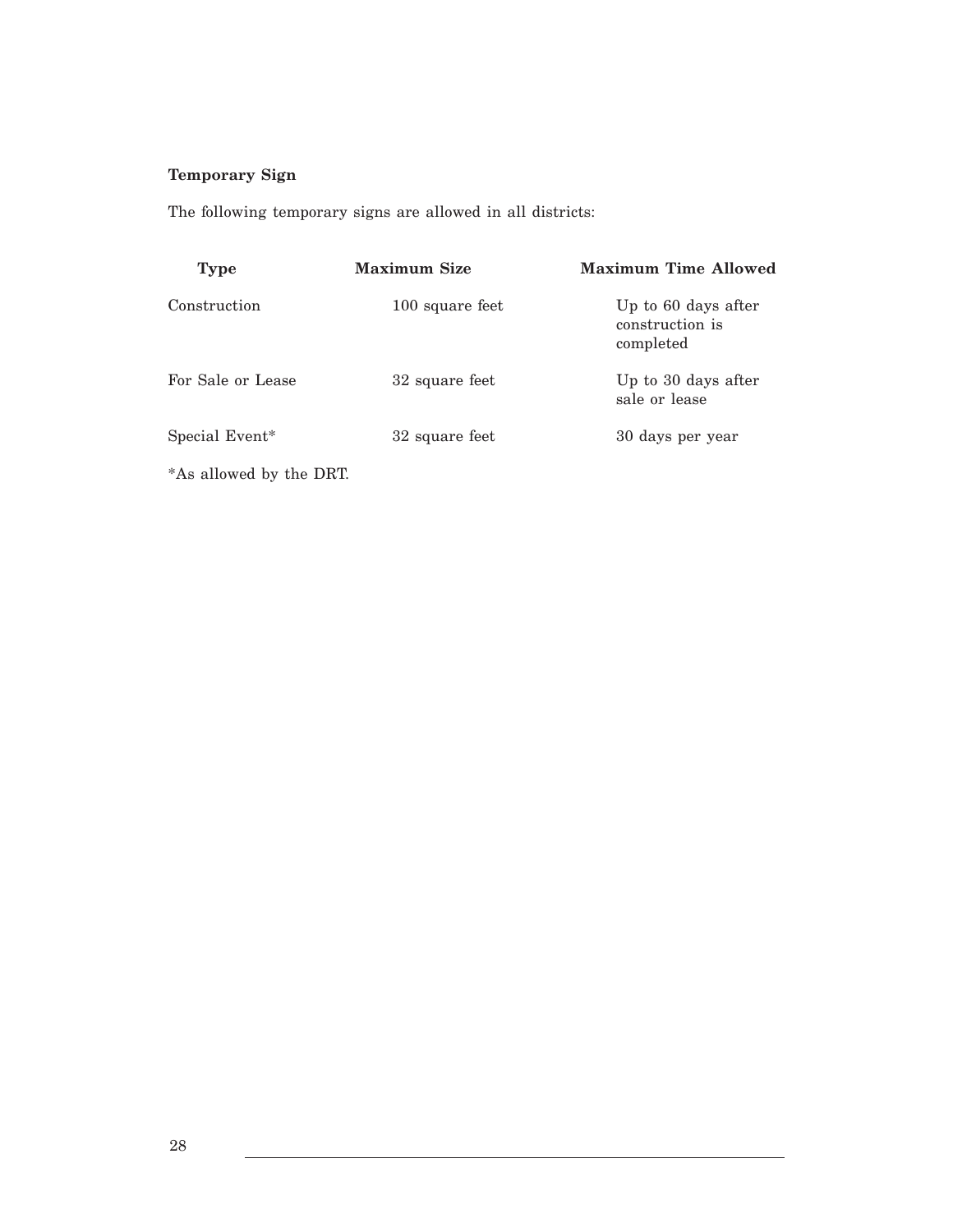## **Landscaping Standards**

#### **Purpose**

To establish a policy of minimum requirements and standards for landscaping so as to achieve a park-like setting within the Interstate 43 Business Center. The landscape design and planting plan is to be an integral part of the site development plan.

#### **General Requirements**

All landscape plans will be reviewed by the DRT in conjunction with the overall site development plan. All vegetation used to satisfy the requirements of this section shall be indigenous to the appropriate hardiness zone and physical characteristics of the site. Landscape features should be used so as to create a park-like appearance, while addressing the functional considerations of visual screening, land cooling, drainage, and other environmental concerns.

#### **Park-like Setting**

The landscape plan should strive to not only enhance the appearance of each individual site, but should also attempt to enhance the overall appearance of the business center. Efforts should be made to integrate each new landscape plan with the natural conditions of the site and adjacent property's landscape designs. For consistency, a naturalistic design theme is preferred.

Elements of a naturalistic design are:

- 1. Canopy trees distributed over the entire site.
- 2. Meandering lawn spaces formed by masses of varied shrubs.

3. Occasional "accent" plants used in conjunction with masses of background plants to provide visual interest without being chaotic.

4. Use of gentle berming to break up the horizontal ground plant and emulate a naturally rolling terrain.

5. Grouping different varieties of plants so as to create a gentle transition from smaller to larger.

6. Landforms and masses of plant material should be used to screen visually obtrusive utilities and parking.

7. Appropriately sized and spaced foundation plantings to visually soften the building and provide human scale.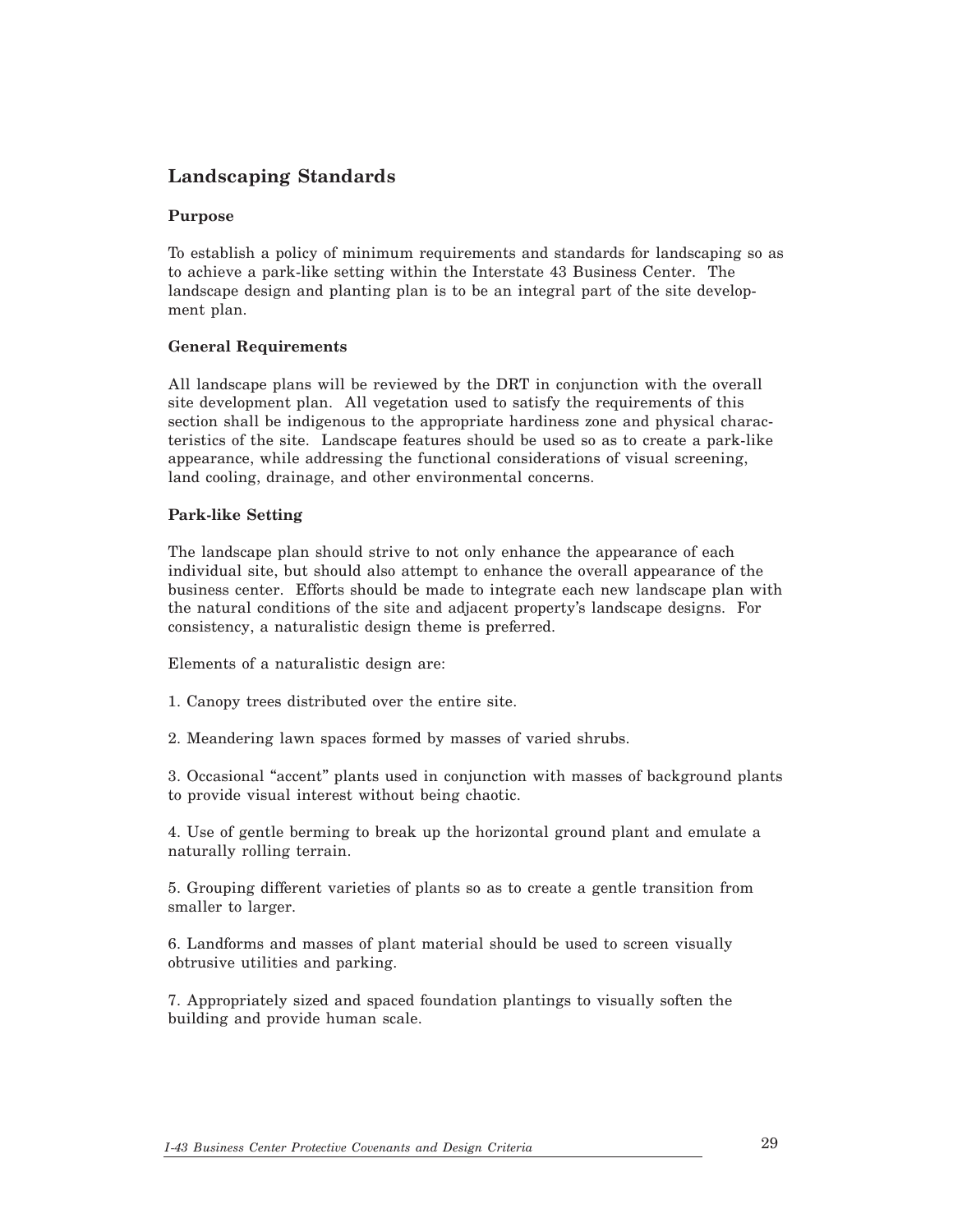#### **Minimum Standards**

All landscape designs must meet the following minimum standards:

1. Green space shall be at least 35 percent of the total lot area for office sites and 30 percent for manufacturing sites.

2. The number of trees shall be at least one per 5,500 square feet for office sites and one per 7,000 square feet for manufacturing sites. All fractional parts shall be rounded up to the nearest whole number. The minimum number of trees required in this section shall not include street trees.

3. The number of shrubs shall not be less than four per 1,000 square feet of green space for office sites and three per 1,000 square feet for industrial sites.

4. All lawn areas shall be seeded with an appropriate blue grass seed mix, mulched with straw or wood fiber mulch, watered, fertilized and maintained to a point where there are no bare areas greater than three feet square.

The following exceptions may be granted by the DRT:

1. The use of mulch materials for shrubs and foundation plantings.

2. Areas designated as green space to be properly planted and maintained in a "natural state".

3. Drainage areas which are planted with appropriate tall grass seed mixes and maintained so as to slow runoff and encourage groundwater percolation.

#### **Landscape Data**

The following applicable landscape data shall be included with the landscape/site development plan. Any plans submitted without the following information will be returned.

- 1. North arrow.
- 2. Scale.
- 3. Twenty-five (25) foot setback line shown.
- 4. Area for future expansion delineated.
- 5. Existing vegetation to remain.
- 6. Existing vegetation to be removed.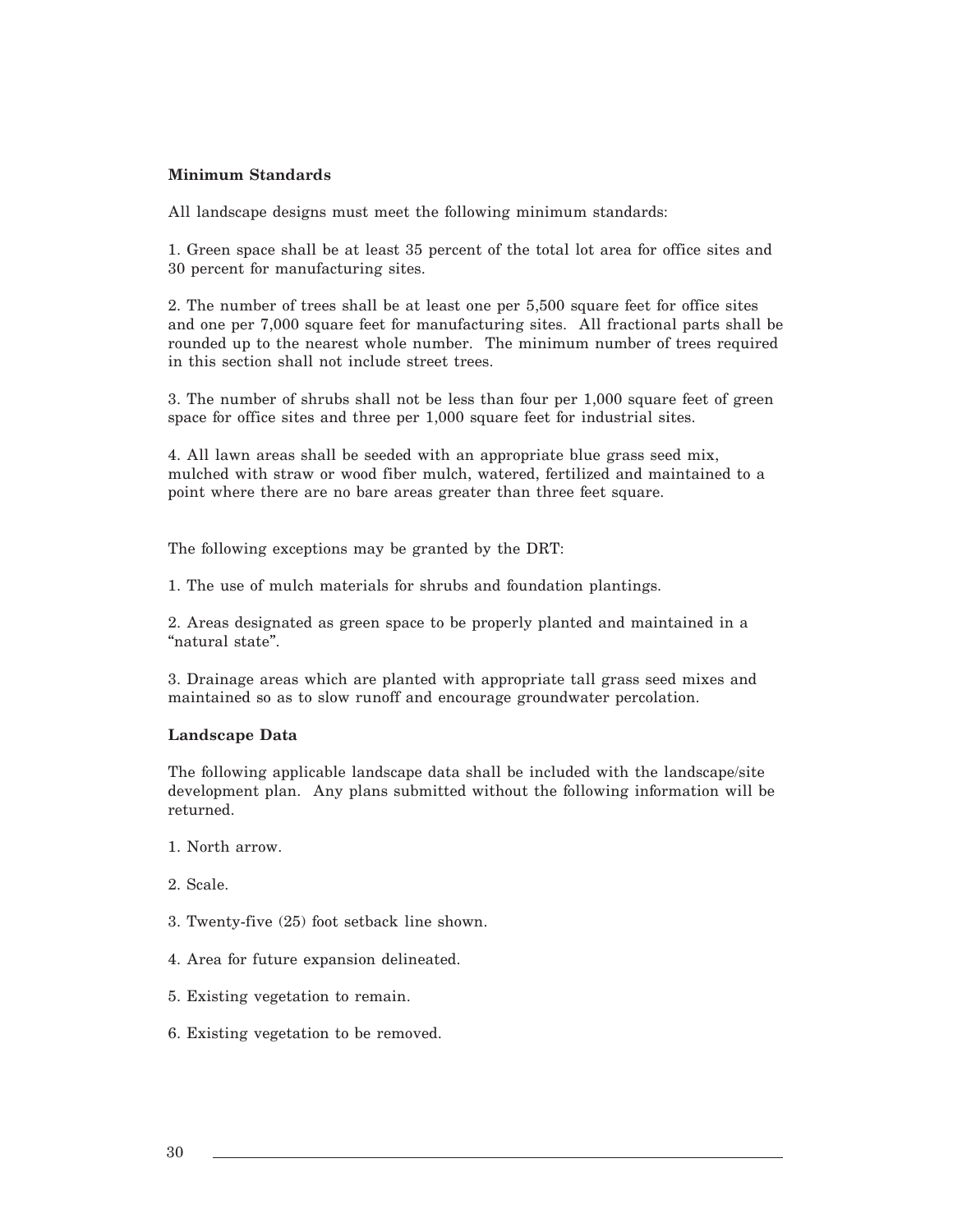- 7. Planting schedule including:
	- a. Symbol definition.
	- b. Quantities.
	- c. Common and botanical names.
	- d. Root specification.
	- e. Size of plant.
	- f. Seed mixes, rates of application and mulching materials.
	- g. Plants drawn to mature size.
	- h. Typical sections of berms, fences, retaining walls, ponds, planter boxes, etc.

#### **Credits**

The DRT may issue credits which can be used to meet the minimum requirements for canopy trees and ground cover. The issuance of these credits will be based upon preservation of existing natural vegetation which are of acceptable species, size, and location.

#### **Implementation/Replacement**

All approved landscaping is to be installed within one planting season for the landscape/site development plan approval. Any vegetation which is shown on the approved landscape/site development plan that dies, must be replaced within one planting season per approved landscape/development plan.

#### **Street Trees**

The City will install and maintain all plantings in the street right-of-way. Plantings will be done as sections of the business center become developed. Every effort will be made to create a consistent looking streetscape while striving to integrate it with each site's particular planting scheme and functional requirements.

The cost of the street tree planting will be assessed on a linear frontage foot basis assuming an average tree spacing of 45 feet. The Economic Development Authority may participate in the cost of street trees on a share basis.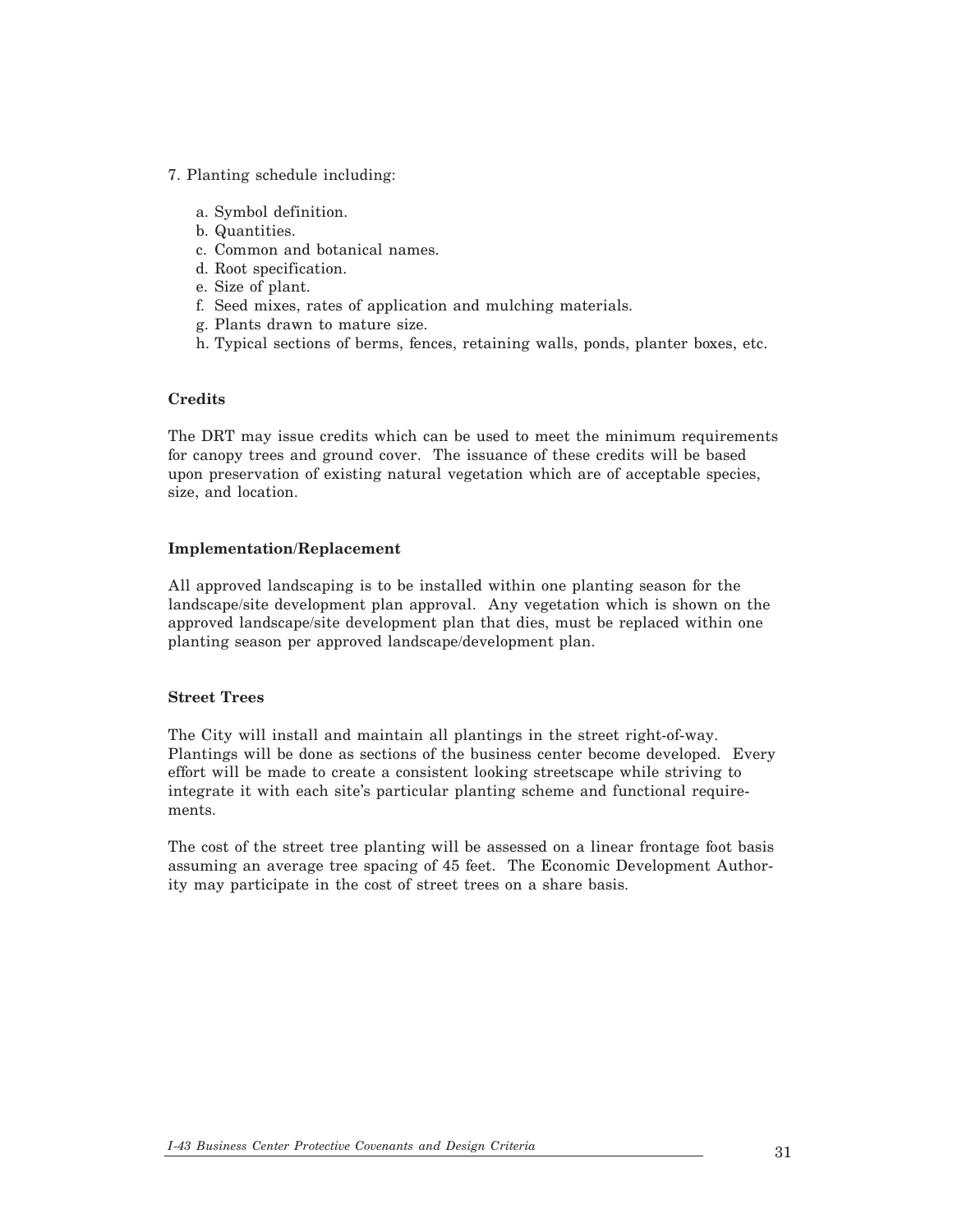## **Lighting Standards**

The Interstate 43 Business Center allows exterior lighting that provides for the basic needs of safety and security. Appropriate lighting shall be provided in order to delineate roads, drives, parking areas, pedestrian ways, buildings, and other important organizational points. Because the Center attempts to achieve an architecturally consistent park-like setting, all lighting fixtures are required to be of the same general type (see also Illustration 1):

1. Primary parking lot illumination shall consist of sharp cut-off type luminaries, as manufactured by Gardco, Moldcast, Kim, or equal, in dark gray, bronze or black guronadic finish. Parking lot lights shall not exceed 30 feet from ground level and may be used in either a single or twin format. Characteristics: 27,000 Lumen High Pressure Sodium spaced approximately 100 to 120 feet O.C.

2. Walkway lighting should be of the same family, as mentioned above, height to be 10 to 15 feet above grade. Characteristics: 150 to 175W Color Corrected Mercury Vapor. Bollard lighting can be used as low level walkway illumination on private property.

3. Building lighting should occur as part of the overall design concept using recessed lighting in overhangs and at the entrance. General building illumination is allowed, provided it does not detract from the surrounding properties or affect neighboring residential areas.

The lighting fixtures mentioned and shown in Illustration 1 are suggested from a broad segment of illuminaries that are appropriate for the Interstate 43 Business Center.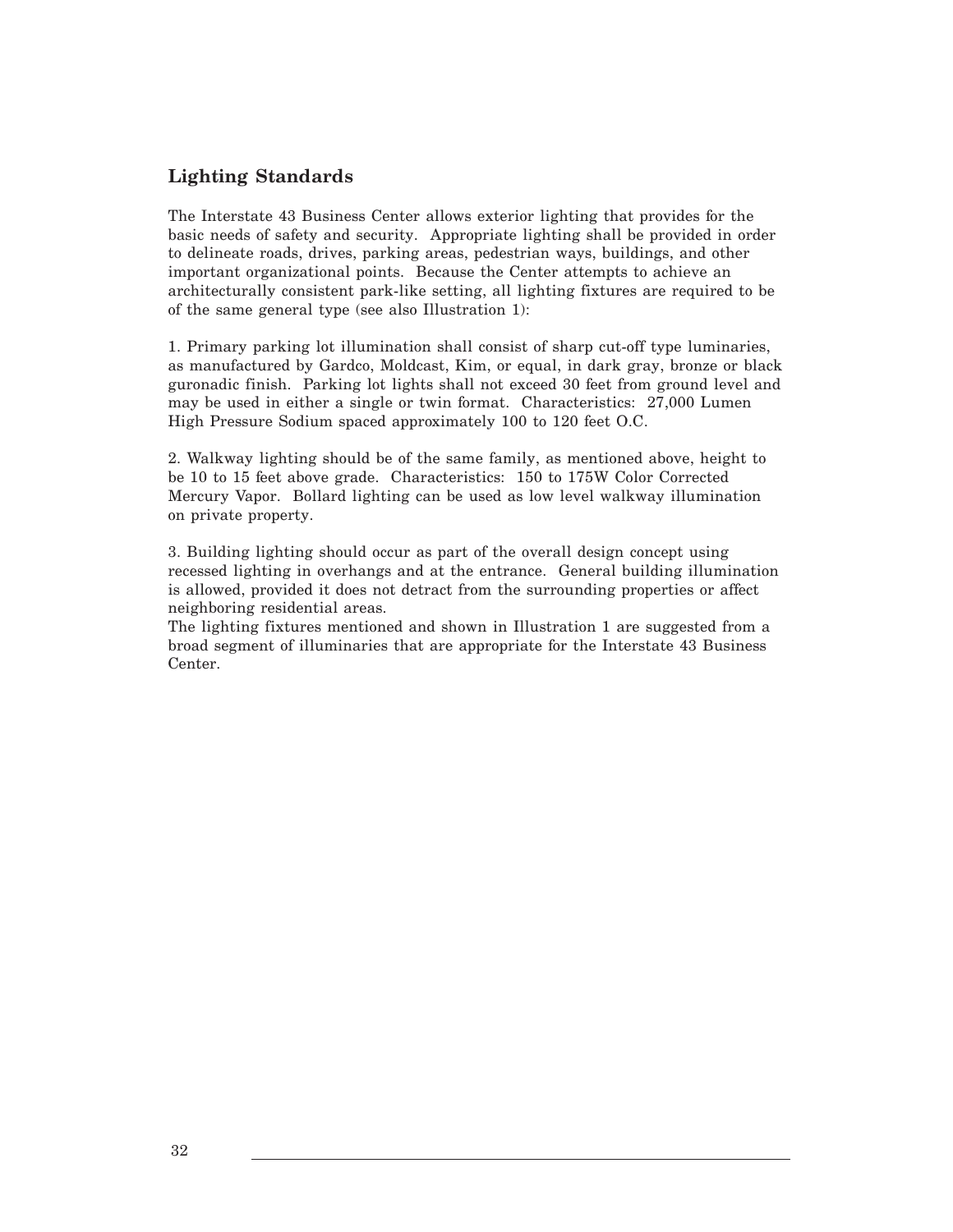

1 INCH = 6 FEET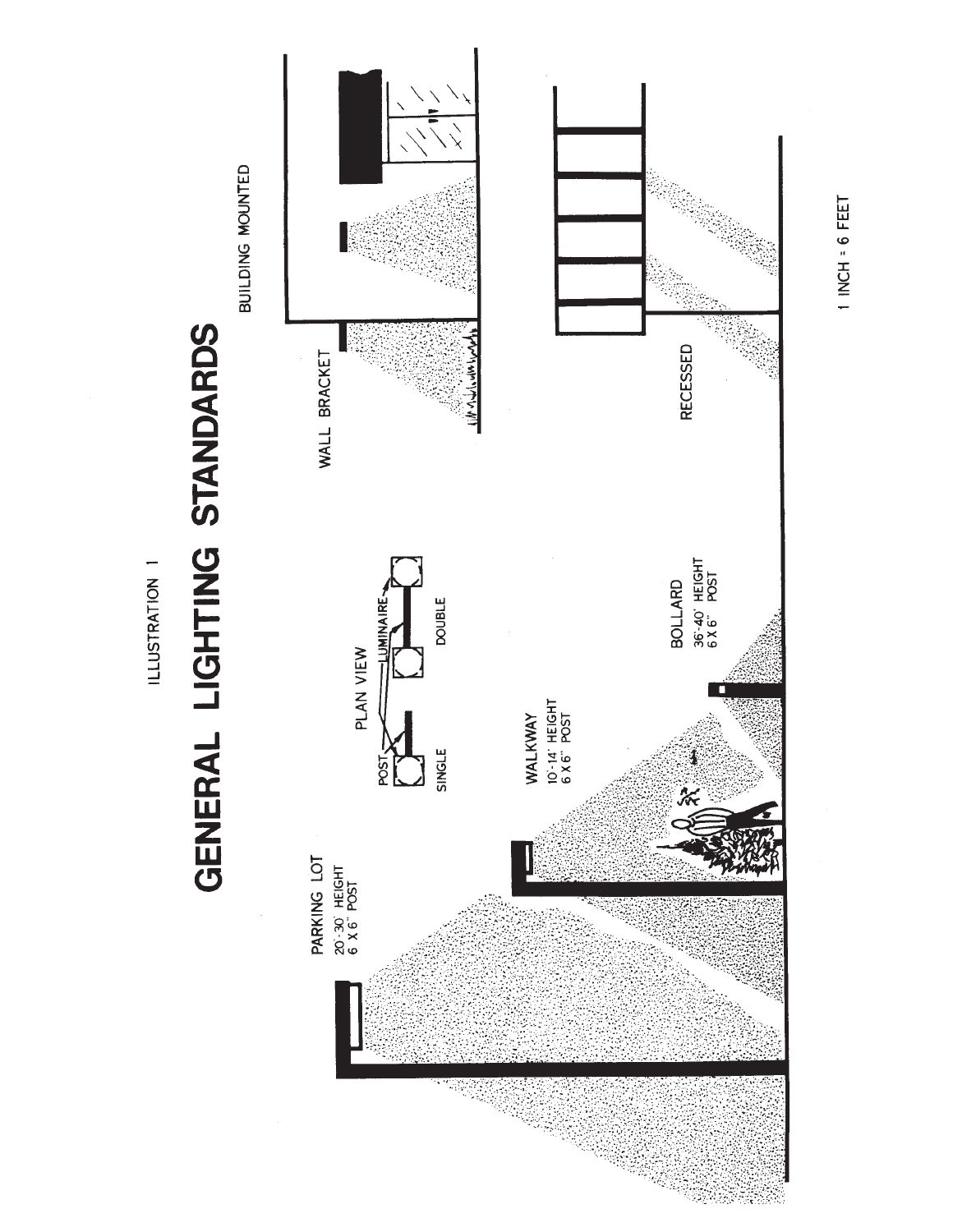#### **District Requirements**

#### **Exclusive Office (District O)**

**Purpose:** To provide areas which allow for exclusive office development in an elite, campus-type environment. The exclusive office area is further divided into two separate sub-districts, Exclusive Office A (O-A), which is for large developments of more than 40,000 square feet, and Exclusive Office B (O-B), for smaller projects of at least 5,000 square feet.

**Permitted Uses:** Professional offices and associated uses only. Specifically:

- 1. Computer, peripherals, and software (5045).
- 2. Finance, insurance, real estate offices:
	- a. Security brokers and dealers (621);
	- b. Commodity contracts, brokers, and dealers (622);
	- c. Security and commodity exchanges (623);
	- d. Security and commodity services (628);
	- e. Life insurance (631);
	- f. Accident and health insurance and medical service plans (632);
	- g. Fire, marine and casualty insurance (633);
	- h. Surety insurance (635);
	- i. Title insurance (636);
	- j. Pension, health and welfare funds (637);
	- k. Insurance carriers, NEC (639);
	- l. Insurance agents, brokers and service (641);
	- m.Real estate operators and lessors (651);
	- n. Real estate agents and managers (653);
	- o. Title and abstract offices (654);
	- p. Subdividers and developers (655);
	- q. Holding offices (671);
	- r. Investment offices (672);
	- s Trusts (673);
	- t. Miscellaneous investing (679).
- 3. Business Services
	- a. Advertising agencies (731);
	- b. Credit reporting agencies (732);
	- c. Mailing, reproduction, commercial art and photography, stenographic services (733);
	- d. Personnel supply services (736);
	- e. Computer and data processing services (737);
	- f. Miscellaneous business services (738) (per DRT review);
	- g. News syndicates (738);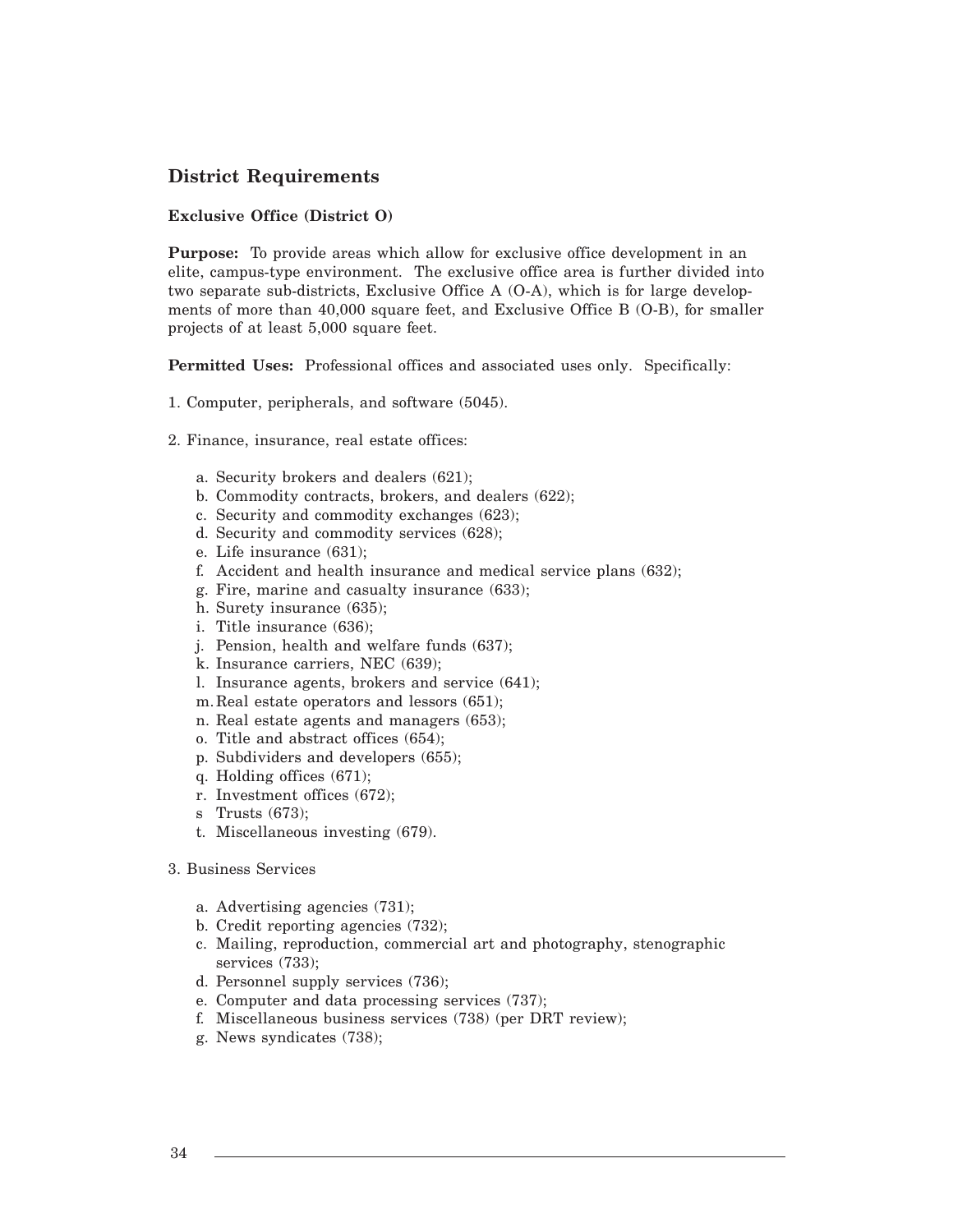- h. Legal services (811);
- i. Membership organizations (860) (per DRT review);
- j. Business associations (861);
- 4. Miscellaneous Services
	- a. Engineering, architectural and surveying services (871);
	- b. Accounting, auditing and bookkeeping services (872);
	- c. Research and testing services (873);
	- d. Management and public relations (874);
	- e. Non-commercial educational, scientific and research organizations (892).
- 5. Other Permitted Uses (Per DRT Review)
	- a. Public administration offices;
	- b. Administrative, sales and services offices of manufacturing, wholesaling, construction, transportation, public utility and mining firms;
	- c. Office buildings built on speculation, provided at least 75 percent of the net leasable space be occupied by firms of the above-mentioned uses and the remaining 25 percent be leasable to uses that are compatible to the office development as a whole.
	- d. In-house service and printing facilities clearly incidental and secondary to the primary permitted use.
	- e. Health services (80) permitted only in Exclusive Office A District

**The Building:** The Interstate 43 Business Center overall approach encourages a variety of architectural styles in the center. However, it is intended that a basic harmony of architecture prevail among the buildings so that no one structure detract from the attractiveness of the overall development.

The DRT shall review building design, exterior colors, materials and appearance in order to insure architectural compatibility and integrity.

**Facade:** Colors, arterials, finishes and building forms shall be coordinated in a consistent manner of all facades.

All exterior walls shall be finished with the following materials:

1. Brick or natural stone (exterior use of brick, masonry, and manmade or natural stone, which does not require a foundation, generally is not permitted, DRT review and approval required). 50% masonry on all exterior walls which have street frontage and/or are visible from the street is required.

- 2. Decorative face concrete block.
- 3. Glass curtain walls.
- 4. Concrete panels.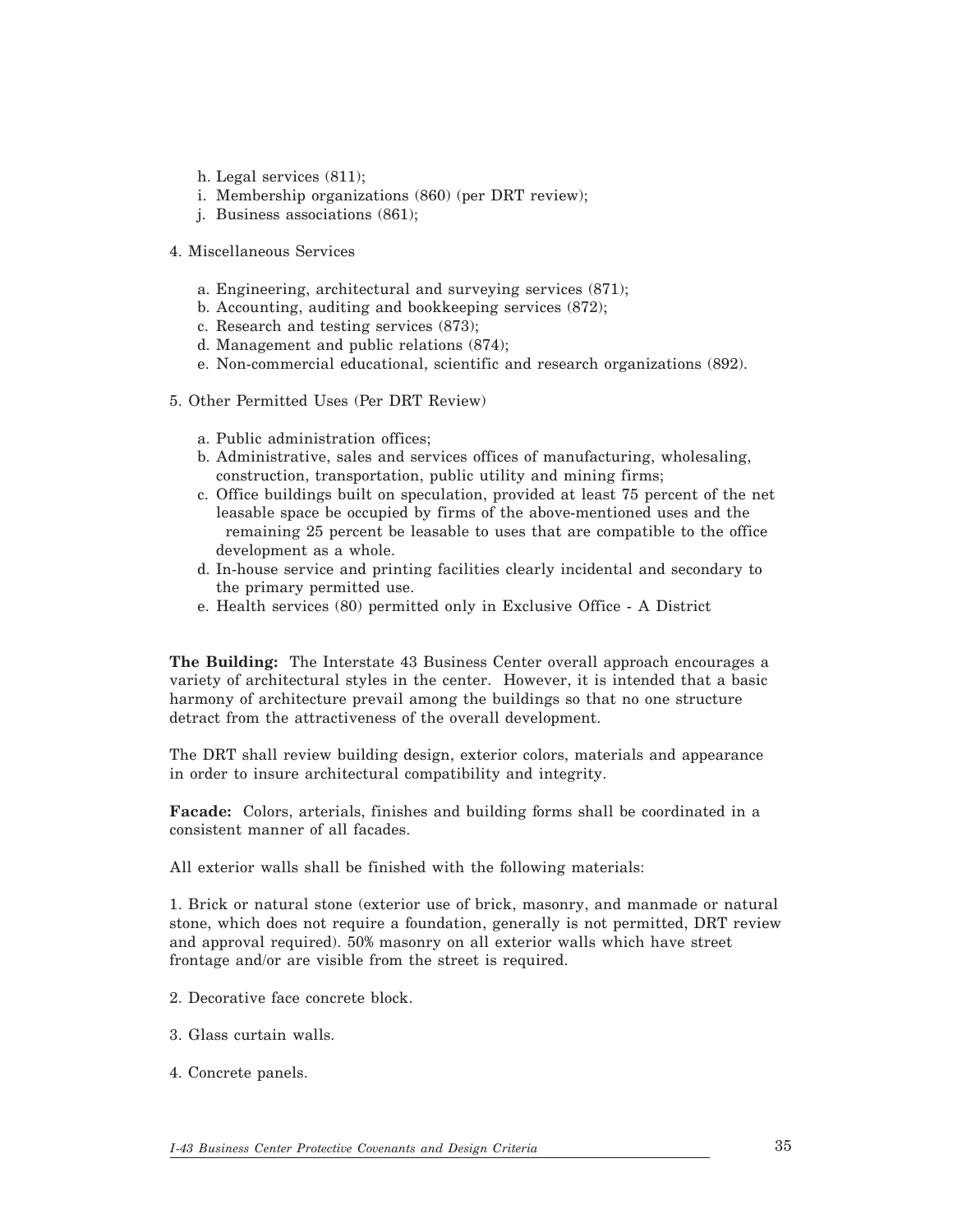5. Architectural metal - roof or accent only (minimum 20-year warranty on finish; at least 26 gauge metal; totally concealed fasteners, baseplates, and end trim required).

6. Other materials as approved by the DRT.

Painted concrete, cinder block, or prefabricated sheet metal are not permitted finishing materials for the Exclusive Office District.

**Mechanical Equipment:** All mechanical equipment, including roof-mounted, shall be enclosed or screened as part of the overall architectural design.

#### **Exclusive Office A (O-A)**

**The Site**

#### **Density:**

Minimum Lot Size - 5 acres (217,800 square feet) Minimum Frontage - 300 feet Maximum Floor Area Ratio (FAR) - 0.5

#### **Setbacks:**

Front - 100 feet Rear - 100 feet Side - 50 feet

**Minimum Building Gross Floor Area:** 40,000 square feet

#### **Exclusive Office B (O-B)**

**The Site**

**Density:**

Minimum Lot Size - 65,340 square feet Minimum Frontage - 100 feet Maximum FAR - 0.5 Maximum Height - 35 feet or two (2) floors from curb level or per DRT review

#### **Setbacks:**

Front - 25 feet Rear - 25 feet Side - 25 feet or 10 percent of frontage if less than 250'; 15' minimum **Minimum Building Gross Floor Area:** 5,000 square feet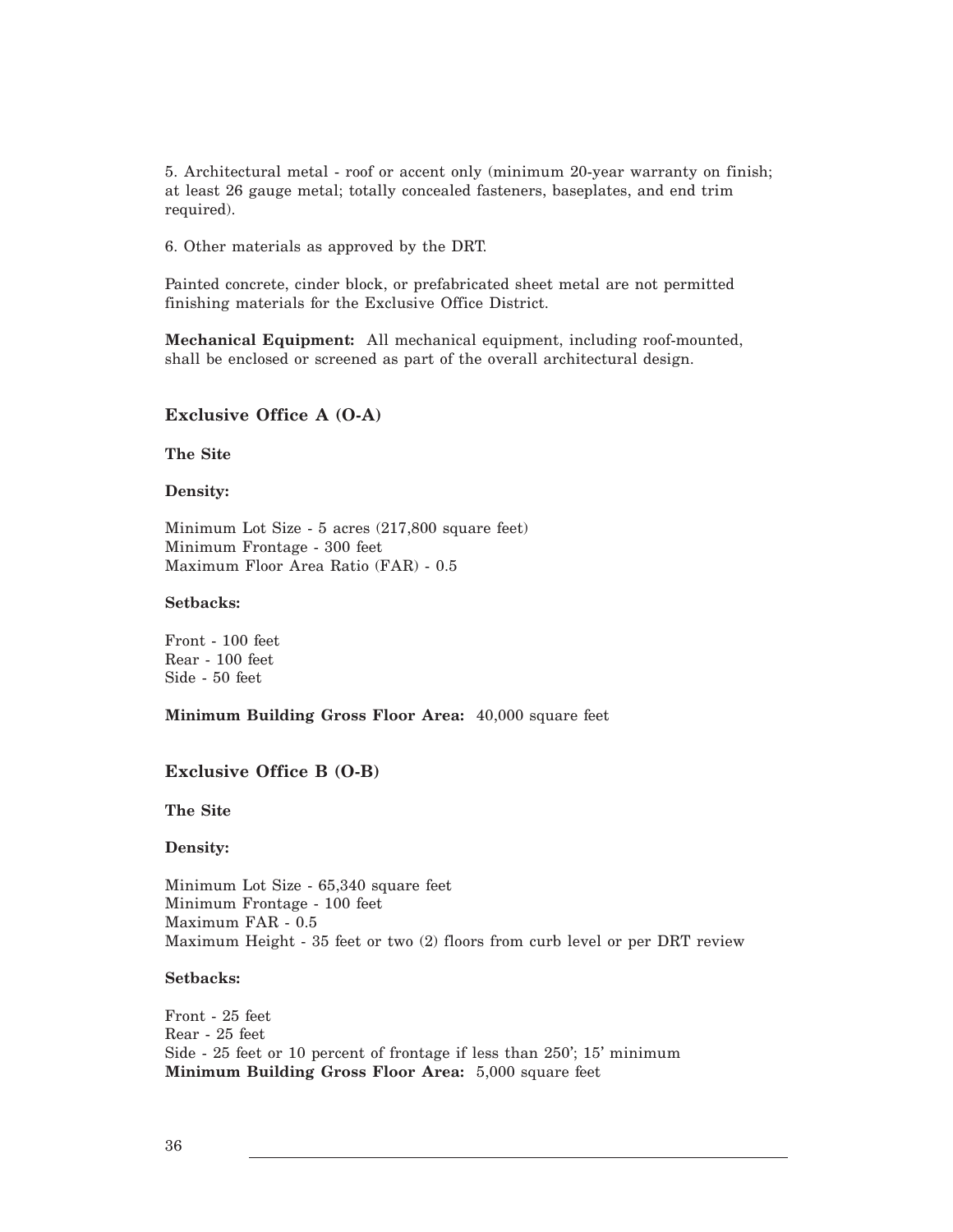## **Exclusive Office - A (District O-a)**

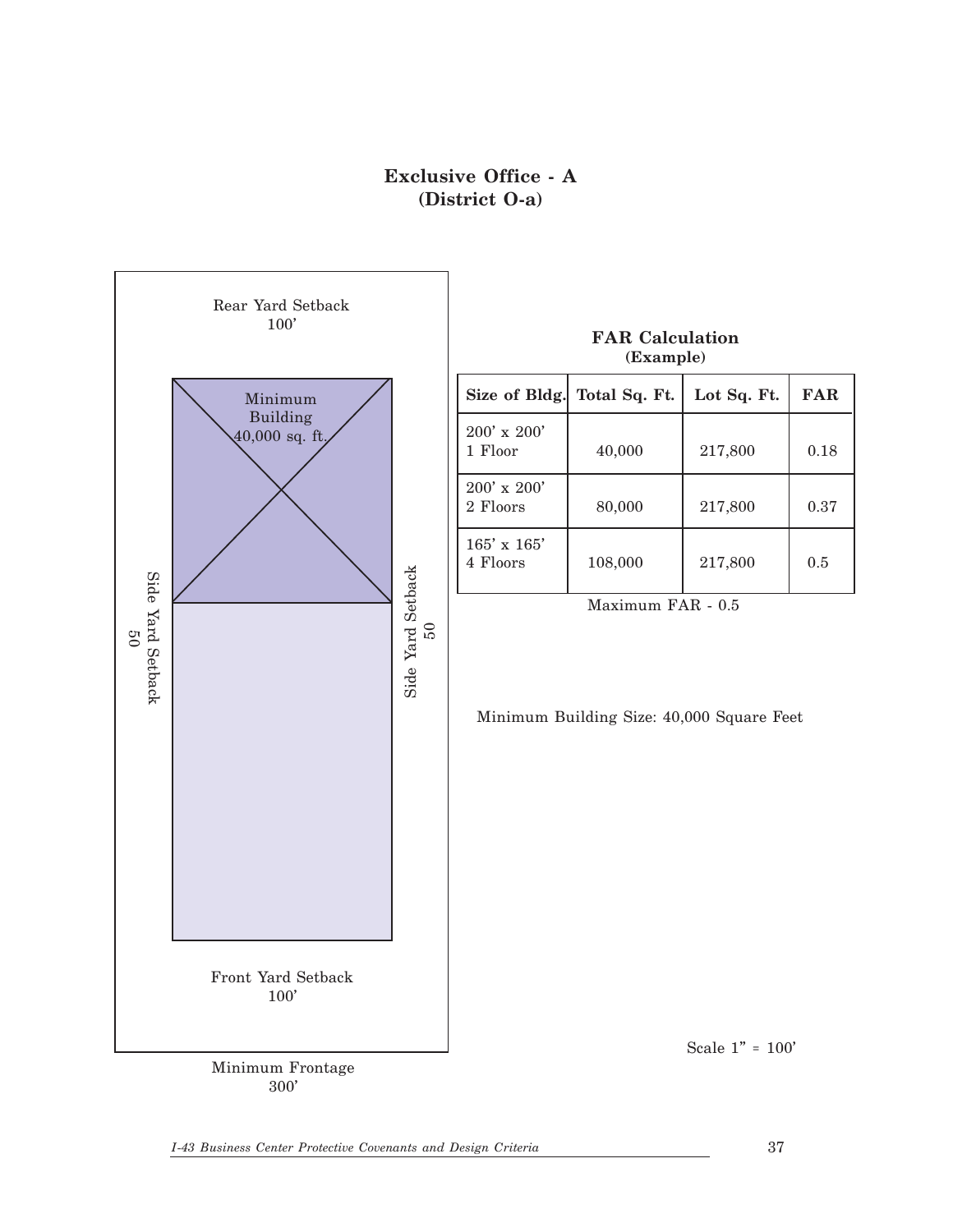## **Exclusive Office - B (District O-b)**



Minimum Frontage 100'

Scale 1" = 100'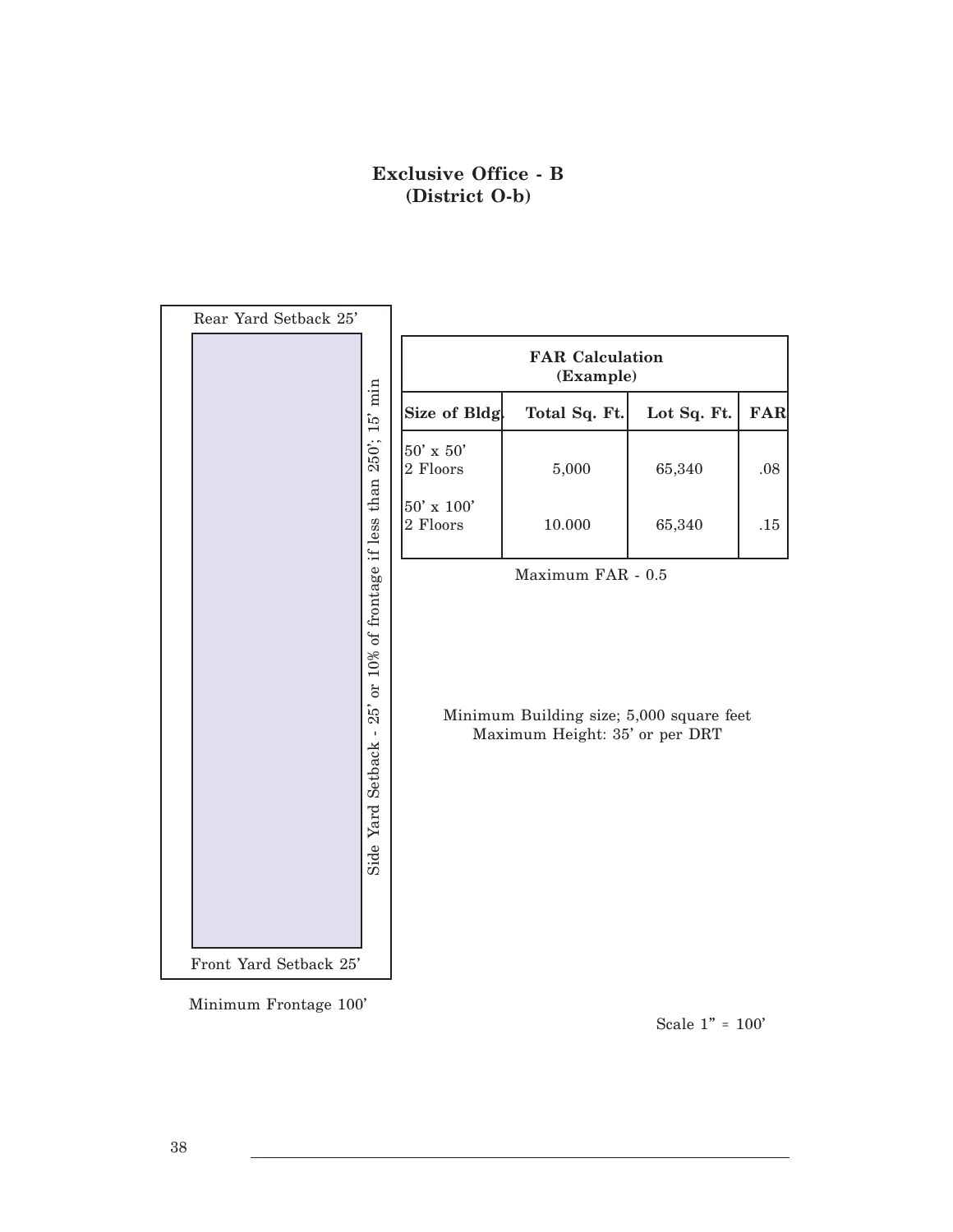## **District Requirements**

#### **Entertainment District (O-e)**

Purpose: To provide areas which allow for a mixed use exclusive office development in a campus-type environment at least 5,000 square feet.

#### **Permitted Uses:**

- 1. All uses found in the Exclusive Office "A" (O-a), Exclusive Office "B" (O-
- b), Business Related Retail (BR) and Lodging (L) Districts.
- 2. Theaters, cinemas and family oriented entertainment use(s).
- 3. Eating & drinking establishments as part of a multi-tenant complex.
- 4. Business, Technical or Vocational schools.
- 5. Accessory buildings and uses customarily incidental to any of the above structures or uses when located on the same premises.

6. All drive-thru uses require Development Review Team (DRT) review and must be part of a multi-tenant complex.All other uses as deemed accept able by the DRT. The city reserves the right to require further studies of the developer to determine the impact of the proposed use(s).

**The Building:** The interstate 43 Business Center overall approach encourages a variety of architectural styles in the center. However, it is intended that a basic harmony of architecture prevail among the buildings so that no one structure detract from the attractiveness of the overall development.

#### **Building Architecture, Site Design:**

A. Architecture shall be approved by the DRT during final site plan review and shall be regulated as follows:

1. All colors, materials, finishes and building forms shall be coordinated in a consistent manner on all facades.

2. All exterior walls shall be finished with brick, natural stone decorative face concrete block, glass curtain walls, and concrete panels. Architectural metal roof for accent only (minimum of 20 year warranty on finish; at least 26 gauge metal, totally concealed fasteners, base plates, and end trim required), and other materials as approved by the Plan Commission during final site plan review.

3. Individual buildings shall have similar architectural features on all sides. 4. All structures that are incidental to a building's design, but necessary for its proper function, whether electrical or mechanical, for the purpose of air circulation, temperature regulation, or other, regardless of location, be it on the roof or ground, shall be concealed by decorative screening material which form an integral part of the design and screened from public view.

5. All mechanical equipment, including roof-mounted, shall be enclosed or screened from view as part of the overall architectural design.

6. All public utilities located above ground (utility cabinets, boxes, etc.) on the site shall be landscaped and screened from view.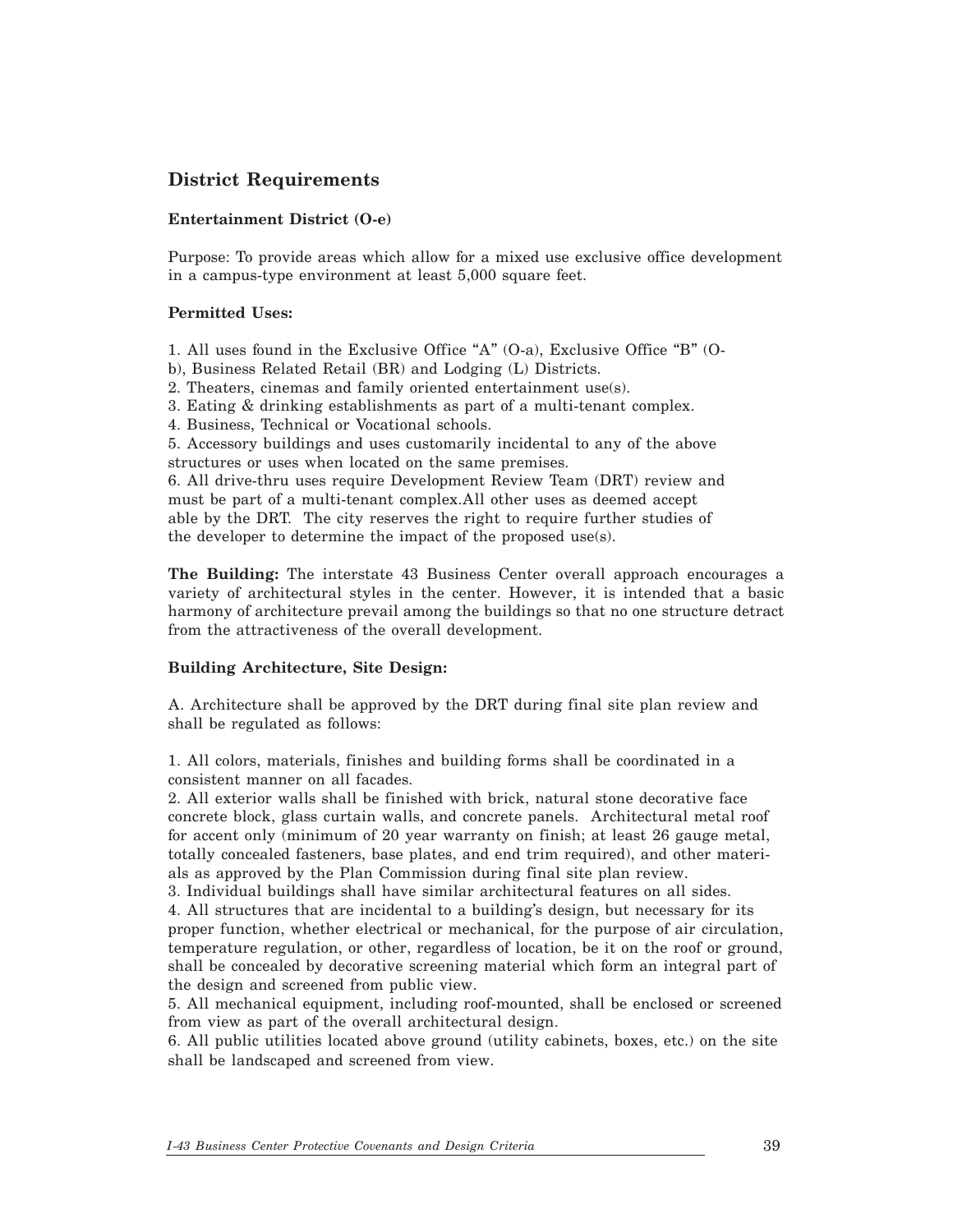## **Entertainment District (O-e)**

#### **The Site**

#### **Density:**

No building shall be greater than 50,000 square feet in overall size. The theater may be allowed to exceed 50,000 square feet. All other structures wishing to be constructed above 50,000 square feet must receive conditional use approval per Section 13.61 Green Bay Municipal Code.

#### **Setbacks:**

A. In no case shall setbacks, from all public street frontages, be less than as follows:

- 1. Front yard setback: 25 Feet
- 2. Side yard setback: 10 feet
- 3. Rear yard setback: 50 feet
- 4. No structure shall be less than 25 feet in height. Any structure pro posed to less than the minimum shall be reviewed by the DRT.

#### **Parking:**

A. Parking shall be provided as regulated as set forth in the Green Bay Municipal Code, Section 13.41, unless approval is granted by the DRT to provide shared parking.

B. All maintenance and upkeep of landscaping, internal drives and parking areas within the PCD are the sole responsibilities of the Developer.

C. All parking areas will be screened from road rights-of-way and adjacent property by earth berms (minimum of 3 to 4 feet high) with plantings to assure that the visual effect of large paved areas and standing automobiles is minimized.

D. Parking areas will be subdivided by islands containing tree or other landscape materials so that no contiguous open parking area will exceed one-half an acre.

**Access and Circulation.** Appropriate access and circulation for automobile and pedestrian traffic, shall be provided.

A. Vehicle access shall be permitted as follows:

- 1, All access shall be limited to Kepler Drive.
- 2. The distance between the two drives shall not be less than 200 feet measured at the centerline of each drive.
- 3. All other drive requirements shall follow Section 13.41 Green Bay Municipal Code.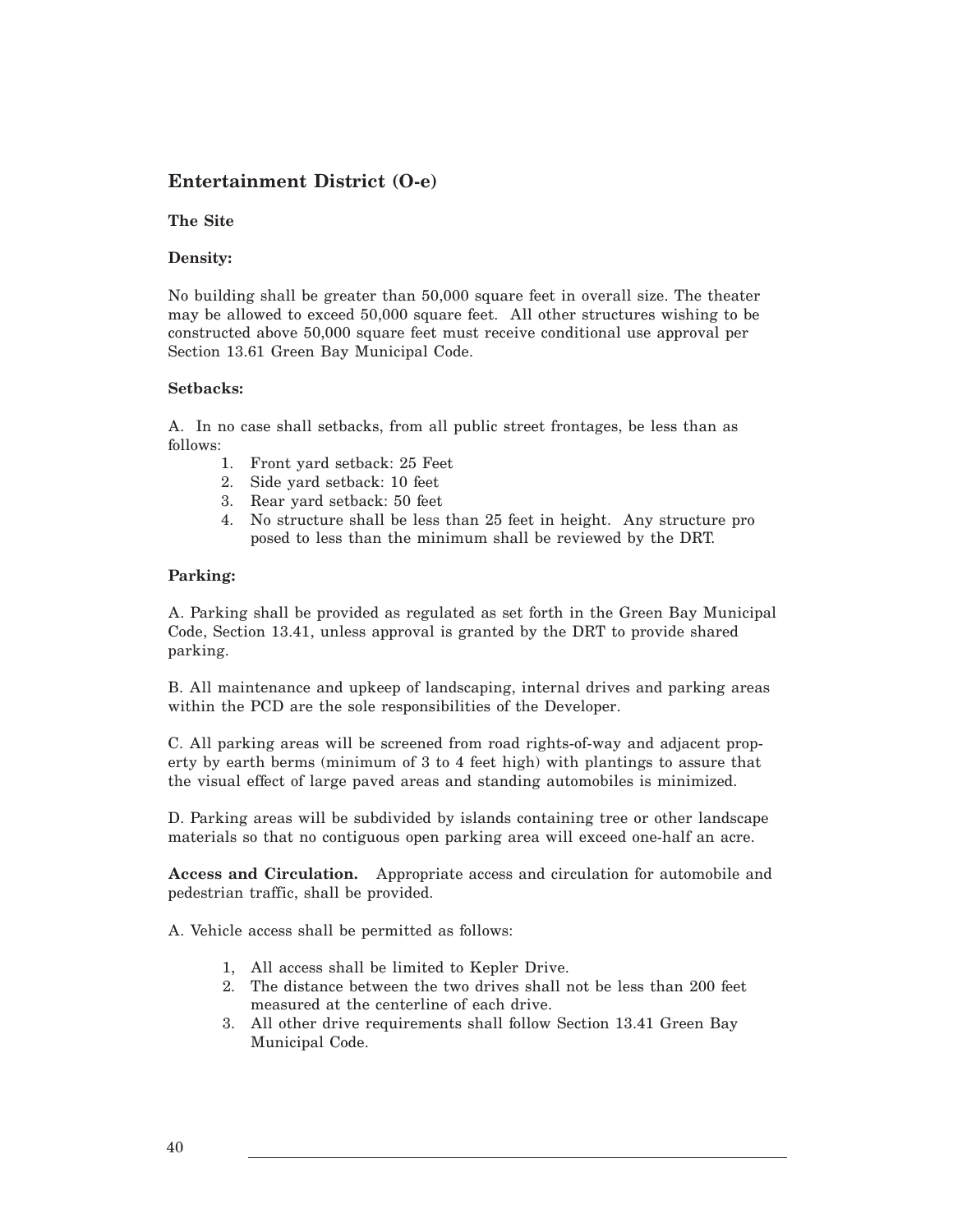B. Pedestrian Access shall be permitted as follows:

- 1. Pedestrian access to public areas shall be as shown on the final site plan.
- 2. Internal pedestrian circulation shall be established for individual developments.

#### **Refuse & Ground Mechanicals:**

A. All refuse and ground mechanicals shall be enclosed with a cedar board-onboard or masonry fences, impervious to sight, which compliment and are architecturally compatible with the primary structures.

B.Views of the refuse and recycling areas shall be minimized. All refuse and recycling areas shall be enclosed and screened from all public rights-of-way with materials that match the building. The enclosure must be impervious to sight, not less than 6 feet and not greater than 8 feet in height. Plastic slates on chain-link fencing may be permitted for use with the gate only. Appropriate landscaping shall be provided to further screen and complement the subject areas.

#### **Final Site Plan Approval:**

Prior to the issuance of building permits, the petitioner shall receive DRT review and approval of the final site plan.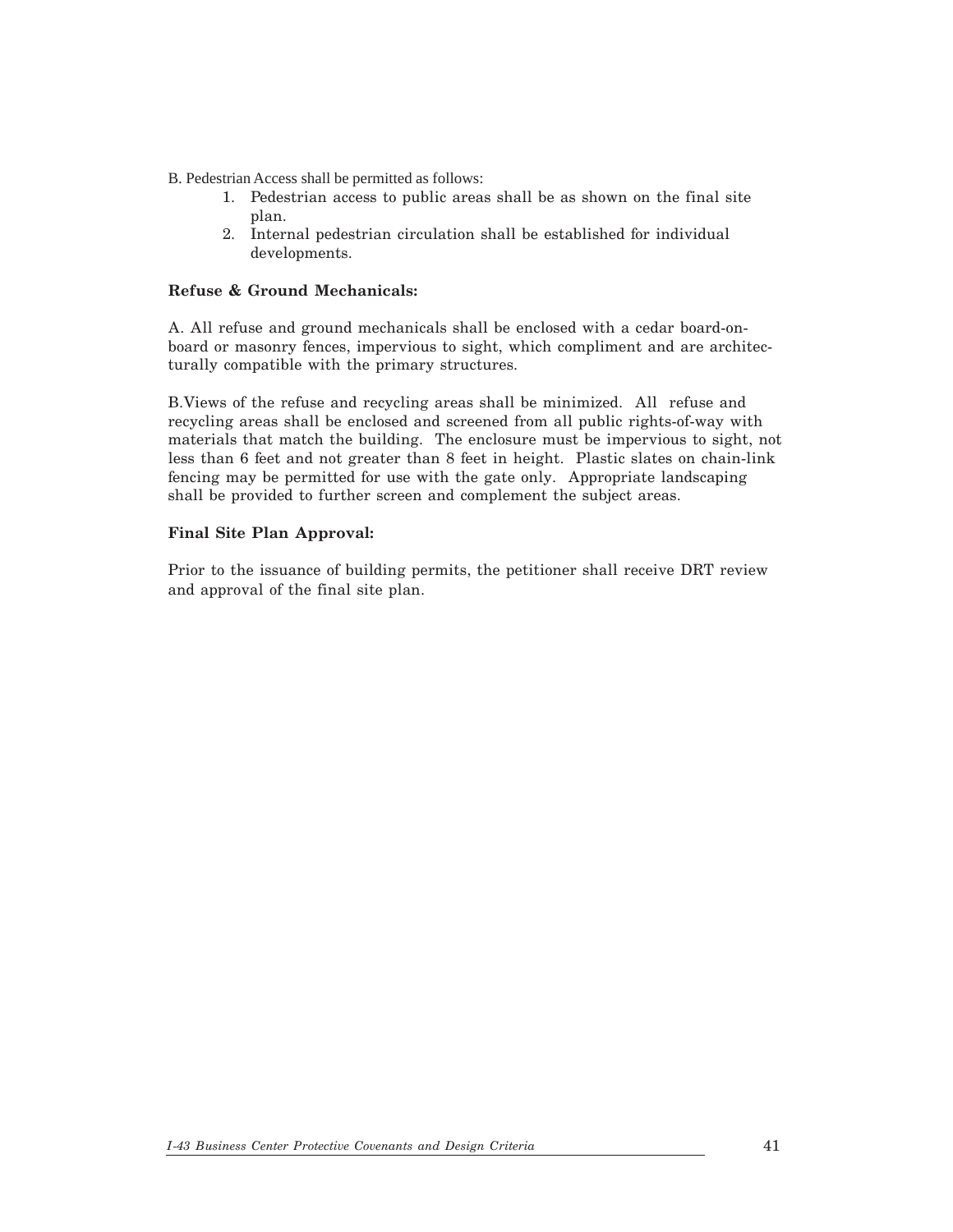#### **Exclusive Lodging Center (District L)**

To provide land within the Interstate 43 Business Center for the sole purpose of a lodging and food facility.

Principal Uses

1. Hotels and Motels (7011)

2. Eating and Drinking Places (581) - No Drive-Thru Window Permitted

Minimum Building Requirements

60 Guest Rooms, Meeting, and/or Conference Facilities

**The Site**

**Density:**

Minimum Lot Size - 2.5 acres Minimum Frontage - Varies due to curvature of Voyager Drive. Must comply with Chapter 14, City Subdivision Regulations. Maximum (FAR) - 0.5

#### **Minimum Setbacks:**

#### **Hotel/Motel**

Front - 25 feet along Voyager Drive Side - 25 feet (50 feet along exit ramp) Rear - East Mason Street, east of the west line of the utility easement directly opposite Superior Road Building Setback - 60 feet Parking Setback - 30 feet The setback area for tax parcel 21-147-3 along East Mason Street shall have a setback not less than 25 feet and be landscaped in accordance with the I43 Business Center Design Criteria and Protective Covenants (Z.O. 7-01)

Remaining Frontage along East Mason Street and exit ramp right-of-way Building - 100 feet Parking Setback - 50 feet **The Building**

See Requirements for the Exclusive Office District.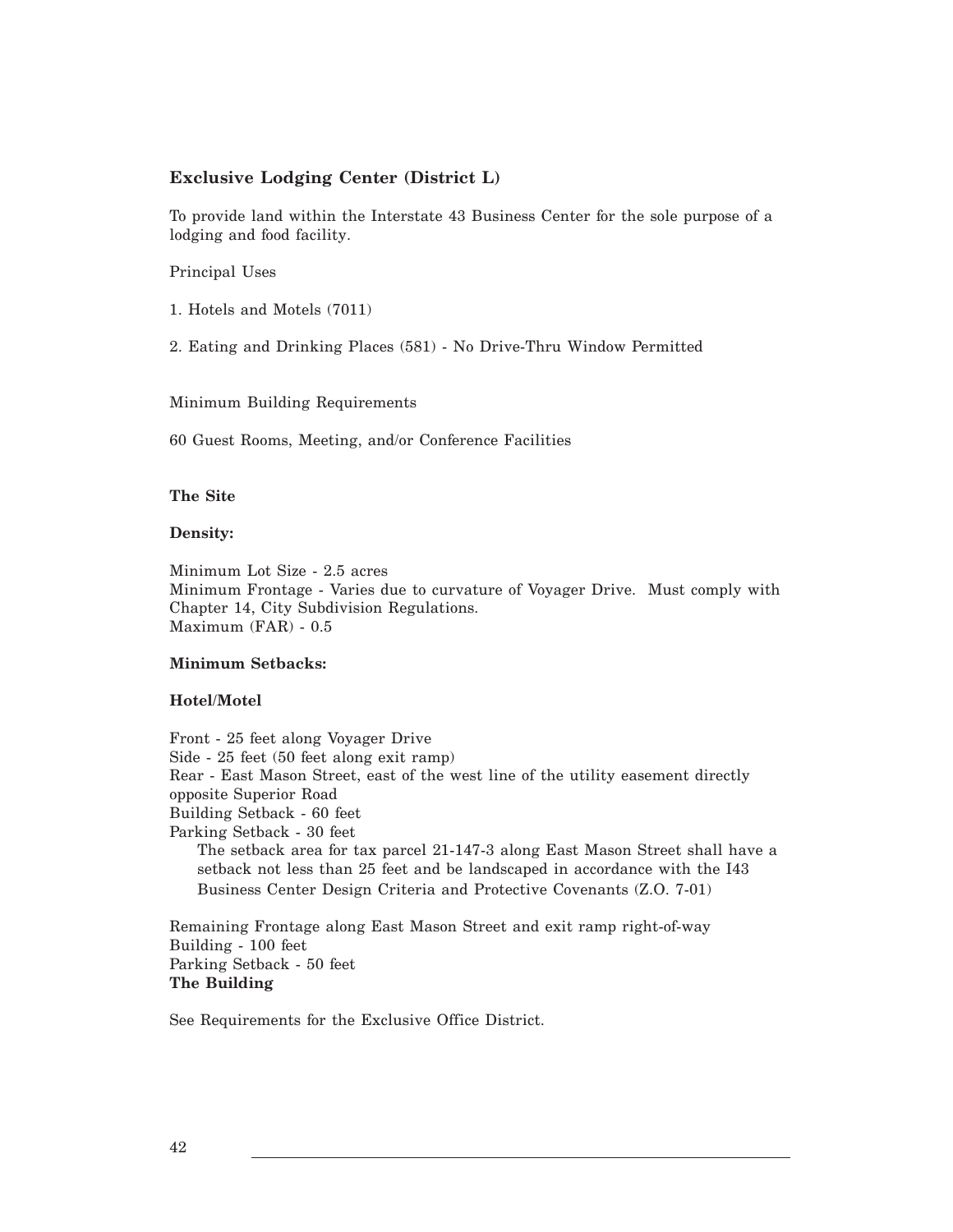## **Exclusive Lodging (District L)**

(Generalized Lot Configuration)





Maximum Height per DRT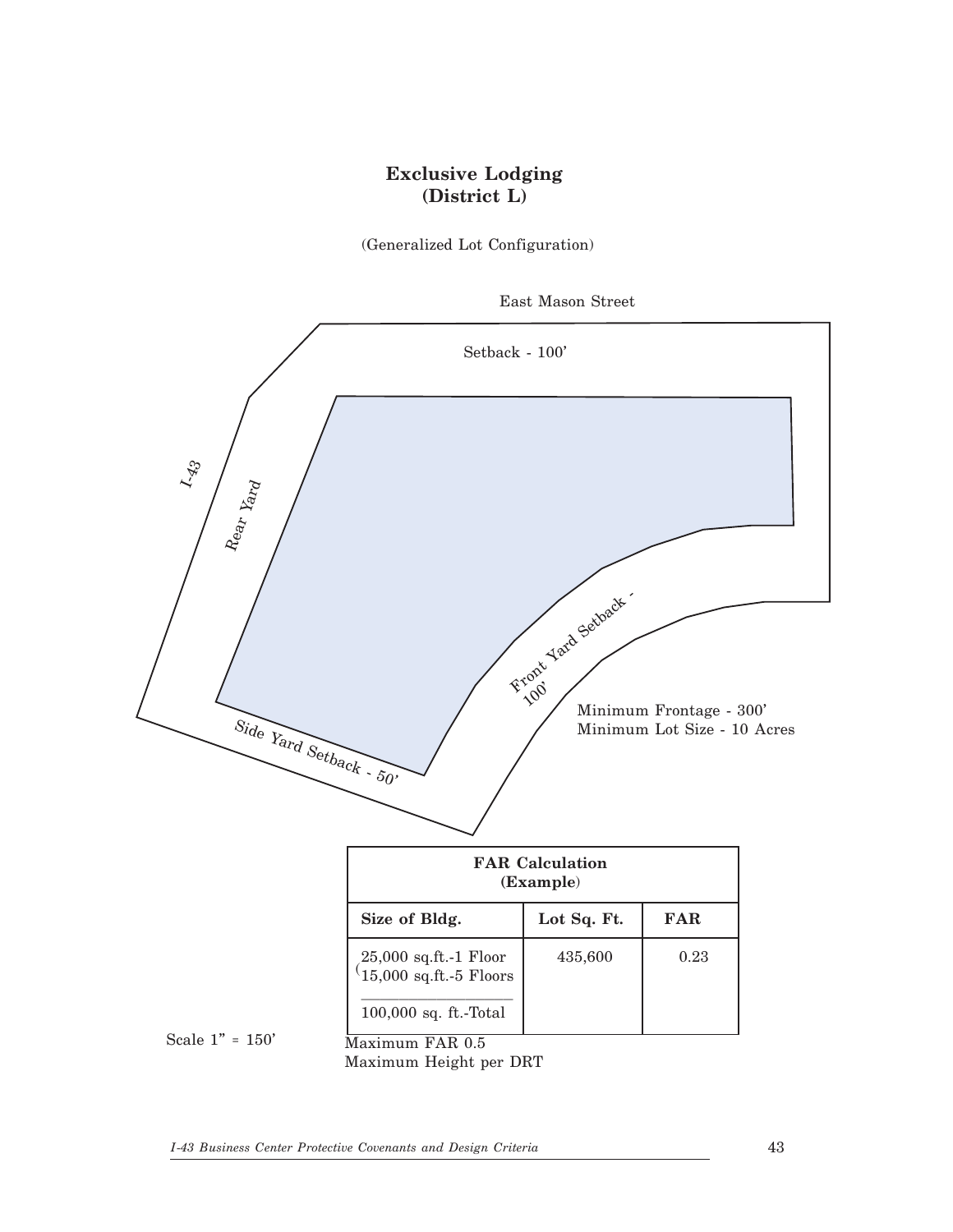#### **Business Related Retail (District BR)**

**Purpose:** To provide an opportunity for business related retail serving, for the most part, occupants and employees within the Interstate 43 Business Center.

**Permitted Uses:** (SIC Code, if applicable)

- 1. Anything allowed in the Exclusive Office District.
- 2. Travel agencies (4724)
- 3. Telephone communications (481)
- 4. Telegraph and other communications (482)
- 5. Office equipment wholesaling (5044)
- 6. Stationery and office supplies (5112)
- 7. Stationery stores (5943)
- 8. Quick-printing stores
- 9. News stands (5994)
- 10. Federal Reserve Banks (6011)
- 11. Commercial banks (602)
- 12. Savings institutions (603)
- 13. Credit unions (606)
- 14. Business credit institutions (615)
- 15. Health clubs (7997)
- 16. Job training and related services (833)
- 17. Child day care services (835)
- 18. Other uses as allowed by the DRT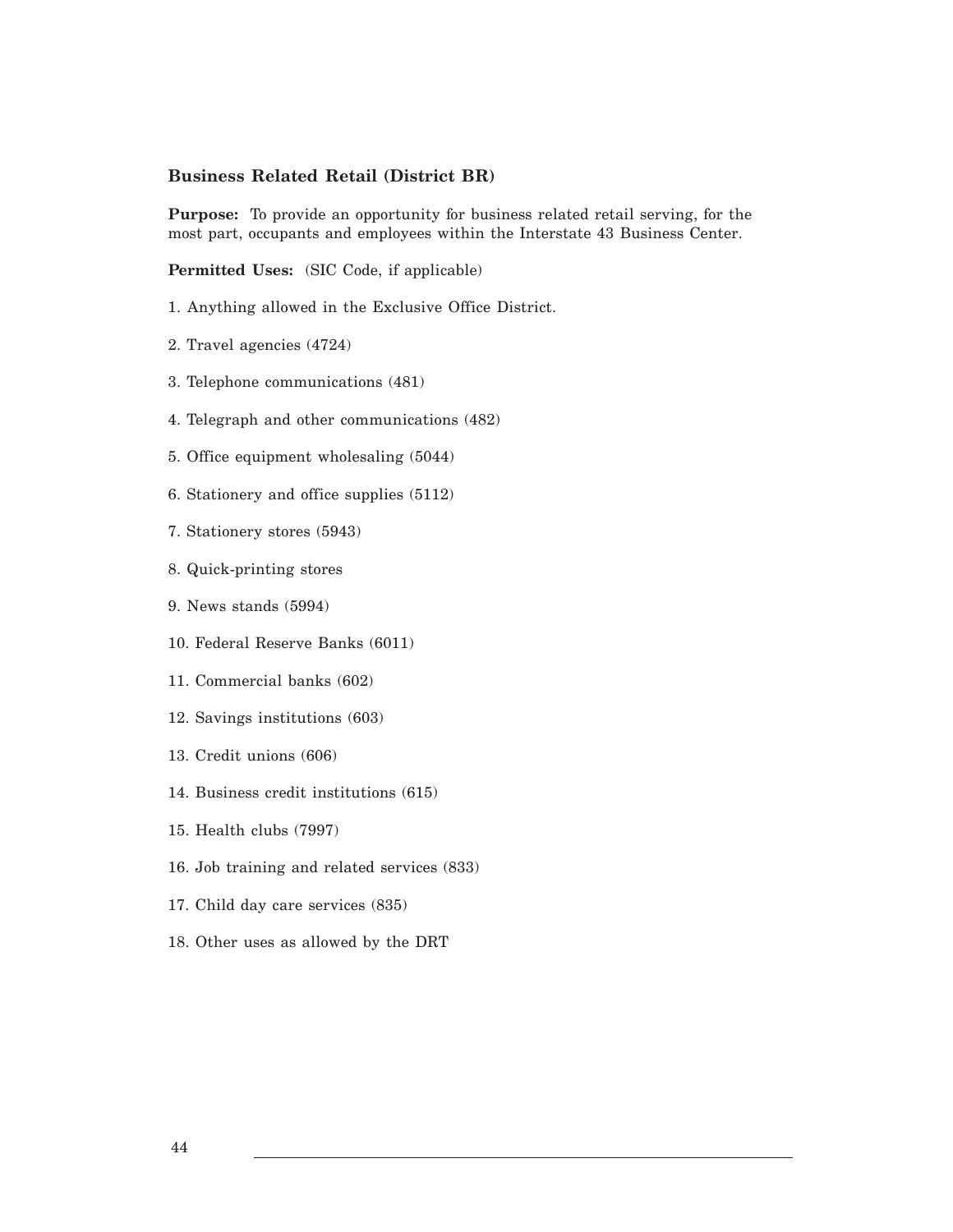#### **The Site**

#### **Density:**

Minimum Lot Size - 50,000 square feet Minimum Frontage - 150 feet Maximum Frontage - 35 feet Maximum Floor Area Ratio (FAR) - 0.5

#### **Setbacks:**

Front - 25 feet Side - 25 feet Rear - 25 feet

#### **The Building**

**Overall Approach:** The Interstate 43 Business Center encourages a variety of architectural styles. However, it is intended that a basic harmony of architecture prevail among the buildings so that no one structure detract from the attractiveness of the overall environment.

The DRT shall review building design in order to insure architectural compatibility and integrity.

**Facade:** Colors, materials, finishes and building forms shall be coordinated in a consistent manner on all facades.

All exterior walls shall be finished with the following materials:

1. Brick or natural stone (exterior use of brick, masonry, and manmade or natural stone, which does not require a foundation, generally is not permitted, DRT review and approval required). 50% masonry on all exterior walls which have street frontage and/or are visible from the street is required.

- 2. Decorative face concrete block
- 3. Glass curtain walls
- 4. Concrete panels

5. Architectural metal roof or accent only (minimum 20 year warranty on finish; at least 26 gauge metal, totally concealed fasteners, baseplates, and end trim required)

6. Other materials as approved by the DRT

Painted concrete, cinder block, or prefabricated sheet metal are not permitted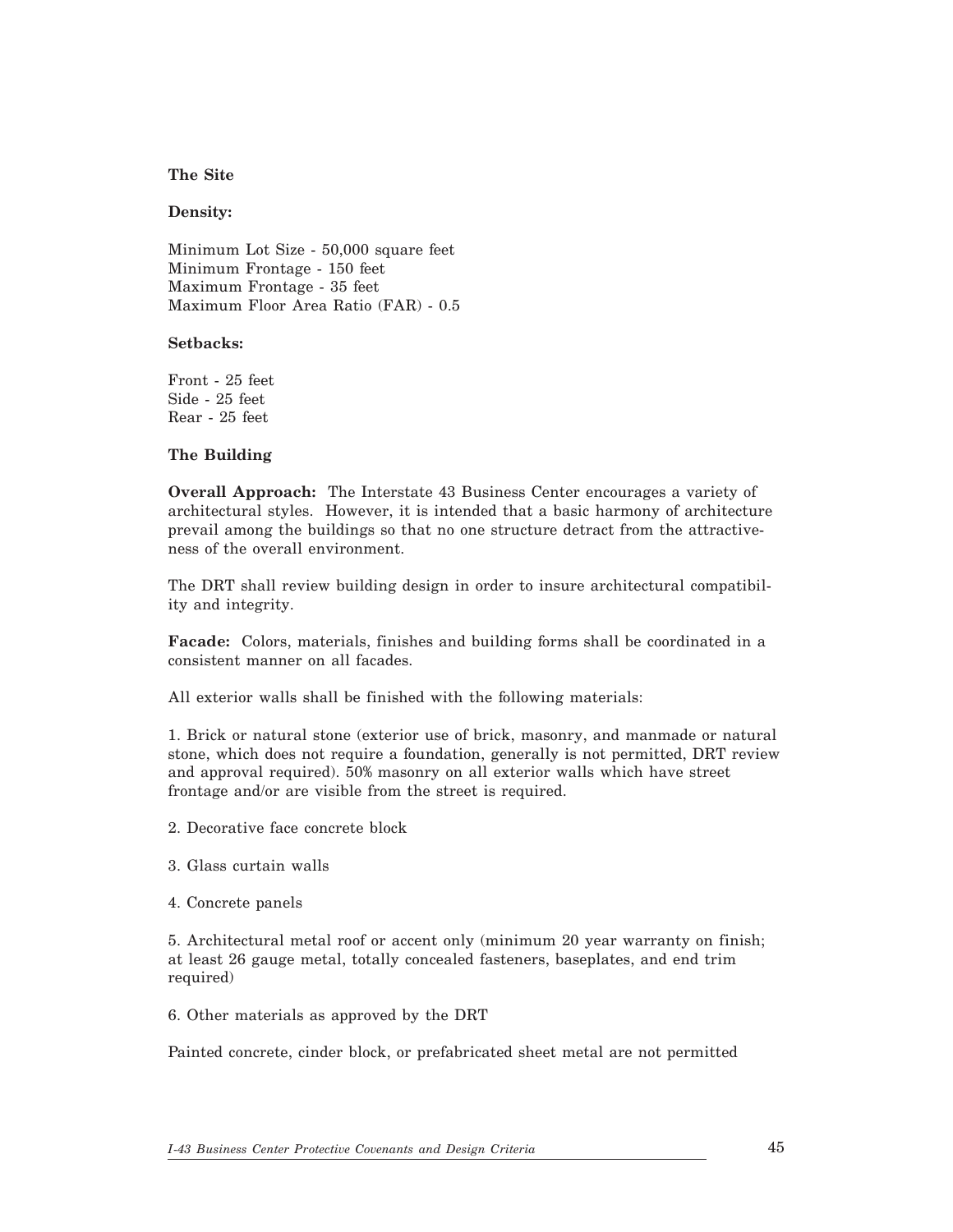## **Business-Related Retail (District BR)**



Scale  $1" = 50'$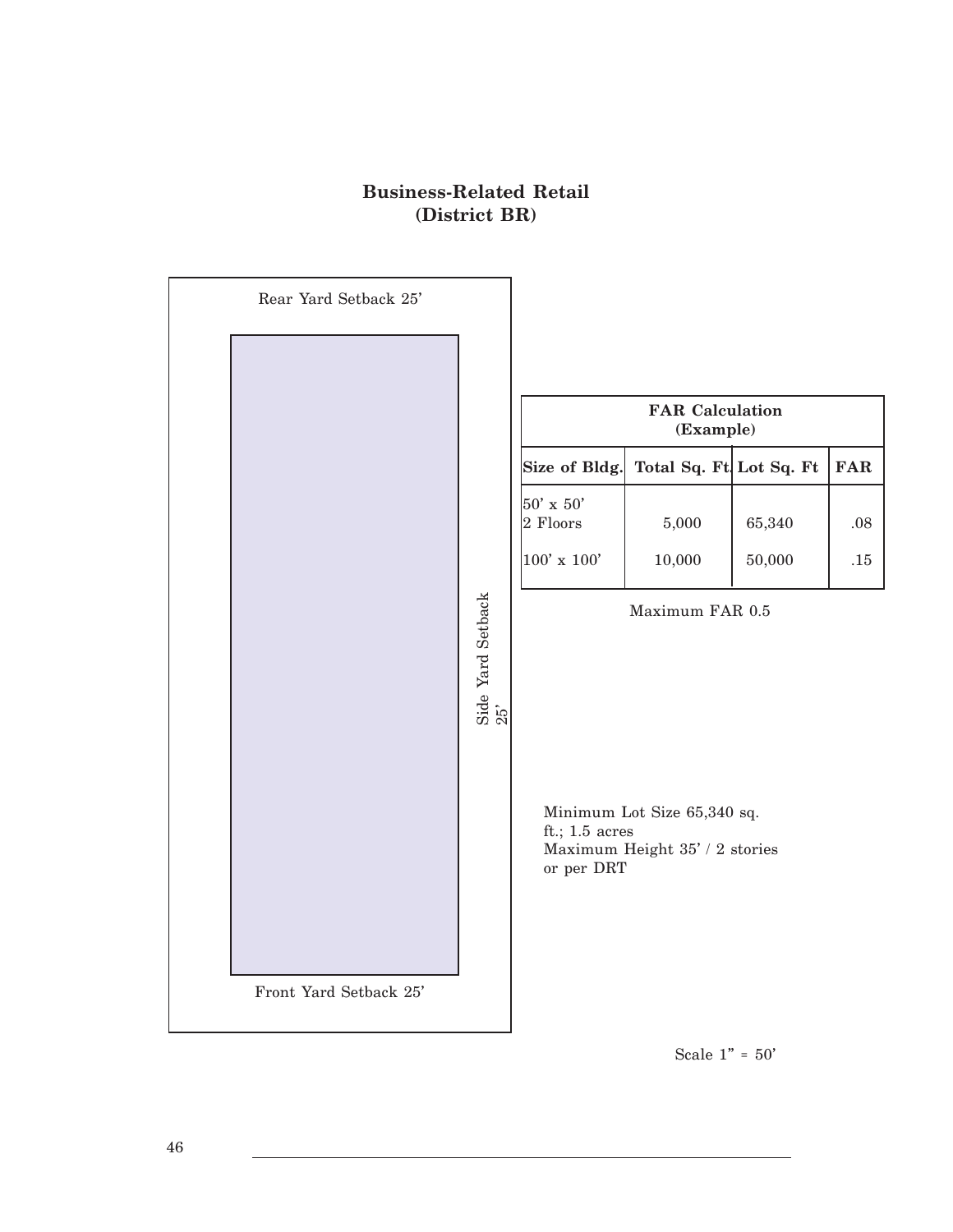finishing materials for the Business Related Retail District. Mechanical Equipment: All mechanical equipment, including roof-mounted, shall be enclosed or screened as part of the overall architectural design.

#### **Light Manufacturing (District M)**

**Purpose:** The most general development area of the Interstate 43 Business Center which allows many types of business and light manufacturing firms.

**Permitted Uses:** These areas allow the following types of development:

- 1. Anything allowed in the Exclusive Office Districts.
- 2. Agriculture landscape counseling planning (0781).
- 3. Lawn and garden services (0782).
- 4. Construction:
	- a. Non-residential building construction (154)
	- b. Plumbing, heating and air conditioning (171)
	- c. Painting, paper hanging, and decorating (construction) (172)
	- d. Electrical work (construction) (173)
	- e. Masonry, stonework, tile setting and plastering (construction) (174)
	- f. Carpentry and floor work (construction) (175)
	- g. Roofing, siding, and sheet metal work (construction) (176)
	- h. Concrete work (construction) (177)
	- i. Water well drilling (construction) (178)

j. Miscellaneous special trade contractors (construction) (179) (per DRT review)

5. Manufacturing:

- a. Dairy products (202)
- b. Frozen specialties (2038)
- c. Prepared flour mixes and doughs (2045)
- d. Candy and other confectionery products (2064)
- e. Beverages (208)
- f. Miscellaneous food preparation and kindred products (209) (per DRT review)
- g. Broad woven fabric mills, cotton (221)
- h. Broad woven fabric mills, manmade fiber (222)
- i. Broad woven fabric mills, wool (223)
- j. Narrow fabrics and other small ware mills; cotton, wood, silk and manmade fabric (224)
- k. Knitting mills (225)
- l. Textile finishing, except wool (226)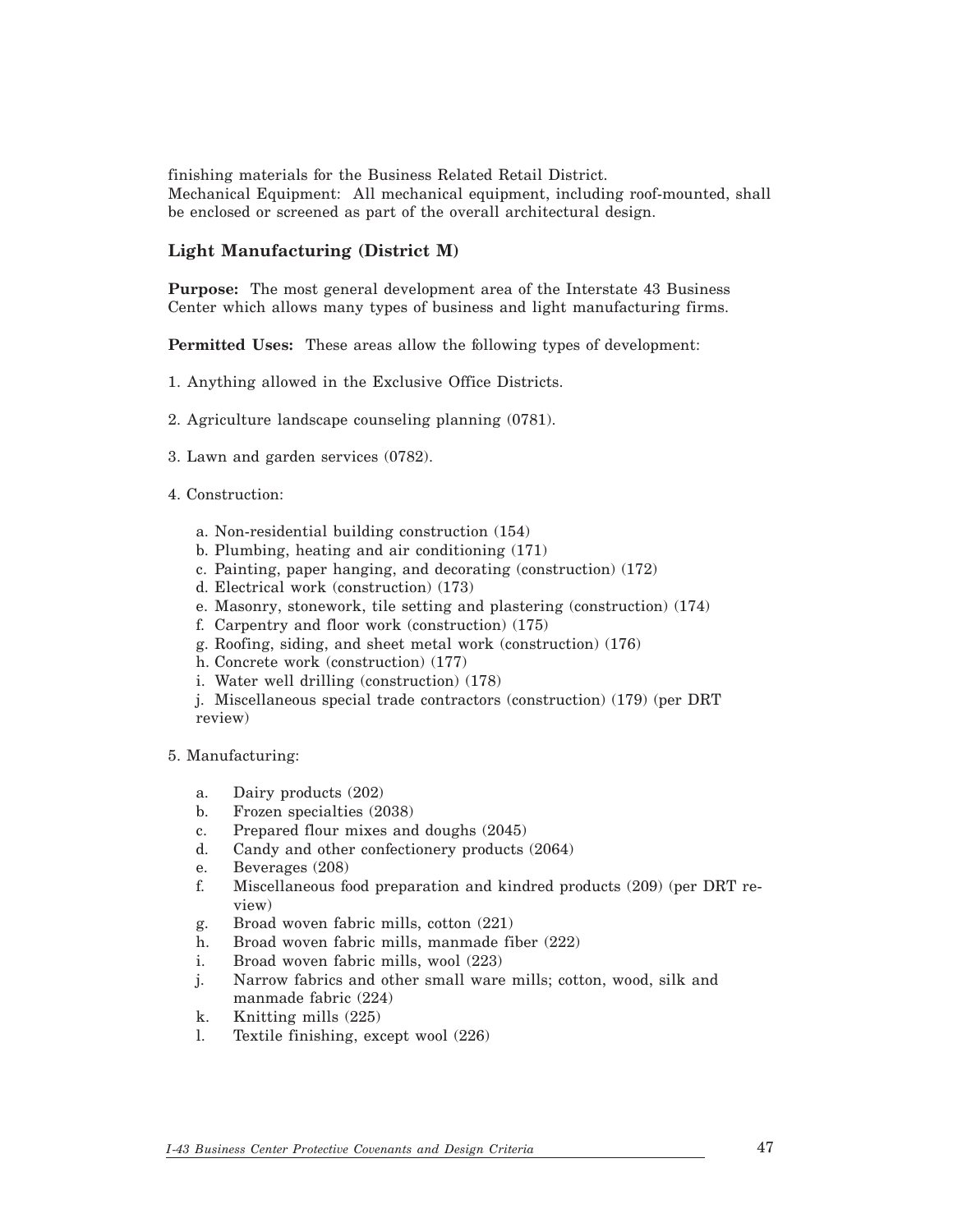- m. Carpets and rugs (227)
- n. Yarn and thread mills (228)
- o. Miscellaneous textile goods (229)
- p. Men's and boy's suites, coats, and overcoats (231)
- q. Men's and boy's furnishings (232)
- r. Women's and misses' outerwear (233)
- s. Women's and children's undergarments (234)
- t. Hats, caps and millinery (235)
- u. Girls' and children's outerwear (236)
- v. Fur goods (237)
- w. Miscellaneous apparel and accessories (238)
- x. Miscellaneous fabricated textile products (239)
- y. Millwork (2431) (per DRT review)
- z. Wood kitchen
- aa. Miscellaneous wood products (249) (per DRT review)
- bb. Household furniture (251)
- cc. Office furniture (252)
- dd. Public building and related furniture (253)
- ee. Partitions, shelving, lockers and office and store fixtures (254)
- ff. Miscellaneous furniture and fixtures (259)
- gg. Paperboard containers and boxes (265)
- hh. Converted paper and paperboard products, except containers and boxes (267)
- ii. Newspapers: publishing, publishing and printing (271)
- jj. Periodicals: publishing, publishing and printing (272)
- kk. Books (273)
- ll. Miscellaneous publishing (274)
- mm. Commercial printing (275)
- nn. Manifold business forms (276)
- oo. Greeting cards publishing (277)
- pp. Blank books, loose-leaf binders and book binding and related work (278)
- qq. Service industries for the printing trade (279)
- rr. Drugs (283)
- ss. Miscellaneous plastic products (308) (per DRT review)
- tt. Footwear cut stock (313)
- uu. Footwear, except rubber (314)
- vv. Leather gloves and mittens (315)
- ww. Luggage (316)
- xx. Handbags and other personal leather goods (317)
- yy. Leather goods, not elsewhere classified (319)
- zz. Glass products of purchased glass (323)
- aaa. Metal cans and shipping containers (341)
- bbb. Cutlery, hand tools and general hardware (342) (per DRT review)
- ccc. Plumbing and heating, except electric (343)
- ddd. Metal doors, sash, and trim (3442)
- eee. Sheet metal work (3444)
- fff. Screw machine products and bolts, nuts and screws, rivets and wash ers (345)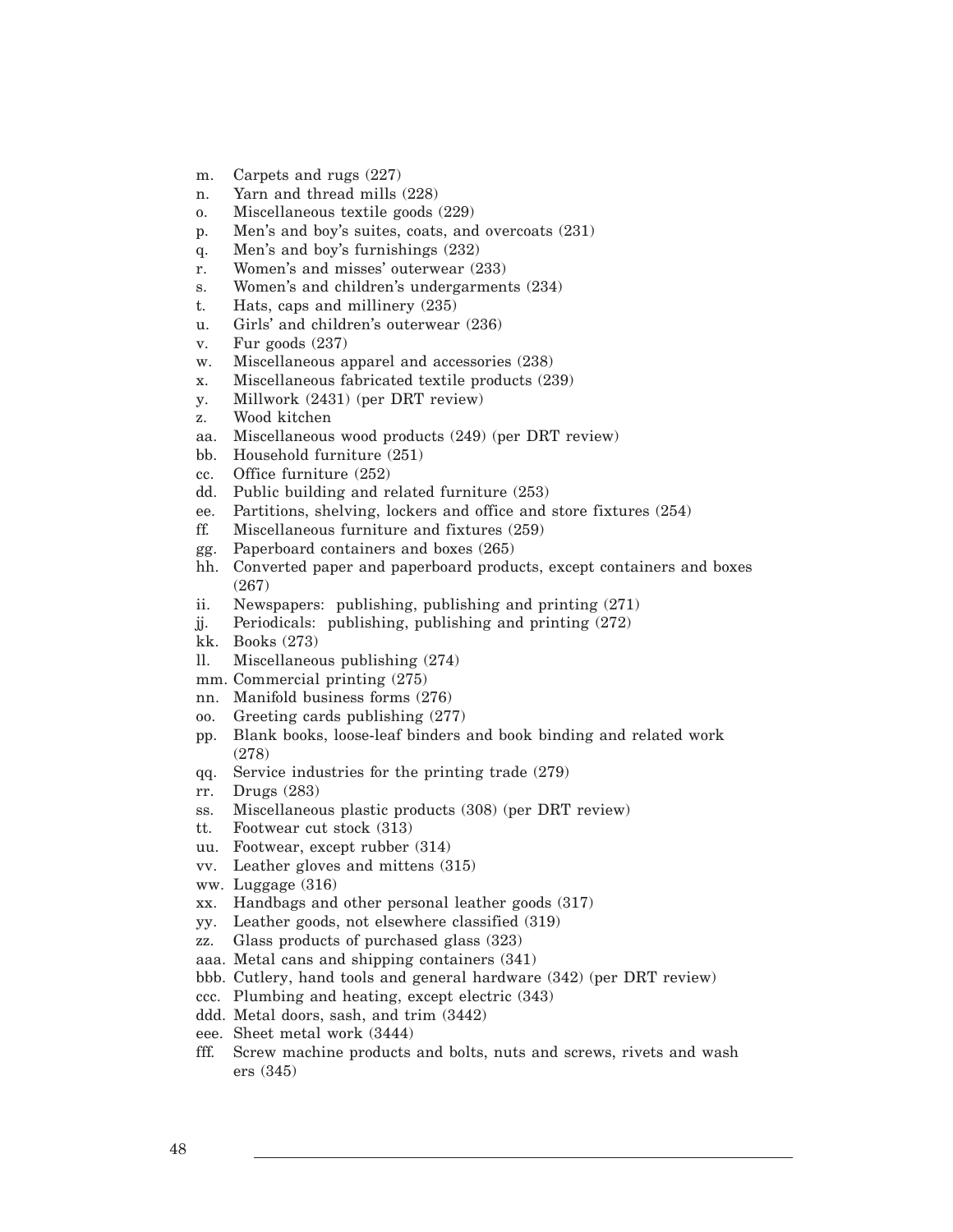| ggg.  | Metal services, not elsewhere classified (347) (per DRT review)      |
|-------|----------------------------------------------------------------------|
| hhh.  | Ordinance and accessories, not elsewhere classified (348)            |
| iii.  | Lawn and garden equipment (3524)                                     |
| jjj.  | Metal working machinery (354)                                        |
| kkk.  | Special industry machinery (355)                                     |
| Ш.    | Computer and office equipment (357)                                  |
| mmm.  | Refrigeration and service machinery (358)                            |
| nnn.  | Miscellaneous machinery (359)                                        |
| 000.  | Electrical distribution equipment (361)                              |
| ppp.  | Electrical industrial apparatus (362)                                |
| qqq.  | Household appliances (363)                                           |
| rrr.  | Electric lighting and wiring equipment (364)                         |
| SSS.  | Household audio and video equipment (365)                            |
| ttt.  | Communications equipment (366)                                       |
| uuu.  | Electronic components and accessories (367)                          |
| vvv.  | Miscellaneous electrical equipment and supplies (369)                |
| www.  | Aircraft parts and equipment (3728)                                  |
| XXX.  | Motorcycles, bicycles, and parts (375)                               |
| yyy.  | Guided missiles and space vehicles and parts (376)                   |
| ZZZ.  | Miscellaneous transportation equipment (379) (per DRT and Plan       |
|       | Commission review)                                                   |
| aaaa. | Search and navigation equipment (381)                                |
| bbbb. | Measuring and controlling devices (382)                              |
| cccc. | Surgical, medical and dental instruments and supplies (384)          |
| dddd. | Ophthalmic goods (385)                                               |
| eeee. | Photographic equipment and supplies (386)                            |
| ffff. | Watches, clocks, clockwork operated devices and parts (387)          |
| gggg. | Jewelry, silverware and plated wire (391)                            |
| hhhh. | Musical instruments (393)                                            |
| iiii. | Toys and sporting goods $(394)$                                      |
| jjij. | Pens, pencils, office and art supplies (395)                         |
| kkkk. | Costume jewelry, costume novelties, buttons, and miscellaneous manu- |
|       | facturing (399) (per DRT and Plan Commission review)                 |

- 5. Transportation, communication, electric, gas and sanitary services:
	- a. Courier services, except by air (4215)
	- b. Public warehousing and storage (422) (excluding "mini-warehousing" and self storage)
	- c. U.S. Postal Service (431)
	- d. Freight transportation arrangement (473)
	- e. Miscellaneous transportation services (478)<br>f. Telegraph communication (wire or radio) (4
	- f. Telegraph communication (wire or radio) (482)
	- g. Radio and television broadcasting (483)
	- h. Communications services, not elsewhere classified (489)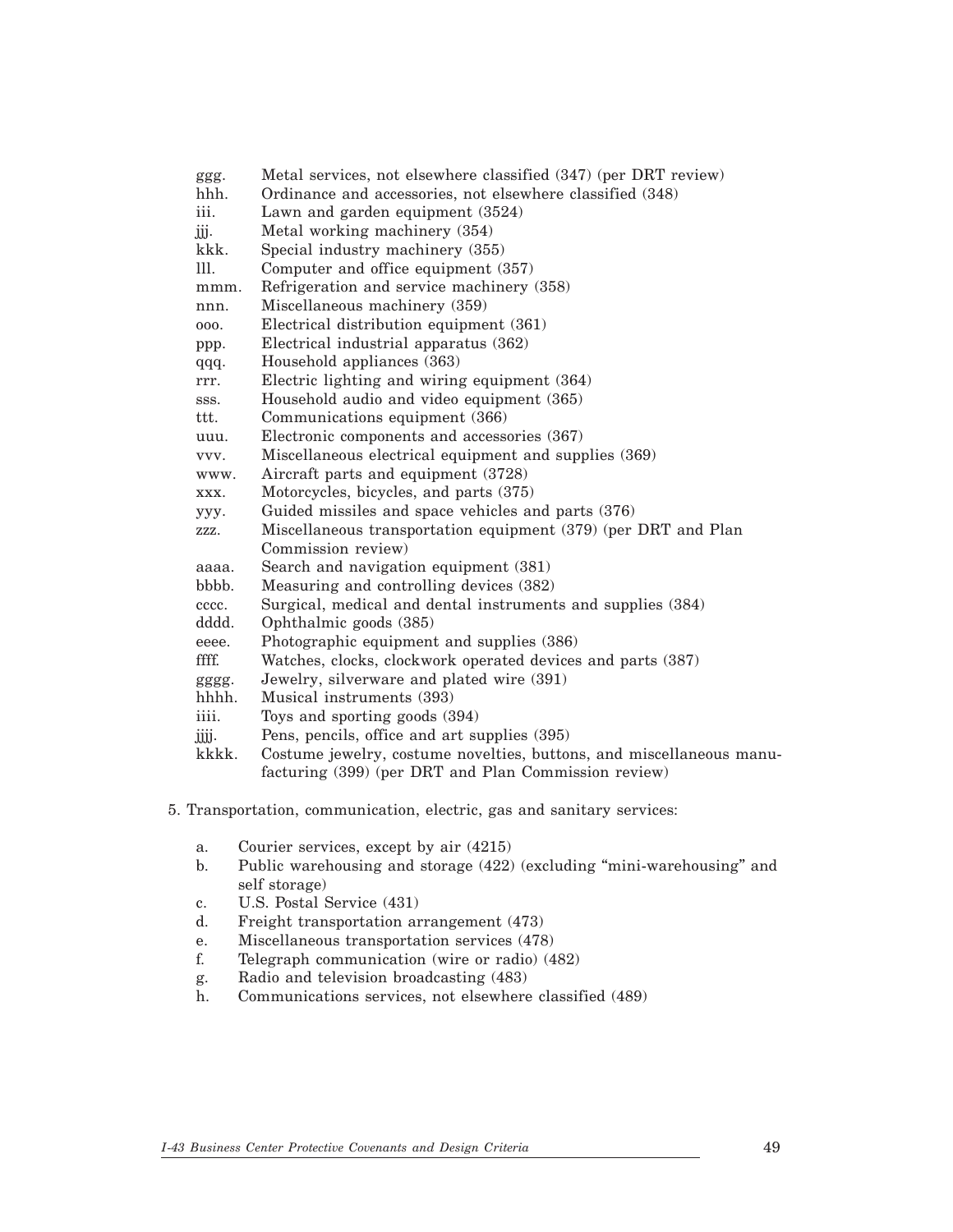#### 6. Wholesale trade:

- a. Motor vehicle parts and supplies (501)
- b. Furniture and home furnishings (502)
- c. Lumber and construction materials (503)
- d. Professional and commercial equipment (504)
- e. Metals and minerals, except petroleum (505)
- f. Electrical goods (506)
- g. Hardware, plumbing and heating equipment (507)
- h. Machinery, equipment and supplies (508)
- i. Miscellaneous durable goods (509)
- j. Paper and paper products (511)
- k. Drugs, proprietaries, and sundries (512)
- l. Apparel, piece goods, and notions (5130)
- m. Groceries and related products (514)
- n. Chemicals and allied products (516) (per DRT review )
- o. Beer, wine and distilled beverages (518)
- p. Miscellaneous non-durable goods (519) (per DRT review)
- q. Catalog and mail order houses (5961)
- 7. Services:
	- a. Laundry, cleaning, and garment services (721), excluding (7211) power laundries, family and commercial, (7215) coin-operated laundries and dry cleaning
	- b. Service buildings (734)
	- c. Miscellaneous business service (7389)
	- d. Electrical repair shops (762)
	- e. Miscellaneous repair shops and related services (769)
	- f. Motion picture production and services (781) (per DRT review)
	- g. Physical fitness facilities (7991)
- 8. Public administration:
	- a. Space research and technology (966)
- 9. Conditional Use

Parcels within the Light Manufacturing District limited to their frontage on the east side of Huron Road, between the future East Mason Street and the southern limits of the I-43 Business Center, may be allowed as a conditional use permit for the following uses and conditions: (Z.O. 7-02)

- 1 Retail assembly, sales and repair establishments with the review and approval of the DRT.
- 2. Health clubs.
- 3. Job training and related services.
- 4. Businesses where the storage of goods is limited to interior storage of manufactured goods not requiring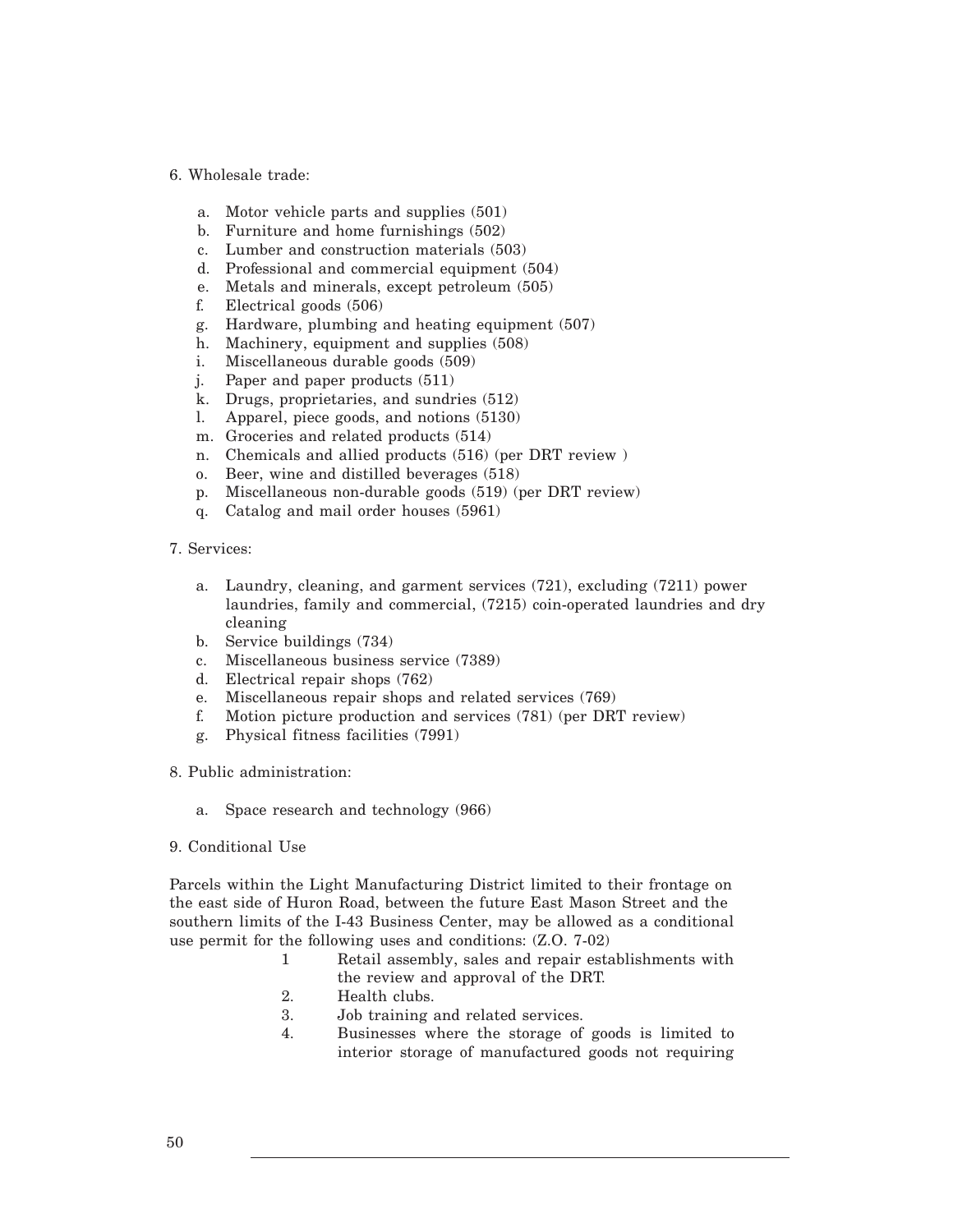any further processing and not requiring mechanical lifts, cranes, or hoists outside the building for handling, loading, and unloading.

- 5. Financial institutions.
- 6. The outdoor display of vehicles is prohibited.
- 7. Other uses as allowed by the Plan Commission.
- 8. Accessory buildings and uses customarily incidental to any of the above structures or uses when located on the same premises shall complement and coordinate with the principal structure on the lot, both in material used and architectural style.

Buildings Facades. Colors, materials, finishes, and building forms shall be coordinated in a consistent manner on all facades. All exterior walls shall be finished with the following materials:

- 1. 100% masonry on all exterior walls. Brick or natural stone (exterior use of brick, masonry, and man-made or natural stone which does not require a foundation generally is not permitted, DRT review and approval required).
- 2. Decorative face concrete block, concrete panels.
- 3. Architectural metal roof or accent only (minimum 20 year warranty on finish; at least 26 gauge metal, totally concealed fasteners, baseplates, and end trim required).
- 4. Painted concrete, cinder block, or prefabricated sheet metal are not permitted finishing materials.
- 5. Other materials as approved by the DRT.

Setbacks. Consistent with Business-Related Retail District of the I-43 Business Center Design Criteria.

Required Plans. A preliminary site plan shall be accompanied by architectural plans and elevations of sufficient detail to show conformance with these Design Standards.

Refuse Containers. Refuse containers shall only be located in the rear or interior side of the building. All refuse containers shall be screened not less than the height of the containers and have gates to contain trash. Shared dumpsters with adjacent properties are encouraged.

Mechanical Equipment. Ground-based mechanical equipment shall only be located in the rear or interior side of the building. All ground-based mechanical equipment shall be screened from public view. All roof-mounted mechanical equipment shall be screen from public view by the roof structure itself, parapet walls or other screening element that blends with and complements the architecture and materials of the building.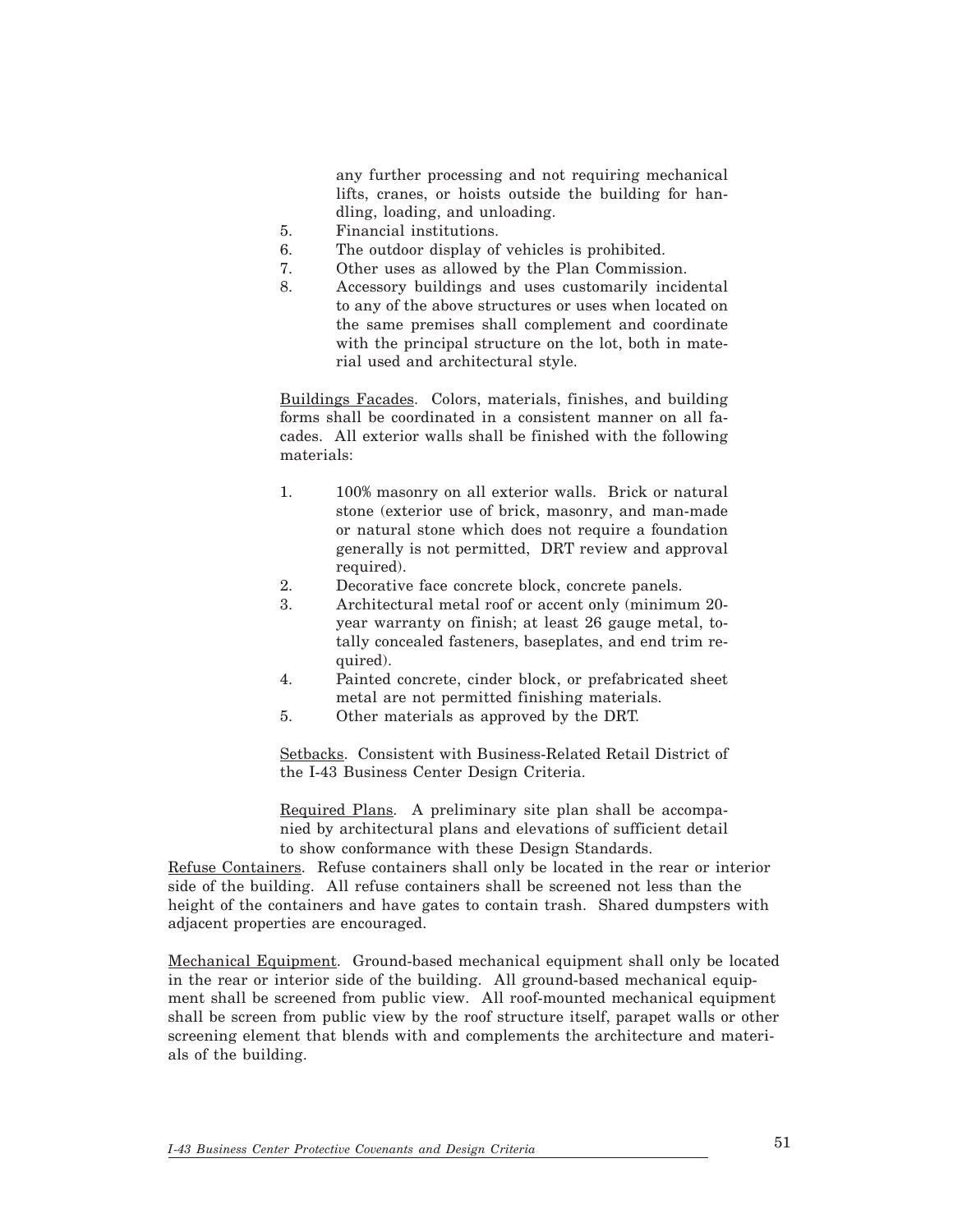Off-Street Parking. Parking shall be regulated as established in Sec. 13.41, Green Bay Municipal Code. Parking to be located substantially in the rear and interior side yards of the buildings. Only one row of parking will be permitted between the Huron Road right-of-way and the proposed building. Interior landscaping of parking and loading areas shall be regulated as established in Sec. 13.415, Green Bay Municipal Code.

Landscaping. The landscaping should strive to not only enhance the overall appearance of the development, but should also attempt to enhance the overall appearance of the area. Efforts should be made to integrate each new landscape plan with the natural environment as well as the landscaping of adjacent properties. Green space shall be not less than 35% of the total lot area. A detailed landscape plan shall be provided.

#### **The Site**

#### **Density:**

Minimum Lot Size - 43,560 square feet Minimum Frontage - 100 feet Maximum FAR - 0.75 Maximum Height - 50 feet or per DRT Front - 25 feet Rear - 25 feet Side - 25 feet or 10 percent of frontage, not less than 15 feet

#### **The Building**

**Overall Approach:** The Interstate 43 Business Center encourages a variety of architectural styles. However, it is intended that a basic harmony of architecture prevail among the buildings so that no one structure detract from the attractiveness of the overall environment.

In the Light Manufacturing District, development that is both architecturally pleasing and functionally sound is encouraged.

**Facade:** Colors, finishes, and building forms shall be coordinated in a consistent manner on all facades.

All exterior walls shall be finished with the following materials:

1. Brick or natural stone (exterior use of brick, masonry, and manmade or natural stone, which does not require a foundation, generally is not permitted, DRT review and approval required). 50% masonry on all exterior walls which have street frontage and/or are visible from the street is required.

2. Decorative face concrete block.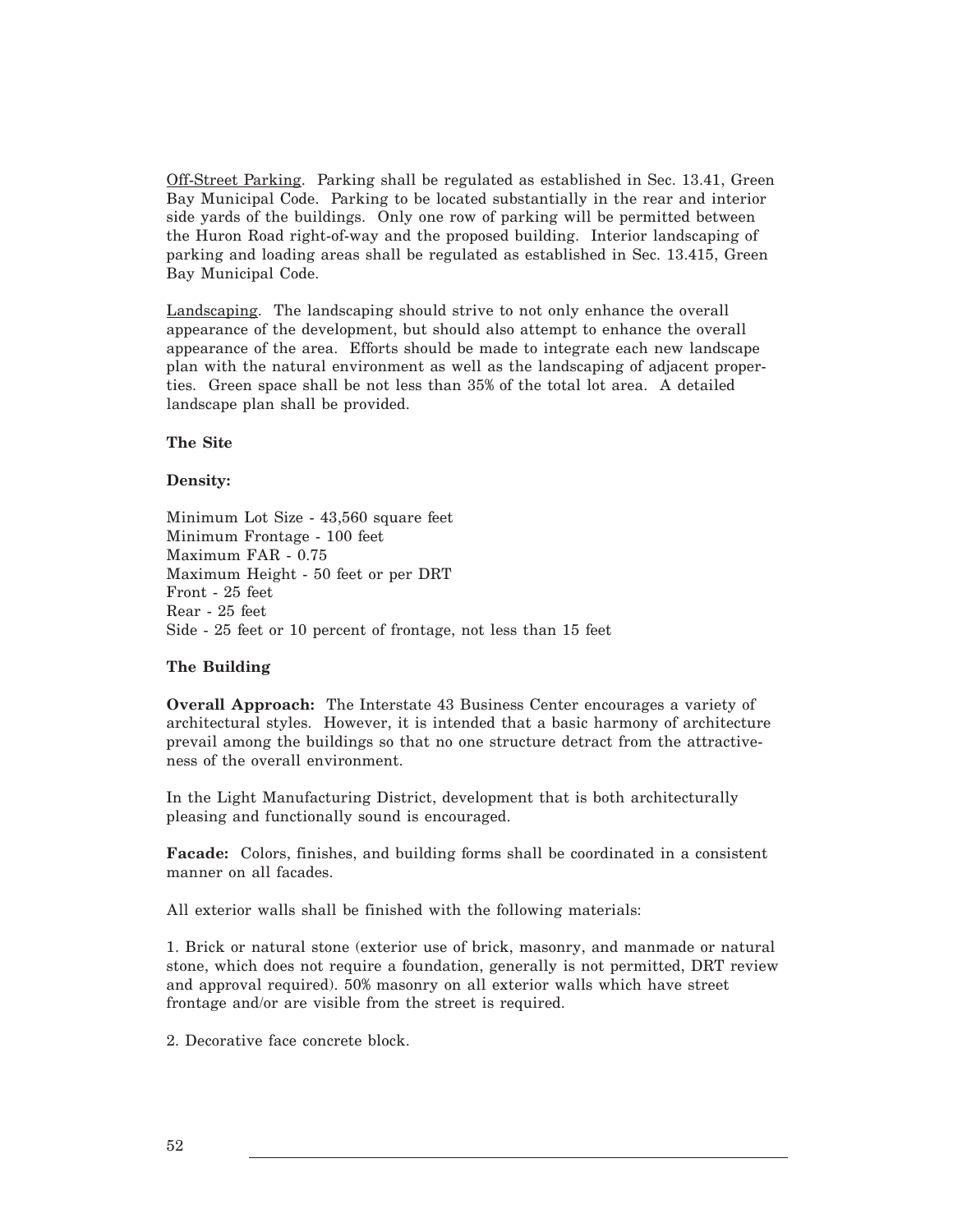3. Glass curtain walls.

4. Concrete panels.

5. Architectural metal (minimum 20 year warranty on finish; at least 26 gauge metal, totally concealed fasteners, baseplates and end trim required).

6. Other materials, as approved by the DRT, provided the facades demonstrate distinguished architectural character.

Gutter and downspout roof drainage systems generally required; underground connection to the storm sewer system may be required per DRT review.

The DRT shall review building design, exterior colors, materials and appearance in order to insure architectural compatibility and integrity.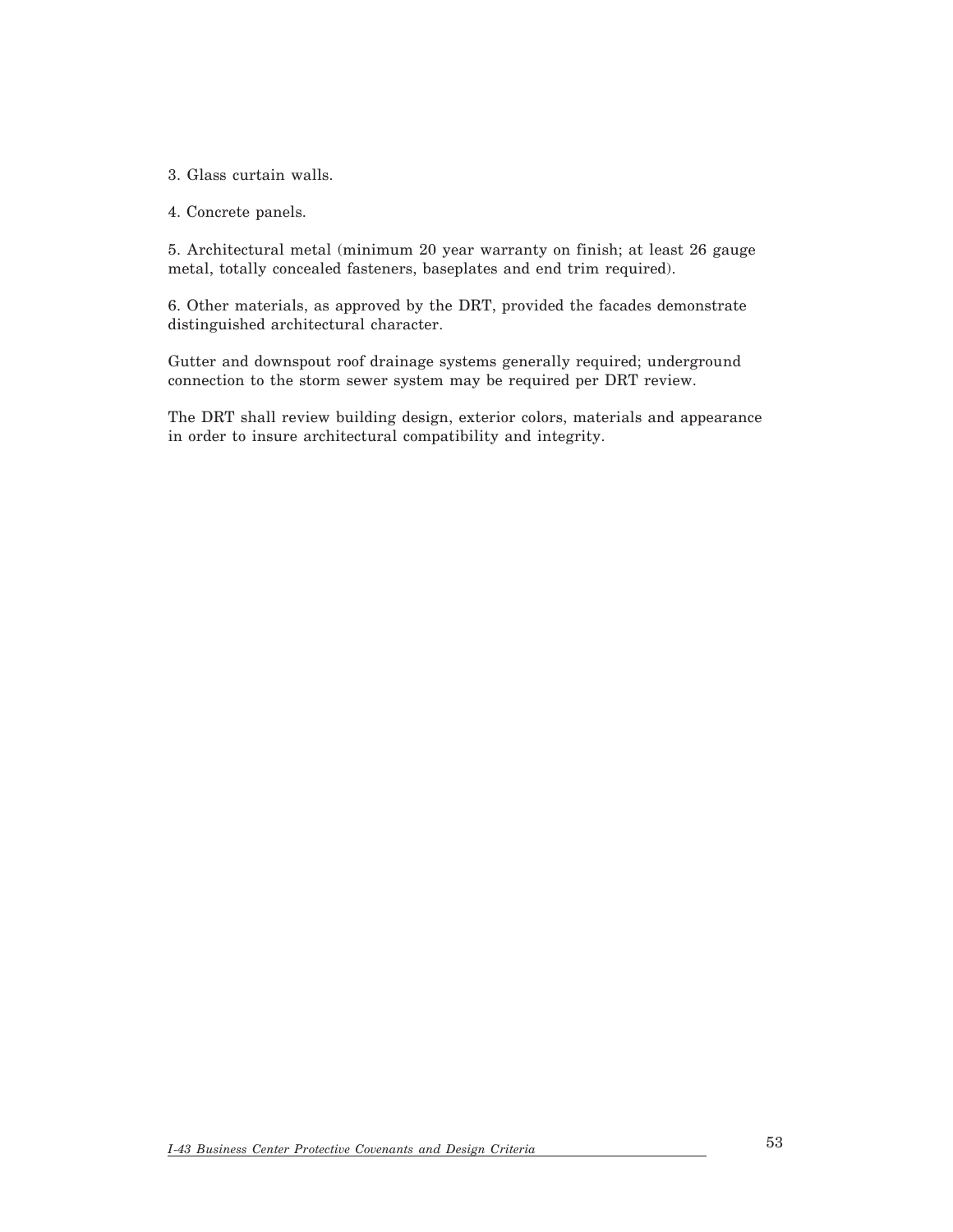## **Light Manufacturing (District M)**



Minimum Frontage 100'

Scale  $1"$  =  $50"$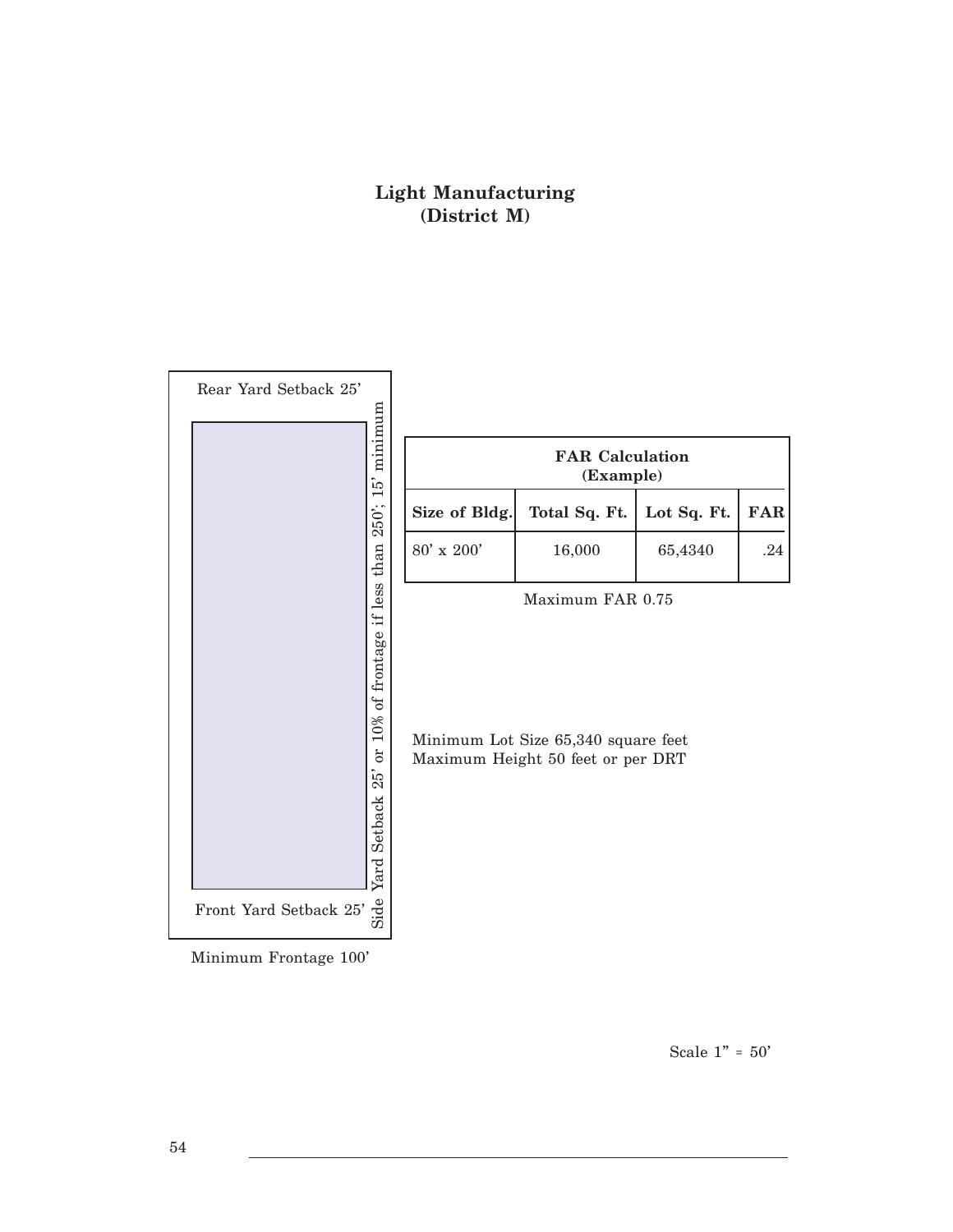## **Interstate 43 Business Center Density Standards**

|                                 | Minimum<br>Lot Size           | Minimum       | Minimum<br>Frontage Building Size | Maximum<br><b>FAR</b> | <b>Maximum</b><br>Height      | <b>Setbacks</b> |      |         |
|---------------------------------|-------------------------------|---------------|-----------------------------------|-----------------------|-------------------------------|-----------------|------|---------|
| <b>District</b>                 |                               |               |                                   |                       |                               | Front           | Rear | Side    |
| Exclusive Office $(0)$          |                               |               |                                   |                       |                               |                 |      |         |
| $(O-a)$                         | 5 acres                       | 300'          | $40,000$ sq. ft.                  | 0.5                   | 75' or 6 floors<br>or per DRT | 100'            | 100' | 50'     |
| $(O-b)$                         | $65,340$ sq ft<br>$1.5$ acres | 100'          | $5,000$ sq. ft.                   | 0.5                   | 35' or 2 floors<br>or per DRT | 25'             | 25'  | $25'$ * |
| Entertainment Dist.             |                               |               |                                   |                       |                               |                 |      |         |
| $(O-e)$                         |                               |               | see page 39                       |                       | see page 39                   | 25'             | 50'  | 10'     |
| Exclusive Lodging $(L)$         | 10 acres                      | 300'          | $100$ rooms                       | 0.5                   | Per DRT                       | 100'            | 100' | 50'     |
| Business Related<br>Retail (BR) | $65,340$ sq ft                | $150^{\circ}$ | $5,000$ sq. ft.                   | 0.5                   | 35' or 2 floors<br>or per DRT | 25'             | 25'  | 25'     |
| Light Manufacturing $(M)$       | $65,340$ sq ft                | 100'          | $5,000$ sq. ft.                   | 0.75                  | $50'$ or per DRT $25'$        |                 | 25'  | $25' *$ |

\*or 10 percent of frontage if frontage is less than 250 feet, not less than 15 feet

*I-43 Business Center Protective Covenants and Design Criteria*